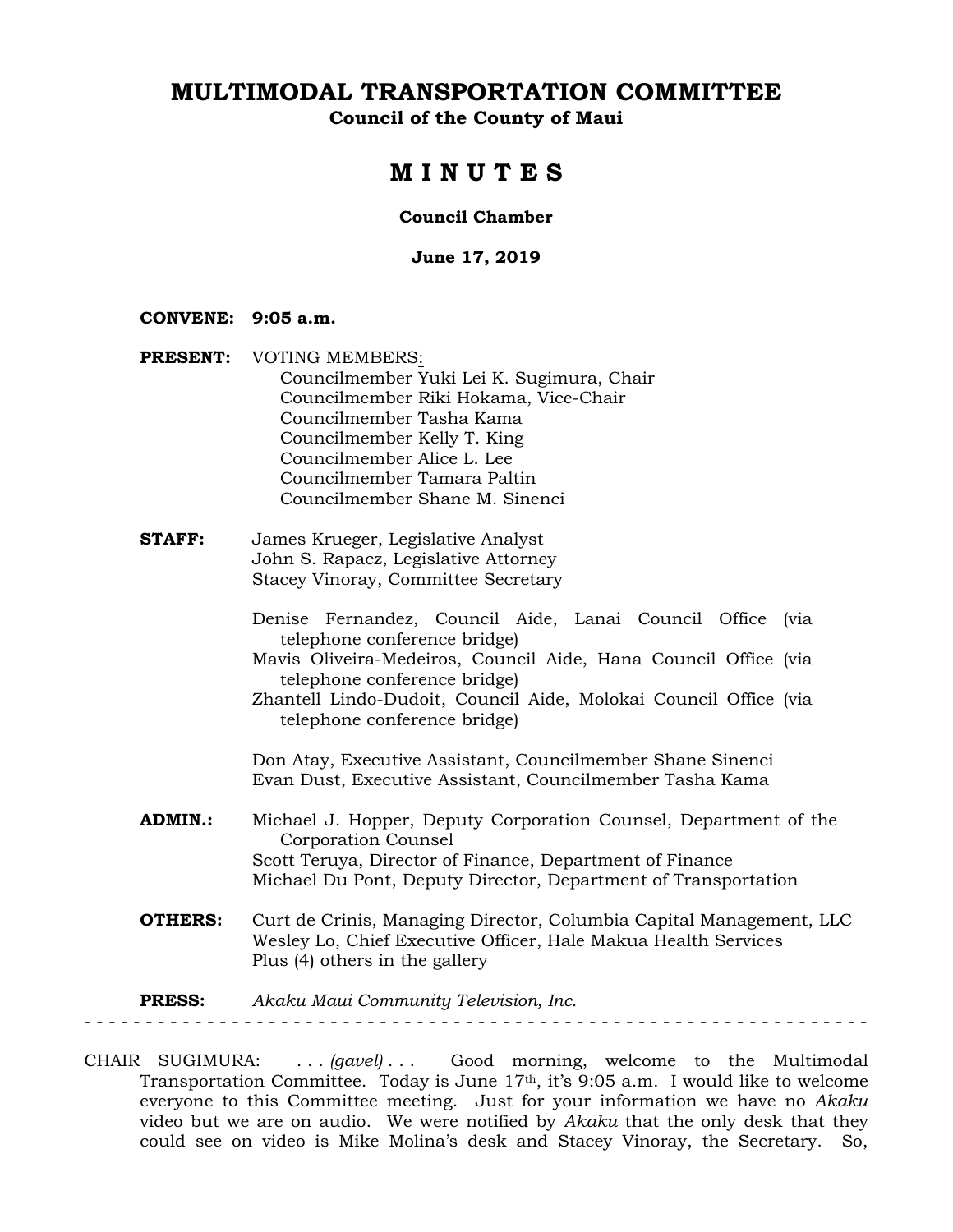#### **Council of the County of Maui**

#### **June 17, 2019**

they're putting us on no video but hopefully, if people are interested they can listen in. My name is Yuki Lei Sugimura, I am the Chair for this Committee. Thank you, Riki Hokama, Vice-Chair, for being here.

VICE-CHAIR HOKAMA: Good morning.

CHAIR SUGIMURA: Good morning. Shane Sinenci.

COUNCILMEMBER SINENCI: Aloha and good morning, Chair.

CHAIR SUGIMURA: Aloha, good morning. Alice Lee.

COUNCILMEMBER LEE: *Bon dia,* and that's from Brazil. Good morning, Chair.

CHAIR SUGIMURA: You're amazing. Tamara Paltin.

COUNCILMEMBER PALTIN: Aloha kakahiaka, Chair.

CHAIR SUGIMURA: Aloha. Kelly King.

COUNCILMEMBER KING: Aloha, good morning.

CHAIR SUGIMURA: Good morning. Tamara. Sorry, Tasha Kama. Tamara Paltin, I did that.

COUNCILMEMBER KAMA: Good morning, Chair.

CHAIR SUGIMURA: Good morning. Everybody, thank you for being here. We have one item on our agenda and I'd like to appreciate all of you who have made the time to be here. The non-voting Members, Mike Molina and Keani Rawlins-Fernandez are not present but they're welcome to attend. From Corp. Counsel, Michael Hopper, thank you for being here. Director of Finance Scott Teruya is going to be part of the presentation along with Curt de Crinis who's our bond financing person. We have Wes Lo who is the Chief Executive Officer of Hale Makua Health Services who will contribute to the conversation about financing, public financing. Committee Staff, James Krueger, thank you for your hard work to get us here. Stacey Vinoray, Committee Secretary, and we also have John Rapacz who's our legal Staff who's sitting here listening in, right, John? District Offices, I think we have no testifiers but we'll confirm with them. Zhantell Lindo-Dudoit from Molokai, Denise Fernandez, Lanai, and Mavis Oliveira-Medeiros from Hana. We have one item on our agenda today which is MT-18, Funding Mechanisms for Multimodal Transportation in Maui County.

#### *. . . BEGIN PUBLIC TESTIMONY . . .*

CHAIR SUGIMURA: Are there any testifiers?

MR. KRUEGER: Chair, there are no testifiers signed up in the Chamber.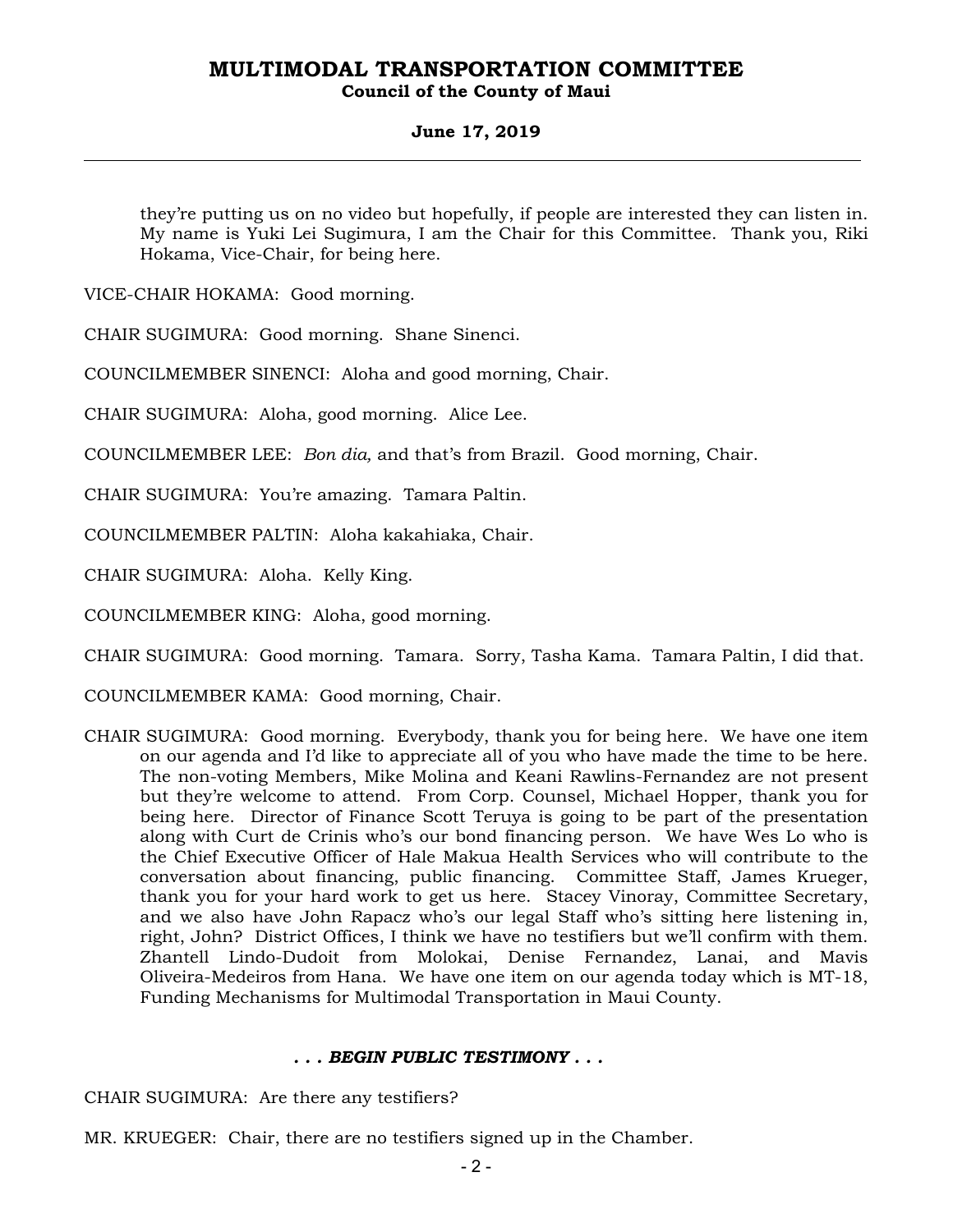#### **Council of the County of Maui**

#### **June 17, 2019**

CHAIR SUGIMURA: Thank you. District Offices, Molokai, do you have anybody there to testify, Zhantell?

MS. LINDO: Good morning, Chair. There are no testifiers at the Molokai Office.

CHAIR SUGIMURA: Thank you. Denise Fernandez from Lanai, any testifiers?

- MS. FERNANDEZ: Good morning, Chair. This is Denise Fernandez at the Lanai Office and there are no testifiers.
- CHAIR SUGIMURA: Mavis Oliveira-Medeiros from the Hana Office, you have any testifiers?
- MS. OLIVEIRA-MEDEIROS: Aloha, Chair. This is Mavis Oliveira-Medeiros from the Hana Office. There's no one here to testify.

CHAIR SUGIMURA: Thank you.

#### *. . . END OF PUBLIC TESTIMONY . . .*

CHAIR SUGIMURA: We have no testifiers in the Chamber, at this time with your permission I'd like to close public testimony.

COUNCILMEMBERS VOICED NO OBJECTIONS.

#### *Note: Public testimony closed at 9:08 a.m.*

CHAIR SUGIMURA: Thank you. Thank you, Members.

#### **MT-17 FUNDING MECHANISMS FOR MULTIMODAL TRANSPORTATION IN MAUI COUNTY** (CC 19-125)

CHAIR SUGIMURA: Okay, we have one item on our agenda today, and the last meeting that we had which was on June  $3<sup>rd</sup>$ , by the discussion that went on I think it was Vice-Chair Hokama who asked at the end so what are the next steps? As we talked about the various programs and things that were going in the community as it related to a Walkability Action Institute held on April  $22<sup>nd</sup>$  to the  $26<sup>th</sup>$ . A presentation was done by Lauren Armstrong and Pam Eaton and Nolly Yagin and Lauren Loor from Healthy Eating, and basically talked about the programs that they're doing and instituting which is a more walkable community that tied into this Committee and the kind of other programs that are going on regarding the transit-oriented development which you did have a presentation early on about that. The question about what's happening or what would happen next is relevant, because these things would cost money and how would the County finance it. So, that is the subject matter for today's meeting. The goals that were set out through the presentations were excellent and it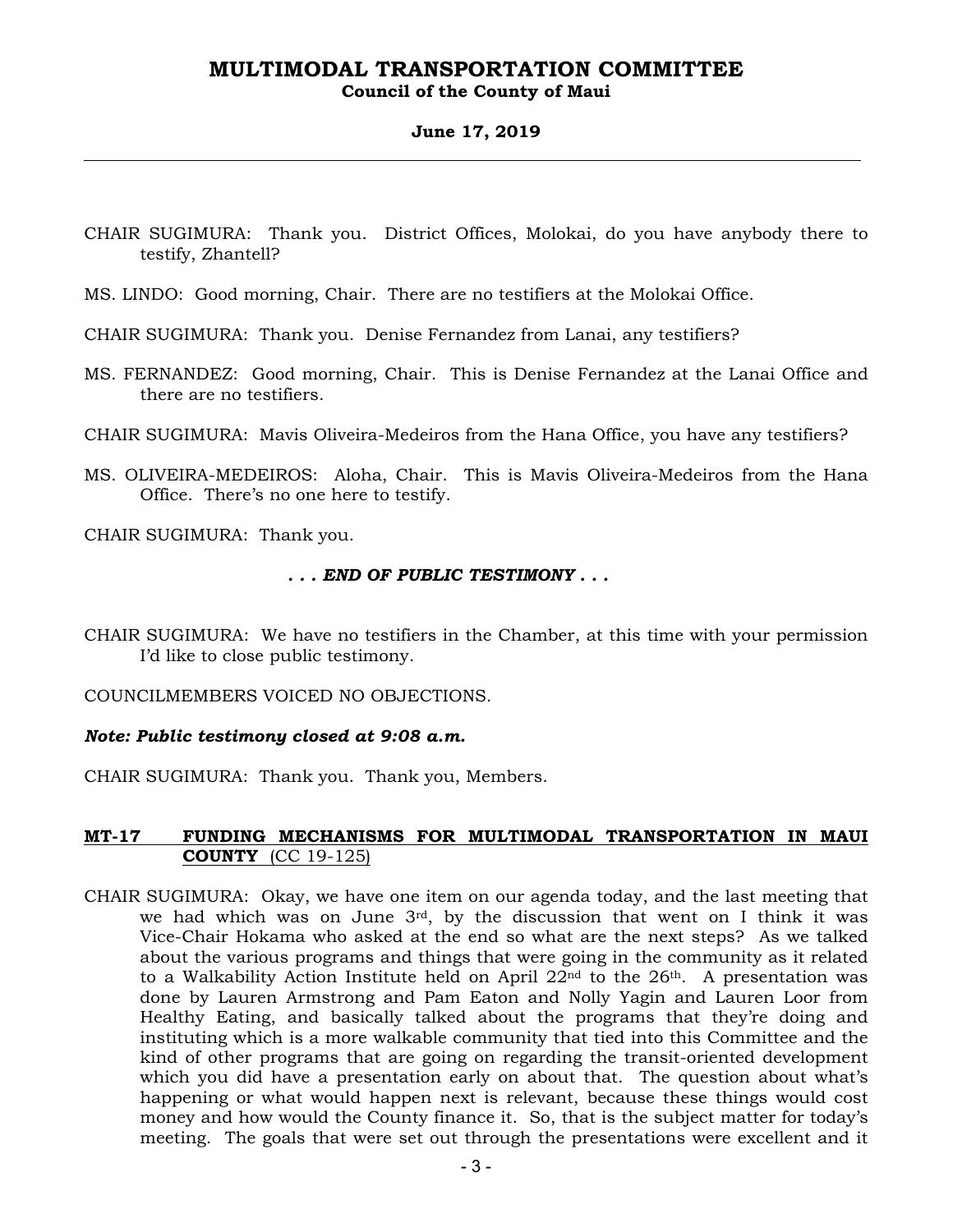#### **Council of the County of Maui**

#### **June 17, 2019**

would be good for a healthier community as it ties into Mr. Hokama's Committee. So, at that…with that last question that was posed, we created today's meeting and the people who will be presenting is Scott Teruya from Finance as Scott Teruya has jurisdiction over community facilities district and other financing opportunities. Curt de Crinis is Managing Director for Columbia Capital Management, LLC, and he will talk to us about different financing options that he has access to or that we could have access to. So, at this time I would like to designate as a resource person Mr. de Crinis under Rule 18(A) of the Rules of the Council with no objections.

#### COUNCILMEMBERS VOICED NO OBJECTIONS

- CHAIR SUGIMURA: Thank you. So, at this time does Scott Teruya want to come down here also? So, Scott, maybe you can do some opening comments and then….wherever you want to sit. And then Curt can take over with his PowerPoint presentation. Thank you.
- MR. TERUYA: Thank you. Good morning, Chair and Members. Scott Teruya, Director of Finance. We're just here to provide any comments that the Members may have regarding financing. We brought Curt de Crinis, he's our current advisor under contract to give a little more detail so that the expertise can be here regarding different type of financing that would be optional to the County. So, I'll leave it with Mr. de Crinis.

#### *. . . BEGIN PRESENTATION . . .*

- MR. DE CRINIS: Thank you, Scott. Thank you, Chair. We prepared a PowerPoint presentation, I want to walk through it and it's very general in nature. Part of it is just generally what kind of bond financing is available in Hawaii and then how does that apply to Maui and in particular transportation-type financing, like what kind of bonds can be used to fund transportation improvement. So, with that so generally in Hawaii there are five types of bond issues that are primary. So, general obligation bonds are the most obvious one that I think people are most familiar with, and those are bonds secured by the full faith and credit of a local government. Revenue bonds which are bonds secured by water, sewer, special revenues. There's land-secured bonds which are secured by special taxes and assessments. There's lease financing where a governmental entity will agree to enter into a lease and then the lease is sold to a bank or investors. And there's something called private activity bonds which are used for nonprofit types of financing and other industrial-type private activity housing and things that aren't governmental in ownership but they get tax exemption under the Internal Revenue Service.
- COUNCILMEMBER KING: Point of information, Chair. Just wanted to know if we were going to have this presentation, you know, in hard copy later or…it's not on Granicus, so.

CHAIR SUGIMURA: So, it's coming. They went to make copies of it.

COUNCILMEMBER KING: Oh okay, great.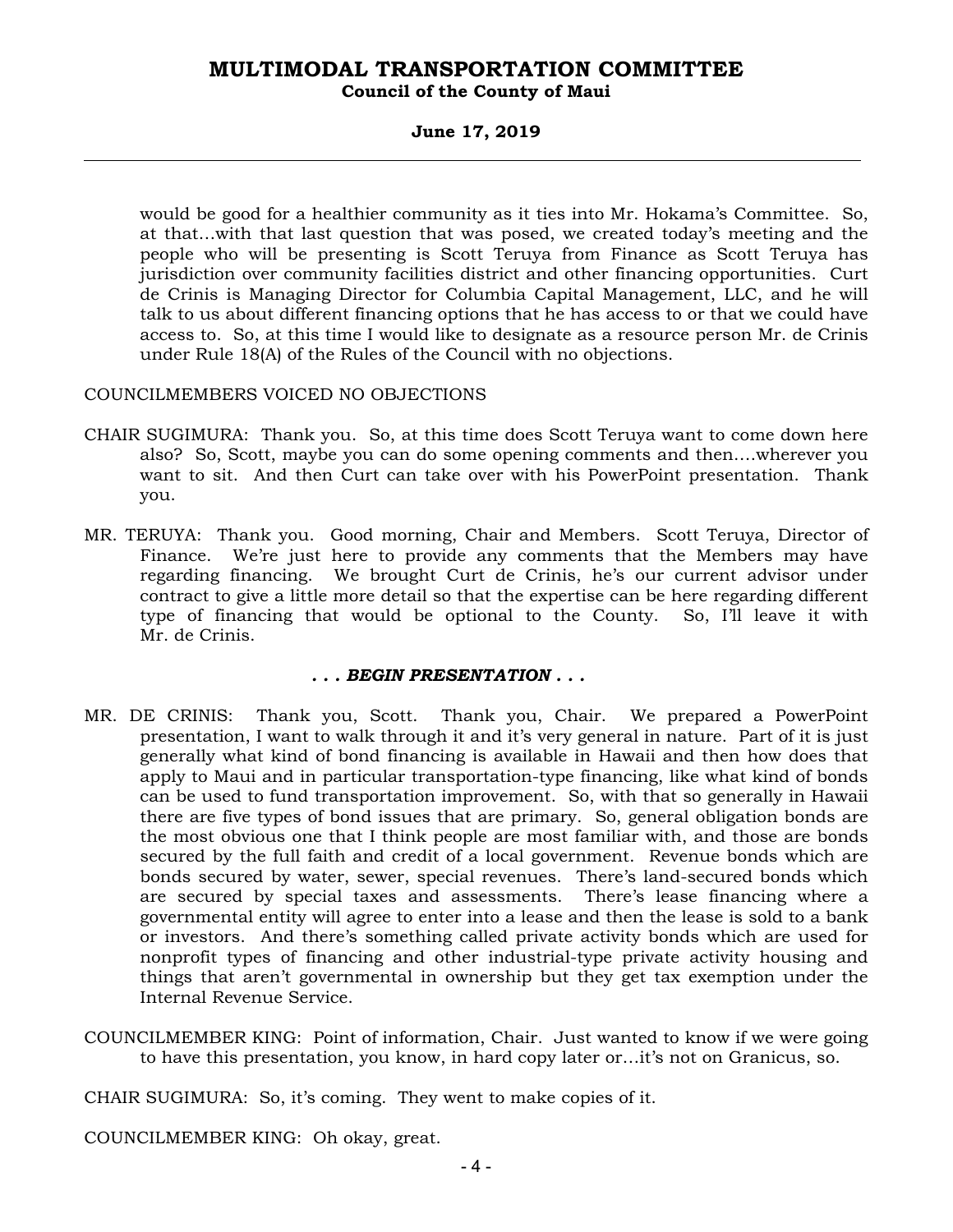**Council of the County of Maui** 

#### **June 17, 2019**

CHAIR SUGIMURA: Yeah. So --

COUNCILMEMBER KING: I just didn't…I just wanted to know --

CHAIR SUGIMURA: --it's not in…

COUNCILMEMBER KING: --before I start taking copious notes, so thank you.

MR. DE CRINIS: Okay. So, the first thing is to talk a little bit more about general obligation bonds. As I mentioned it's the full faith and credit of the local government so all the taxes, all the revenues, everything is pledged to pay those back. They're issued by counties and the State. The maximum term is 25 years. There's also a variation of general obligation bonds called reimbursable general obligation bonds which are allowed for water and wastewater and also for Highway Fund apparently that that's possible too. And those are basically bonds that have a…can have a longer term, they can be 35 years. They're still general obligation bonds and they're…and the enterprise, like if the Department of Water services which has issued reimbursable GO bonds here on Maui, they are obligated through the rates and charges to pay the General Fund back. The General Fund is still the backstop for it, but the, you know, the money to pay that, to reimburse the General Fund comes from the rates and charges. It's, you know, there's more flexibility in those kind of bonds 'cause they can be amortized over ten more years so there's more leverage if you were doing that type of financing. In Hawaii, the general obligation bonds, the ratings run from AA- to AA+ and Maui's at the top of all the issuer…general fund issuers in Hawaii. Revenue bonds are secured and repaid by a pledge of special revenues, so example in Hawaii, there's harbor revenue bonds, highway, airport, sewer, water, University of Hawaii, Hawaiian Home Lands. There's a number of different revenue sources and bond issues out there that are secured by different types of revenues. The maximum term is 30 years under Hawaii Revised Statutes. Generally, the revenue bonds are highly rated. In Hawaii, they run from A+ to AA+ so they're almost equally rated to GO bonds, very close.

CHAIR SUGIMURA: Curt, one moment.

MR. DE CRINIS: Yes.

CHAIR SUGIMURA: Tamara, you have a question?

- COUNCILMEMBER PALTIN: Yes, please. I just was wondering, is that the ones, the special…or the revenue bonds, is that the ones that made the rental car parking garage?
- MR. DE CRINIS: I am not sure. I don't know. Possibly, I'd have to look into that. I'm not sure how the State financed that.

COUNCILMEMBER PALTIN: Okay. Sorry, thanks.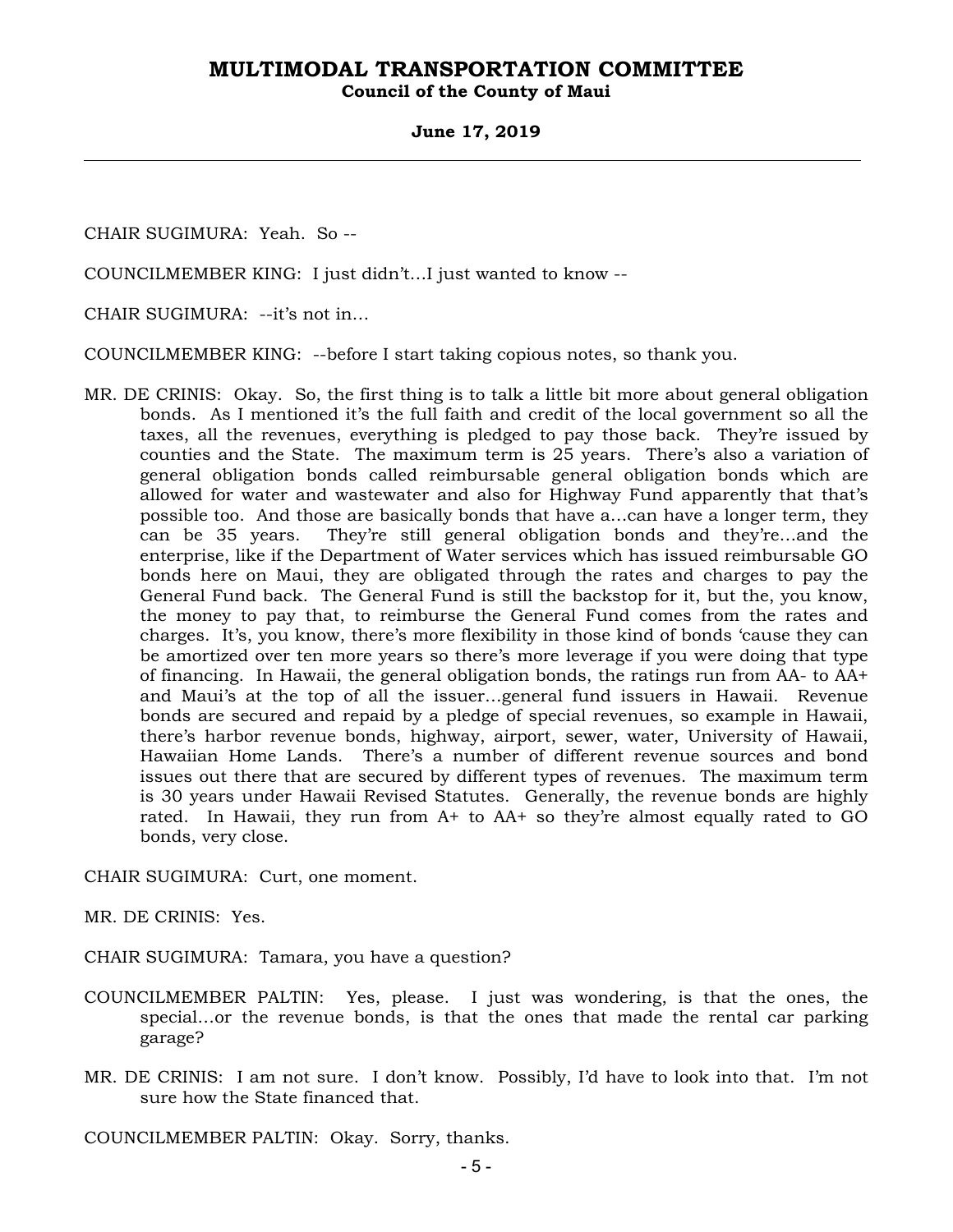#### **Council of the County of Maui**

#### **June 17, 2019**

- MR. DE CRINIS: But it could very well be that. I don't think it would have been only that, it might have been part of a transportation revenue bond, highway…transportation bond revenue issue that probably included many other kinds of revenues, because I don't think just the parking…the contracts from the parking companies could have supported the repayment of bonds for that. So, it's probably part of some other bond issue.
- COUNCILMEMBER PALTIN: Three hundred forty million, too much for just that kind of revenue?
- MR. DE CRINIS: I think so. I don't know, I'd have to research that.

COUNCILMEMBER PALTIN: Thanks.

CHAIR SUGIMURA: We can ask the State that question. You got that, James?

MR. DE CRINIS: The land-secured bonds, these are bonds secured by a tax lien or a special tax on real property. Examples of that are community facility district bonds and improvement bonds. Not common in Hawaii but they have been issued. CFD bonds were issued by Kauai County in 2006 for a project on Kauai. And improvement bonds have been issued by Maui County, Hawaii County, and the City and County of Honolulu but mostly in the '80s and '90s so they have been done but they haven't…not been done since, you know, in the recent past.

COUNCILMEMBER PALTIN: Do you know why?

MR. DE CRINIS: I think part of it has just been a resistance to forming districts that end up taxing local people for, you know, or developers for different things, and they're…I've heard from different developers it's a hard process to go through with the different governmental entities. And I think some of the…a lot of these things would be done for public infrastructure for a development project or…and maybe a community wanted to put in sewers or streets. It's very process oriented 'cause you have to work through local government, you have to get a bond issued, you have to get it approved. It's very public, and I just don't think it's been really embraced in Hawaii to do those kind of bonds. I don't think…there's no problem with investors buying them, it's just hasn't been done. In California it's very common to do that type of land-secured financing but not in Hawaii, at least not yet.

#### CHAIR SUGIMURA: Ms. Lee?

COUNCILMEMBER LEE: Chair, I can answer that question 'cause I was there. Twenty-five years ago, I introduced and got the original CFD bill to the Council. We worked on it for over a year. We were ahead of Kauai and all the other counties. And this was in 19…probably in 1995, 1994-1995, and what happened is it passed committee, passed first reading, and then it was returned to committee after that because some Members on the Council did not want to support that bill. That's what happened. So, 27 years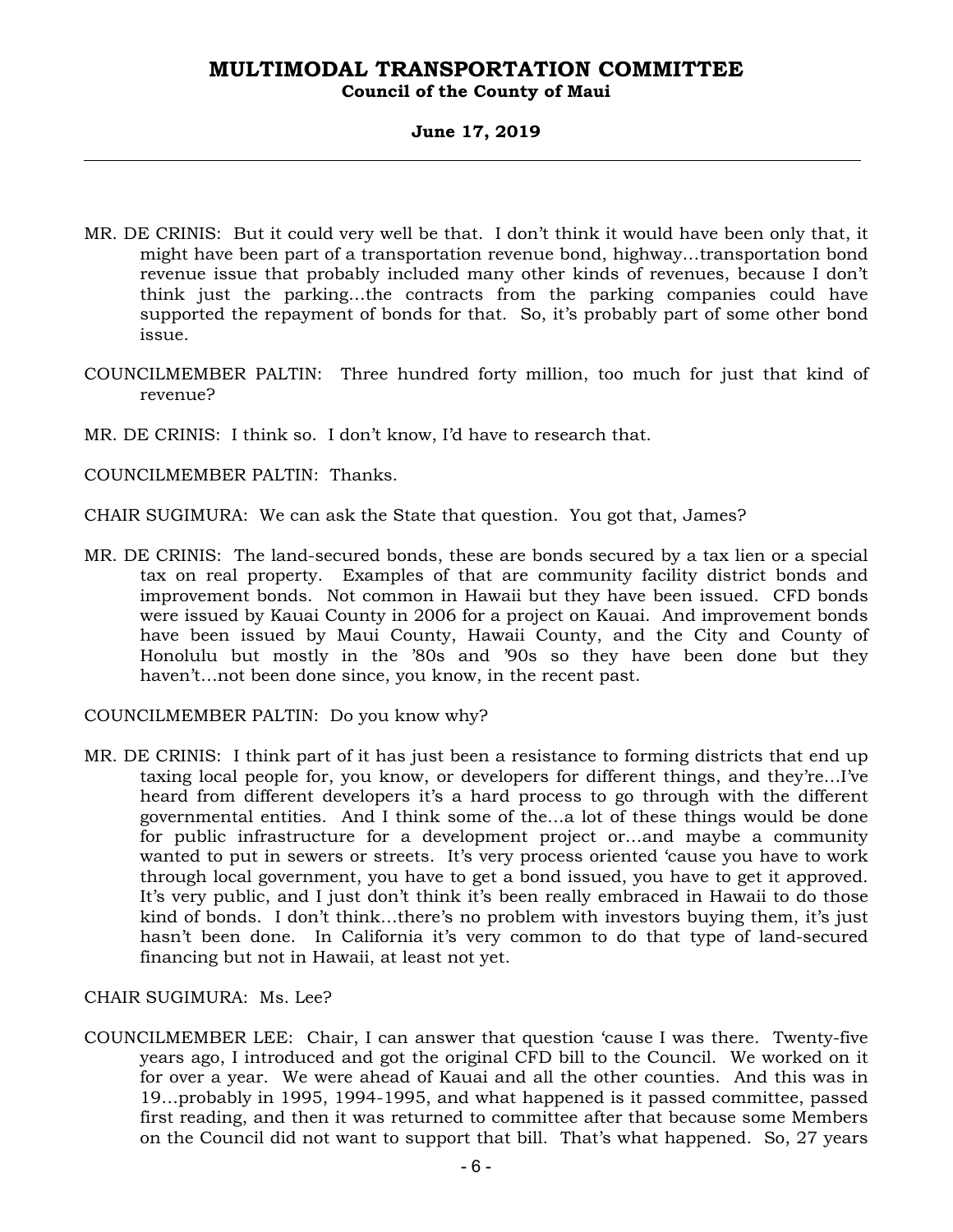#### **Council of the County of Maui**

#### **June 17, 2019**

later we finally have an enabling legislation that we can use as a financing tool for various kinds of projects. That's what happened.

CHAIR SUGIMURA: Okay.

MR. DE CRINIS: Thank you. So, lease…I'm sorry, Kelly.

- COUNCILMEMBER KING: Oh no, I was just saying that I was going to say the same thing that we passed enabling legislation last year, and it was our Chair, Committee Chair who brought it back to the Council, so thank you for that.
- CHAIR SUGIMURA: Thank you. Mr. de Crinis?
- MR. DE CRINIS: So, lease financing, that's another type of financing that's very common in California but not very common in Hawaii, but it's financing where by entering into a lease, especially, you know, basically a lease purchase agreement with a leasing company or even there's other ways of structuring this, that's financeable with banks and investors. They issue what's called certificates of participation and that's sold just like bonds. Department of Transportation has some agreements like that that are financed and banks are interested in that kind of financing, so that's just another source. I don't know that…how much sense it makes here because of your GO authority, but it is another type of financing that is done if you didn't want to do it with GO bonds. And the last general category is private activity bonds which are basically private project. The Internal Revenue Service carves out certain types of projects that are qualified for tax-exempt financing. They're not supported by taxes. The government is not guaranteeing anything, but it…they're secured by the, whatever the underlying private entity is. A good example would be a hospital bond where those are issued through a governmental entity so the hospital can get a tax-exempt interest rate, but the security for the bonds is the hospital or the university or a private school. Generally, those are the types of bond issues that are done that way, 50(c)(3) [*sic*], they have to be nonprofits to be tax exempt. And those are generally issued by the State. Also, there's types of housing bonds that can be issued tax exempt. Like low-to-moderate-income rental housing can be financed through tax-exempt bonds. Again, the project has to support it, but if it's issued and it meets the Internal Revenue Service rules, I think it…then it can be sold tax exempt which is a real benefit to a developer because they're getting the money a lot cheaper than if they went to the bank. But they still are responsible for having a good enough credit to pay it back, and again the government is not guaranteeing any of that. There's also other exempt facilities for pollution control, there's a whole laundry list of different types of projects that are governmental in nature, but they're private projects and the bonds are secured privately. And those are…most of those kind of bonds are issued through the State, and if they're…and I know of in, on Maui if there's a project like that, it would probably require some…it might have to go through a State agency or it would possibly have to have some State legislation in order to issue that type of bond. So then, so the next, the second part of this presentation is how does this apply to Maui and in particular to transportation. So, you know, GO bonds are, you know, the most…that's basically how Maui has financed just about everything since the mid-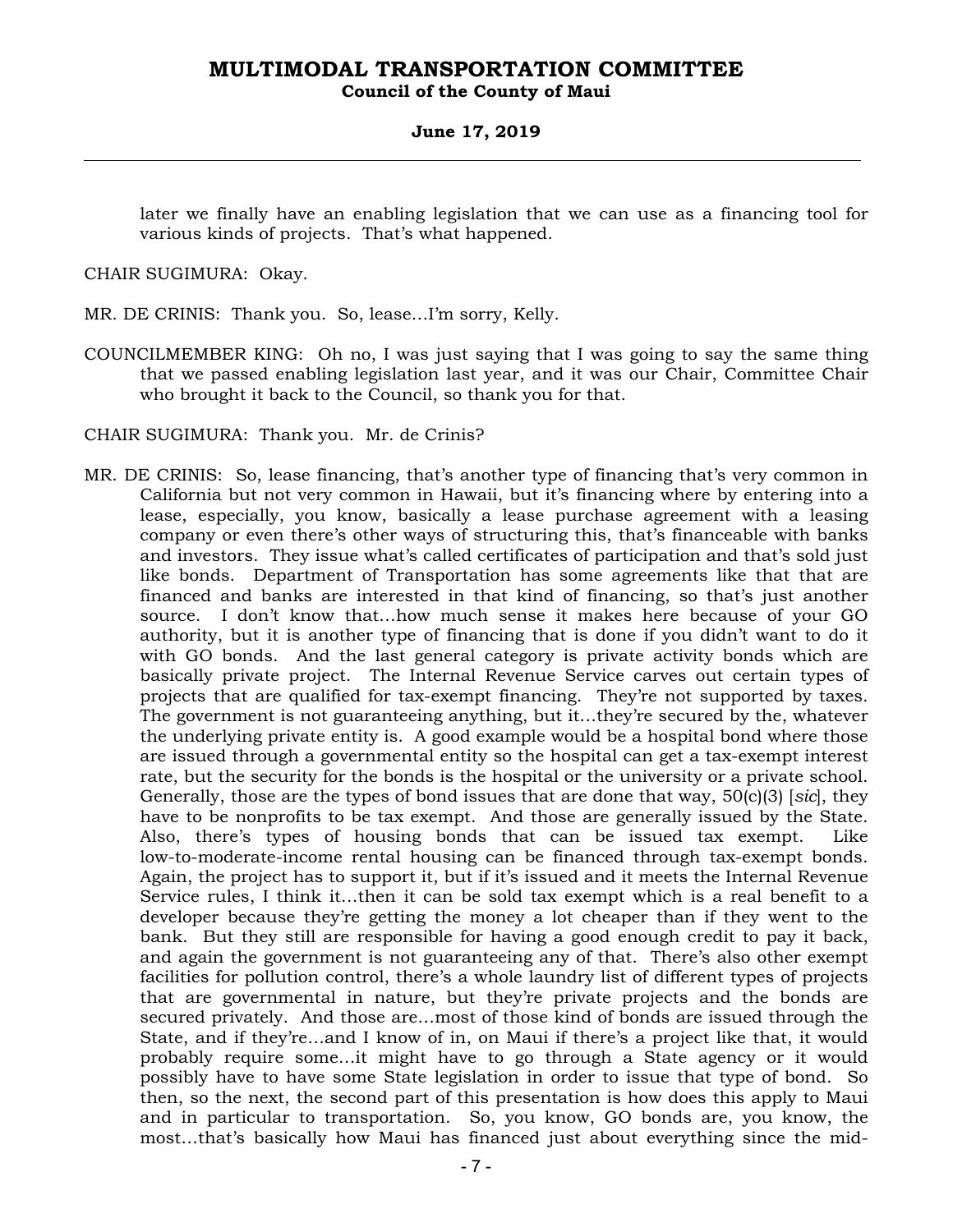#### **Council of the County of Maui**

#### **June 17, 2019**

1990s. So, and the, you know, the Maui's, Maui has a very strong bond rating, the highest in the State. It's very high nationally, it's AA1, AA+, AA+ so that helps make sure you get the lowest possible interest rate, and it's secured by the General Fund and the full faith and credit of the County. And that's generally, you know, the County is 80 percent of the revenues come from property taxes, so it's sort of very property tax type of credit which is a very strong credit from an investor point of view. And there's very high coverage because of the nature of things and the level of debt. And GO bonds can fund just about everything and certainly all of the types of transportation improvements you might be…the County might be looking at like traffic safety, transit streets, walkways, docks, parking, bikeways. I just picked out some examples but pretty much any type of public improvement can be…it's allowed under…yes, I'm sorry.

CHAIR SUGIMURA: Ms. Paltin?

- COUNCILMEMBER PALTIN: Thank you. I just was wondering in the order from when it goes to an application to getting the entitlements and the permits and then building it out, at what point would you…like say you're permitting a subdivision or a project district, at what point would you use this mechanism to say like maybe a condition of a bike path or sidewalks through the project, would you do it before they get their entitlements or?
- MR. DE CRINIS: Well, I don't know if you would use, necessarily use GO bonds for a private…you might for private development financing.
- COUNCILMEMBER PALTIN: Like if it's a 201H and they're getting exempted from a bunch of stuff but you still want to have sidewalks and bike paths.
- MR. DE CRINIS: Well, GO bond is the, is generally a type of bond that is issued for just a general County public improvements, and if that includes sidewalks in a development and a developer is not responsible for paying for it and if the County's going to pay for all that, the GO bonds could pretty much be issued at any time. They're not specifically timed to what's going on with a development, because they're not tied to the development, they're independent of the development. But it's a policy issue for the County to decide whether it wants to finance it that way. And the way the County does its financing is on…a lot of it's done on a reimbursement basis. The County has a policy where it advances up to \$55 million from the General Fund for projects, public projects, and, you know, and then it sells bonds to pay itself back. That has been…at least that's how it has been done which has its own complications but that's been in the past how, you know, how things are financed. So, if you were doing those kinds of improvements, it may not even require a bond issue, it may just be an authorization in the budget to advance money for that project, and the bond issue may come later to reimburse it.
- COUNCILMEMBER PALTIN: So, they pay back for getting like sidewalks or something would be all the taxpayers would pay back the money?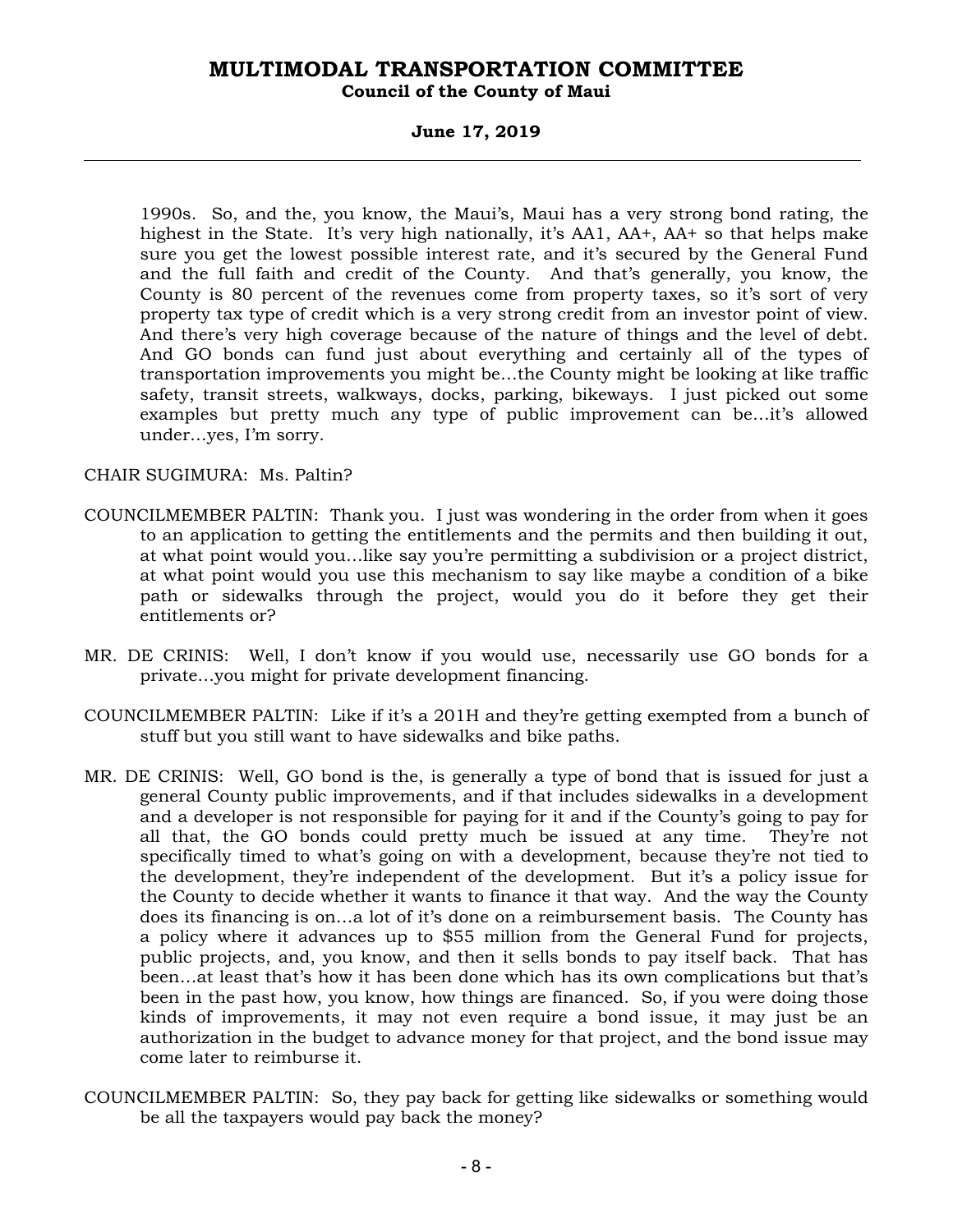#### **Council of the County of Maui**

#### **June 17, 2019**

- MR. DE CRINIS: On a GO bond, all the taxpayers in the County are responsible for paying back GO bonds. It's not specific to any particular project.
- COUNCILMEMBER PALTIN: Okay. So, that's why you wouldn't want to use it just for like one subdivision, because not everybody wants to pay for that one subdivision's sidewalk.
- MR. DE CRINIS: Well, maybe, I mean maybe, maybe not, but that's a policy question and that's where the CFD we'll get to in a minute, there are other financing tools that maybe you would want to use if you didn't want everyone in the County to pay for it.

COUNCILMEMBER PALTIN: Thank you.

- MR. DE CRINIS: So, revenue bonds are the…okay, I'll go to the next category that apply to transportation on Maui. And it would be…I don't know that it would…the County would want to do this but it is possible to…and the County hasn't…the last time the County issued revenue bonds was for a water project in 1991, but since 1991 Maui has not issued any revenue bonds. The City and County of Honolulu does issue revenue bonds regularly. But if you did, the revenue bonds could be issued for transit-type projects. And it's possible, I've talked to bond counsel…a bond counsel about this and who researched it a little bit in Hawaii law and the State has done it, it is possible to bond the Highway Fund. We confirmed that legally but it looks like it would work, and the State does it to finance these types of projects. I don't know that you'd want to do that 'cause a GO bond may be a better way to do it but it's possible. It's certainly possible for sewer and water. Other types of revenue bonds, you know, it's worth at least mentioning are P3-type financing where you have a private company involved in your partnership for maybe building a transportation project. You know if it was maybe a toll road is a good example, I'm not saying…or toll tunnel. I'm not saying that you would do…would go in that direction, but those kind of…there are public-private-type deals out there for transportation projects in different parts of the country that are called P3. So, that's where a…the private…a private sector and the public sector get together, and the private sector basically does the project, but it's still a governmental bond 'cause it's owned by the government, but you have a private sector company doing the work and building it. So, I don't know if that's appropriate here but that's just another…
- CHAIR SUGIMURA: One…Ms. Paltin and then Kelly King after.
- COUNCILMEMBER PALTIN: I just was wondering, these bonds, we couldn't use them to do State projects unless the State was putting money up? Like say from the Pali to the southern terminus, we couldn't do that because we're the County and that's a State highway or unless we work out an agreement, we're working together?
- MR. DE CRINIS: Well, I don't know, that gets into a complicated issue of jurisdiction, but I mean if there was a joint project and the State was…didn't have the budget to do it and they wanted more money, maybe they would agree to do something jointly with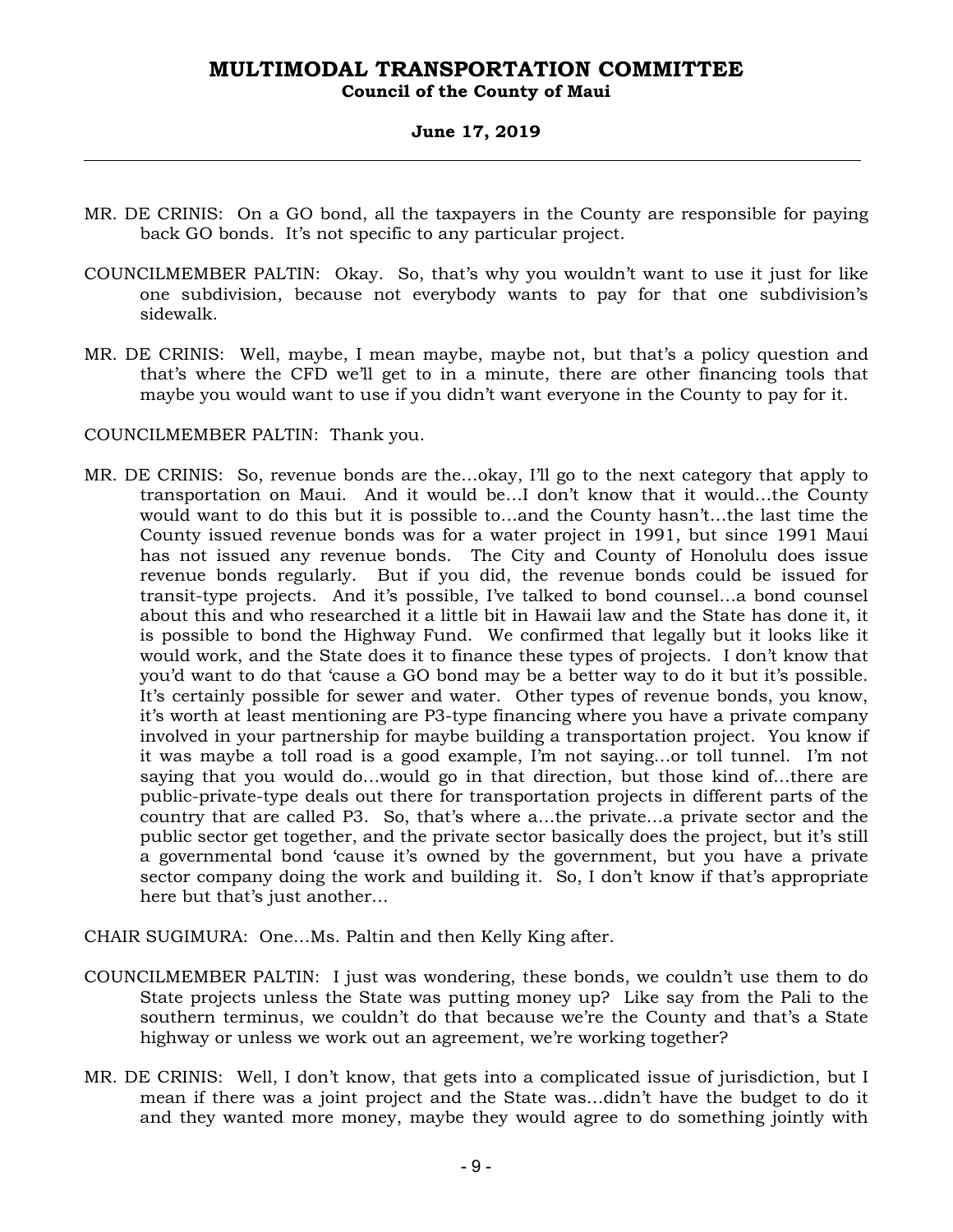#### **Council of the County of Maui**

#### **June 17, 2019**

the County if the County is putting up money to do it. I mean I won't speak for the State of Hawaii so I don't know.

COUNCILMEMBER PALTIN: But it's possible?

MR. DE CRINIS: Well, I mean if legally you could sell the bonds, raise the money, and it was part of a bigger project and the State was financing a part of it and the County was, it would make…it would seem like that would be doable. I mean again I…you'd have to really look carefully at that 'cause it's probably very complicated I would think.

COUNCILMEMBER PALTIN: Thank you.

- CHAIR SUGIMURA: Ms. King?
- COUNCILMEMBER KING: Thank you, Chair. So, I just wanted to know if you…if we've used that P3 model in the State of Hawaii and if you can give us an example?
- MR. DE CRINIS: I am not aware in Hawaii if whether the State or the City and County have done that. In California, I can give you an example. We're working…one of my clients is Riverside County in California, it's a big county, and right now they're using a P3, they're issuing P3 bonds to finance three different libraries. And the way that's being done is they…a developer is actually building the libraries and the libraries then will be leased to the county and the county will…and the lease payments are what's going to be used to pay off the bonds and those bonds are issued tax exempt. And so it basically is a county-type bond issue, the county owns the project, the bonds are tax exempt, that's reflected in the lease payments, but the county didn't have to go through its purchasing department to do the work. So, the work was done by a private company so it was done…the argument…it has to be investigated on a case-by-case basis to make sure there's value in doing it. But in this case, the assumption is that the private company can do it faster and cheaper than if the county went and went through its purchasing department and its labor unions and its, you know, public works process. That it could be done more cheaply than if…and more quickly than if they did it. So, that's an example of a P3-type financing. So, it's a tax-exempt bond issue, issued through a governmental entity to build a public…in this case three libraries, but it's done by private business to at least get it built.
- COUNCILMEMBER KING: So, can I follow up, Chair? So, in that instance you said that it was owned by the county, but they still have to lease it back even though they own the project?
- MR. DE CRINIS: Well, they're…they…it's…they lease and lease back. They're…they own the land, they are leasing the land to the private developer who's building all the libraries and they're leasing it back from them. So, it's…

COUNCILMEMBER KING: Wow, that's complicated.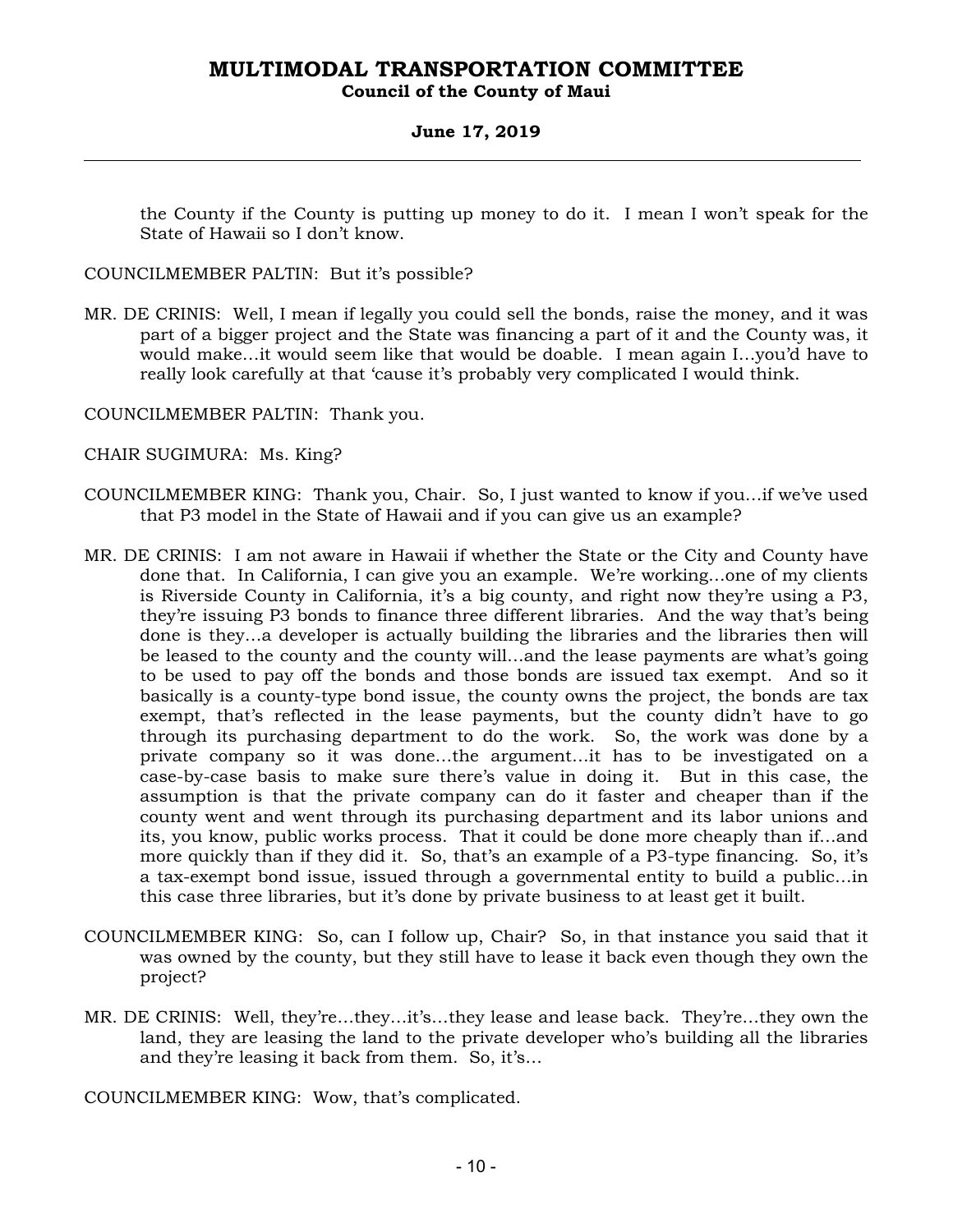### **Council of the County of Maui**

#### **June 17, 2019**

- MR. DE CRINIS: It's a complicated structure but it works and it meets the tax exempt requirements so the bonds are tax exempt. And again, the only reason for doing it is, well, as mentioned that it may be less expensive and quicker to build the project than if the county itself was doing it.
- COUNCILMEMBER KING: Okay. Can I…can you…do you know if that model was used to fund Kamalii School in South Maui when…that was the first to my knowledge --
- MR. DE CRINIS: Yeah, that…
- COUNCILMEMBER KING: --public-private partnership --
- MR. DE CRINIS: Right.
- COUNCILMEMBER KING: --to build a public school. It was also the first one that was done ahead of schedule and under budget.
- MR. DE CRINIS: Yeah.
- COUNCILMEMBER KING: And then we never did another one again and I don't know why.
- MR. DE CRINIS: Well, yeah, I think it was a developer here in Wailuku that --
- COUNCILMEMBER KING: Right.
- MR. DE CRINIS: --did it. It was --
- COUNCILMEMBER KING: It was Everett Dowling.
- MR. DE CRINIS: --Everett Dowling, and…
- COUNCILMEMBER KING: So, do you know if that model was used to build that school?
- MR. DE CRINIS: I think the concept was used. My daughter went to, she actually went to school there, grade school. But…
- COUNCILMEMBER KING: Probably with my son.
- MR. DE CRINIS: That was my understanding is that was the concept that was used to build that. I don't believe bonds were issued specifically to build that.
- COUNCILMEMBER KING: Oh.
- MR. DE CRINIS: I think the State of Hawaii Department of Education just said okay, you build it and then we'll buy it from you.

COUNCILMEMBER KING: Oh.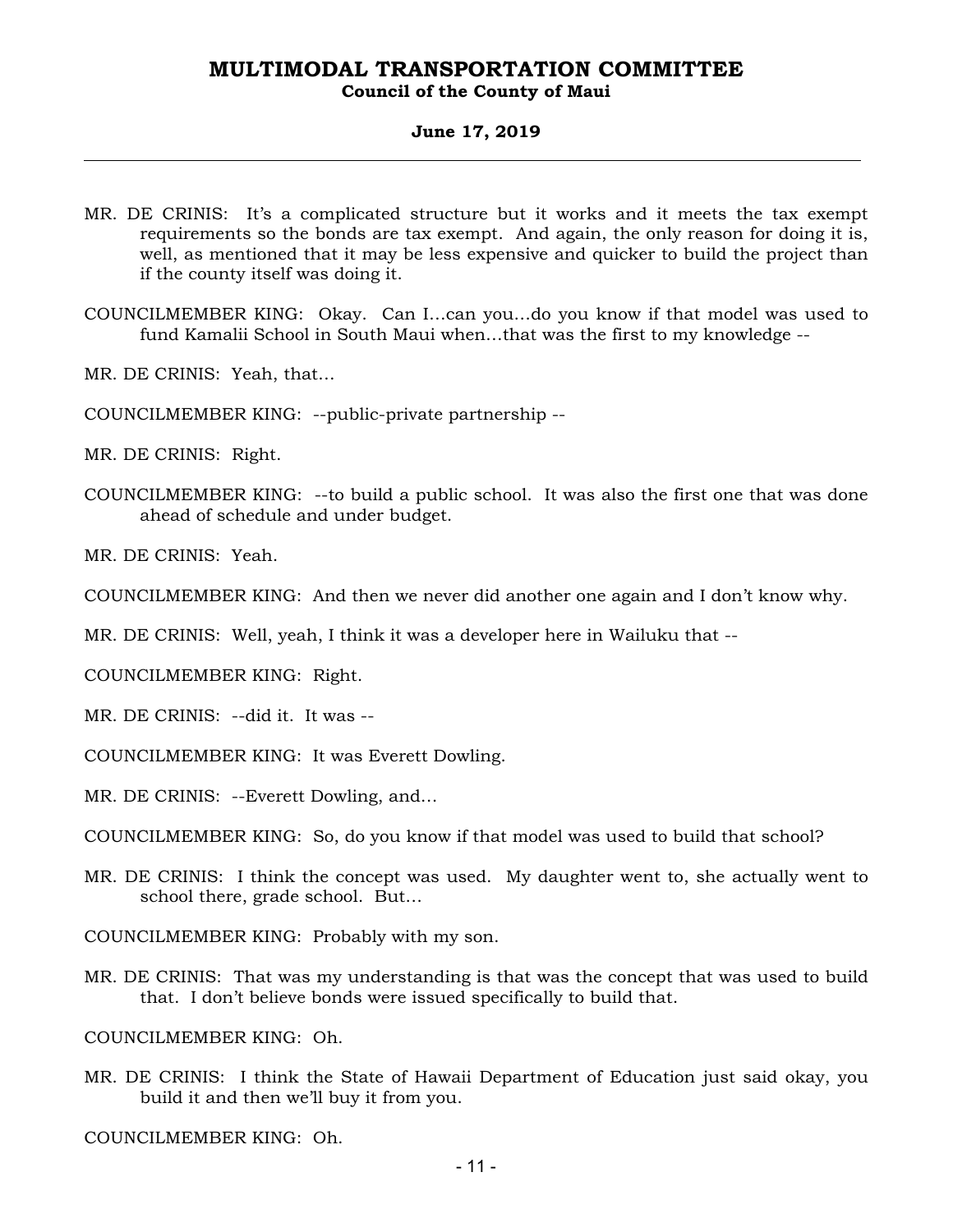#### **Council of the County of Maui**

#### **June 17, 2019**

- MR. DE CRINIS: So, I don't think…I don't believe it was financed specifically through a bond issue but it could have been.
- COUNCILMEMBER KING: Okay. Can you check into that? Just because I think that's a really interesting model that we…I was on the Board of Education back then and for some reason we never…it was one of the most successful projects I think the Department of Education ever did and then we never did another one.
- CHAIR SUGIMURA: So, James, can we check on that? Yeah.
- COUNCILMEMBER KING: Thank you. Thank you, Chair.
- CHAIR SUGIMURA: Thank you. Ms. Paltin?
- COUNCILMEMBER PALTIN: So, in that P3 model how do they choose who the private developer is? Is that how they go around the procurement?
- MR. DE CRINIS: No, no. They…in this case that I'm working on now, they go out to RFP. So, the county went to, went out to RFP to find a developer, and then the developer, whoever meets the criteria, there's…that gets retained to do it. And then the county says okay, we're going to have you build this project. If you build it to all the specs that we want, we'll lease it back from you. And then…
- COUNCILMEMBER PALTIN: And then how does it save the money, how do they decide on the money? Is it put out in the RFP?
- MR. DE CRINIS: Well, there…I mean that's a complicated analysis, because the county has to satisfy itself that in fact it is cheaper to do it that way, and that's not an easy analysis. But that's the idea behind the P3. That's the idea behind P3, that's why a governmental entity would do a P3, right? A public…
- COUNCILMEMBER PALTIN: So, you don't put a dollar amount in the RFP, just the criteria that you want to get meet…met?
- MR. DE CRINIS: Yeah, and then the people responding to RFPs they bid, they say well this is what we can build it for.
- COUNCILMEMBER PALTIN: Oh, okay. Right.
- MR. DE CRINIS: And then but then it gets very complicated because then you get into okay, you built it for this but how much are you going to lease it to me for, right? So, it's, you know…
- COUNCILMEMBER PALTIN: Okay, thank you.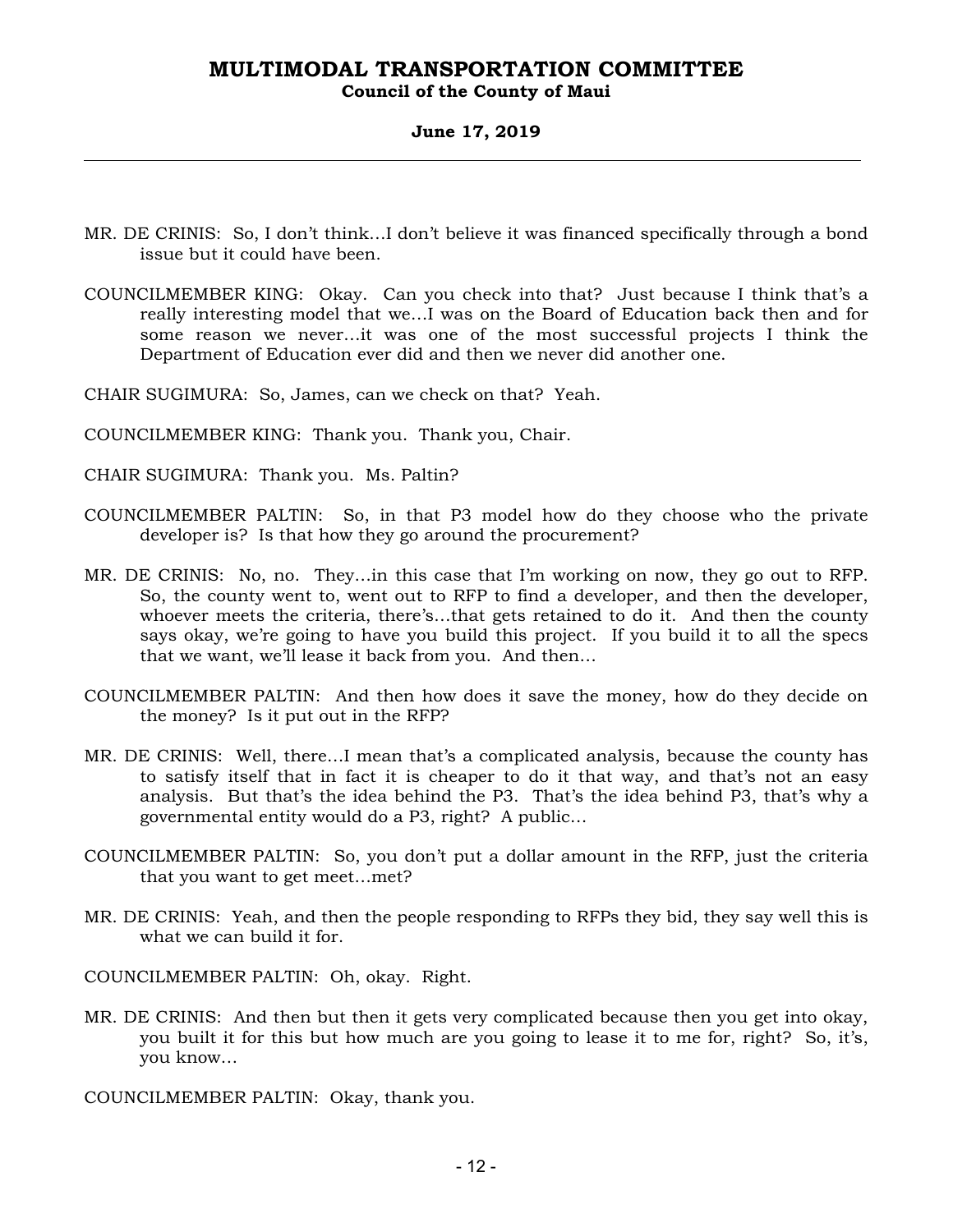**Council of the County of Maui** 

#### **June 17, 2019**

MR. DE CRINIS: It's complicated, and, you know, I would say it's done but it's, you know, some governments would debate whether they're actually saving money, because by the time they, you know, 'cause you have a private entity in there that's making lease payments from the county for having built it and manage it and so forth and is that really cheaper, you know, so you kind of get into those issues. Okay, so but revenue bonds generally like I said they're highly rated too, they're pretty close to GO bonds, not quite as strong, but investors are very comfortable buying GO…revenue bonds as well. So, then there's, you know, special improvement district bonds, SIDs which, you know, are…have been used. And they're…in this case I think, Councilman Paltin, that gets back to I think your earlier question is well, if it's a private development, you know, how…what's the best way to finance something that everybody in the County doesn't want to pay for and you want to provide an incentive or you want to provide assistance to a developer. Those, you know, those types of bonds, you know, can be issued, and they're public improvement bonds generally because they're assessments, they're not taxes, they're generally…legally speaking there has to be a much stronger relationship between benefit and the assessment. So, I think it's most appropriate for streets, sidewalks, maybe parking, water and sewer, things where there's a very direct benefit to what is being financed and what is being assessed. So, and that's an important distinction because, you know, it's not something that is generally benefitting the entire community, it's very specific. And these are…these types of districts could be very defined. It could be a development, it could be…for example, years and years and years ago, I worked on a project in Sausalito to underground utility lines in Sausalito, and that was all…there was two or three neighborhoods that wanted to underground their utility poles. And that's how that was done. So, all those neighborhoods agreed, okay, we want…we're tired of looking at our utility lines looking out over the San Francisco Bay and so we're going to underground all those things. And so everybody agreed and agreed to assess themselves for the cost and then bonds were sold to do the work. So, that's, you know, an example of…and it could be for other communities that I've worked on that it's been done for street improvements, it's been done for putting a sewer line down a street, you know, things like that that are very specific to a neighborhood or an area.

#### CHAIR SUGIMURA: Ms. Paltin?

- COUNCILMEMBER PALTIN: And so the formula for the specific improvement district, is it straight equal like how many people divide the cost or is there a different…
- MR. DE CRINIS: Well, the way it works is you…the, you know, again these are County projects so the County has…hires what's called an assessment engineer, and that individual or firm goes out and they do a assessment report and they try and determine benefit. So, they may do it based on square footage of the lot, square footage of the frontage of the lot. So, they try and make sure there's an equitable assessment so that each property owner is getting a relatively equal benefit to each other depending on how big the lot is or what. So, that's…and then and that all gets…ends up being approved by the government entity. Like say the County would approve all that and the County may not agree with what the assessment engineer, how they've done that. And those kind of discussions also involve the property owner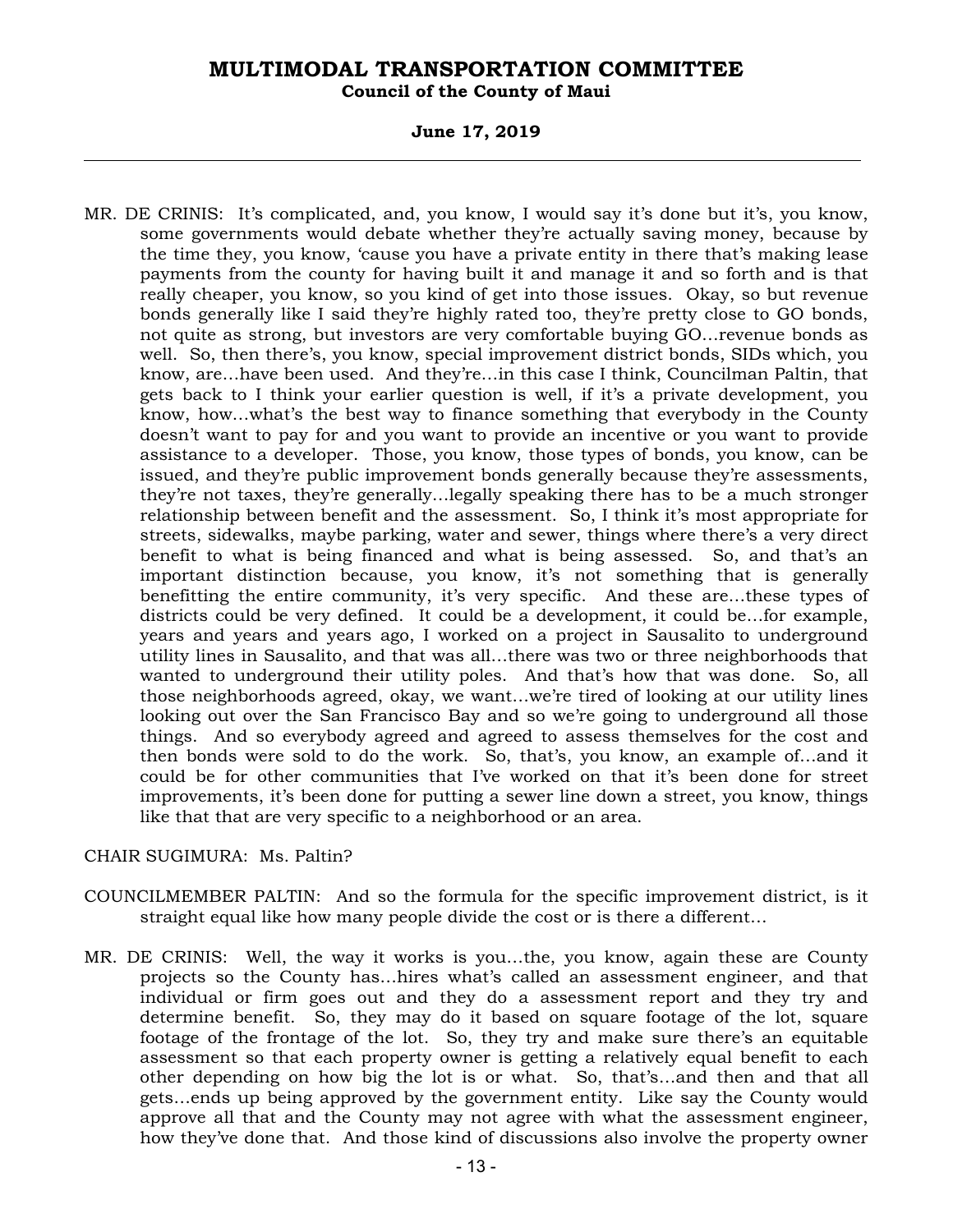#### **Council of the County of Maui**

#### **June 17, 2019**

so there's hopefully it seems fair to everybody. Not everybody might think it's fair but, you know, that's what they try to accomplish in that process.

COUNCILMEMBER PALTIN: And then the end result is the formula?

- MR. DE CRINIS: Yes, it's an assessment spread it's called, it's a spread of the assessment to the benefitting property owners.
- COUNCILMEMBER PALTIN: So, even like something like deferral agreements you could get an assessment spread and then see how much each party owes? Similar concept?
- MR. DE CRINIS: It could be like a reimbursement agreement. Is that what you're referring to?
- COUNCILMEMBER PALTIN: Yeah.
- MR. DE CRINIS: Yeah. That, I mean it's kind of the same idea. But there's, you know, that…there's a whole process. Some of it is in the law that has to be followed in order to do any…to do that. And if you formed a district and everyone…and then there has to be a protest…there has to be a hearing and, you know, on these kind of projects if over half the people protest and say they don't want it, they don't agree with it, it's dead. If they don't then you the County could decide to go forward or not go forward. And if you do go forward then you could either collect the assessments and do the work, you could sell bonds, you know, that's how that type of financing would work.

#### COUNCILMEMBER PALTIN: Cool.

MR. DE CRINIS: And, you know, these kind of districts can be initiated by the County, they can also be petitioned by property owners so you could have, you know, a bunch of properties in a neighborhood come and petition something like that. All right, the next way of…next item is community facilities district which I know the County has…had approved in January, and we were, you know, working in the last couple of years trying to get this to move forward. I think now Maui is finally the last county to have this enabling legislation but I think all the counties have it. But like I mentioned earlier only Kauai has used it. There's a lot of talk about it and it's very, I think very useful. It's very common, again, in California to use the CFD financing, I'm working on a couple right at the moment. You know one is for a parking transit center in Santa Clarita, and then the other one is for a Del Webb project down in Rancho Mirage where they're putting in all the water and sewer infrastructure in the streets and underground utilities. So, you know, it's relatively common in California. It can be used for transit, transportation, so forth. It's more appropriate for more sort of types of improvements that benefit not exactly the property that's being assessed so it's a tax, it's not an assessment. So, tax has a different…you have a lot more flexibility with a tax under the law which is why the community facilities district is a good use for the types of projects that are not, you know, the sewer in front of your house, right? So, they could be used as we've been talking for beach restoration, that's…for police and fire stations, transit, transportation, parking, you know, just, you know, a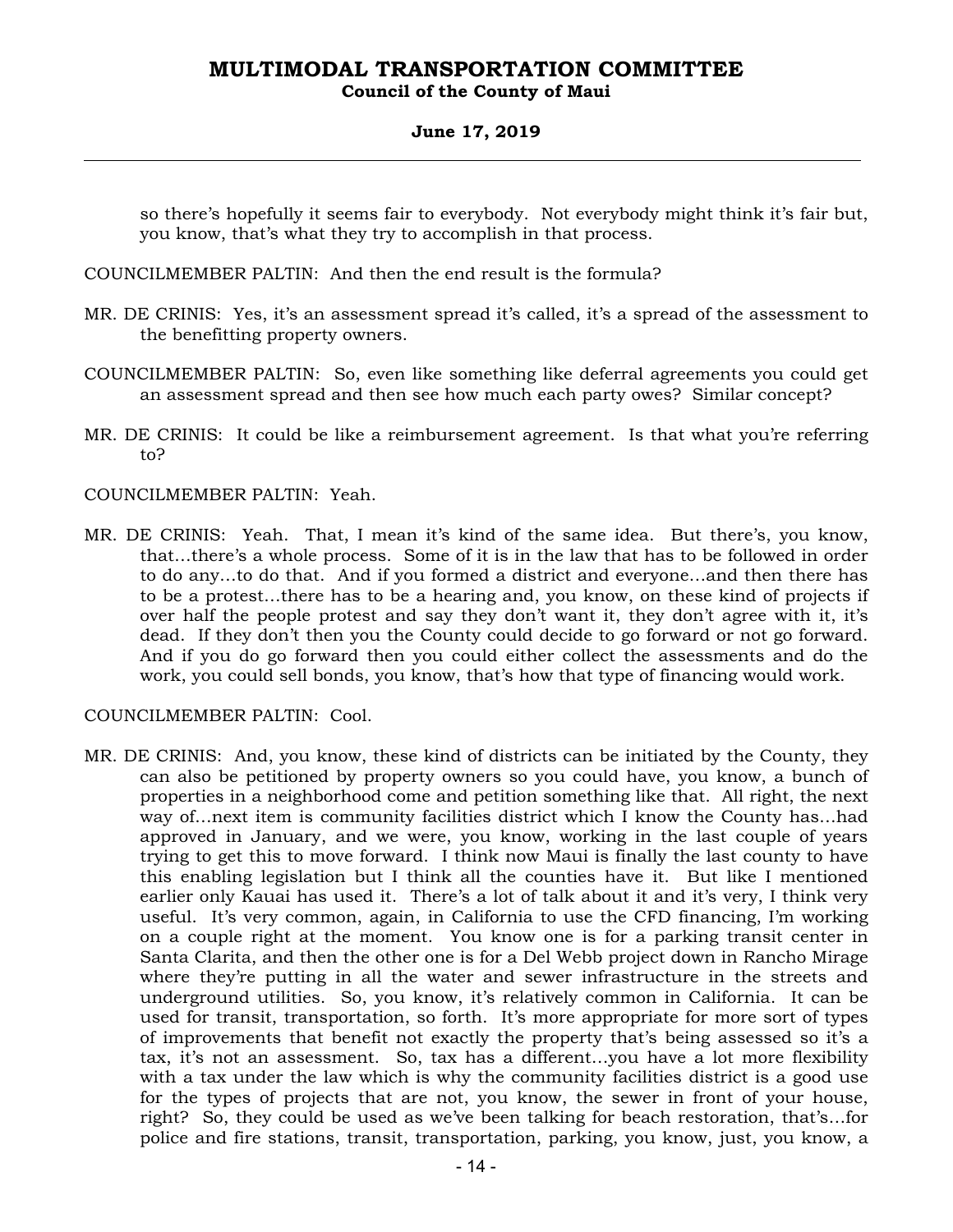#### **Council of the County of Maui**

#### **June 17, 2019**

whole laundry list of types of improvements that are authorized. And this list actually comes out of your ordinance so, you know, this is what's authorized that you could do. Of course the, you know, even if you can do all these things…and you can do streets, sewers, and all the things that an assessment district can do can be done this way as well. Again, it's a special tax levied on a defined area, so, you know, you really…like for example in the beach restoration projects that we're…been talking about for some time now, you know, there's a group of property owners that know that they need to have certain kind of improvements done and they don't feel they can finance it on their own. So, you know, the County could from a policy standpoint if it chose to, assist them in that process through a CFD and they could agree to tax themselves and then…through a CFD formation and then bonds could be sold and the money could be used to do the work. But again, this only works for public improvements, you cannot use these kind of tools for privately-owned improvements. They have to be improvements owned by the County.

COUNCILMEMBER KING: So, Chair?

- CHAIR SUGIMURA: Yes?
- COUNCILMEMBER KING: Quick question. Thank you. So, the…since you brought up the West Maui issue with the Kahana, I guess you're talking about the Kahana --

MR. DE CRINIS: Yeah.

- COUNCILMEMBER KING: --condos over there. It's my understanding is that they're going ahead with beach renourishment. They're going to pay for it themselves. I don't…I haven't heard that they're going to try to involve the County with this kind of…because isn't it…I mean Maalaea is looking at this for their sewage issues over there, to potentially build a sewage treatment plant or a pump station that could attach to another sewage treatment plant. And that's going to be then at some point handed over to the County for…to run and maintain, I'm assuming. But how would you do it for, like the beach renourishment in West Maui is not, I mean everything in the water basically is owned by the State of Hawaii, DLNR oversees that. So, how would the County be involved in that?
- MR. DE CRINIS: Well, that's been discussed at some length and it's still not fully resolved yet, but I know that the thinking there is that the State--I was on a few phone calls with the State on this a couple months ago--you know, the State would grant an easement to the County to do the work offshore. And if the County was going to be involved, it would be involved, it would have to own the groins that, whatever the structures are that go out in the ocean would have to be owned by the County. And it could be possibly maintained by the property owners, I don't know how much maintenance would really be needed. And it would require an agreement with the State of Hawaii to do something like that. And if it…if the improvements were…if it could be worked out that those improvements are in fact public then they could use a CFD to tax themselves…agree to a taxation, they shouldn't even tax themselves, to agree that the County will tax them for…sufficiently to support a bond issue to do the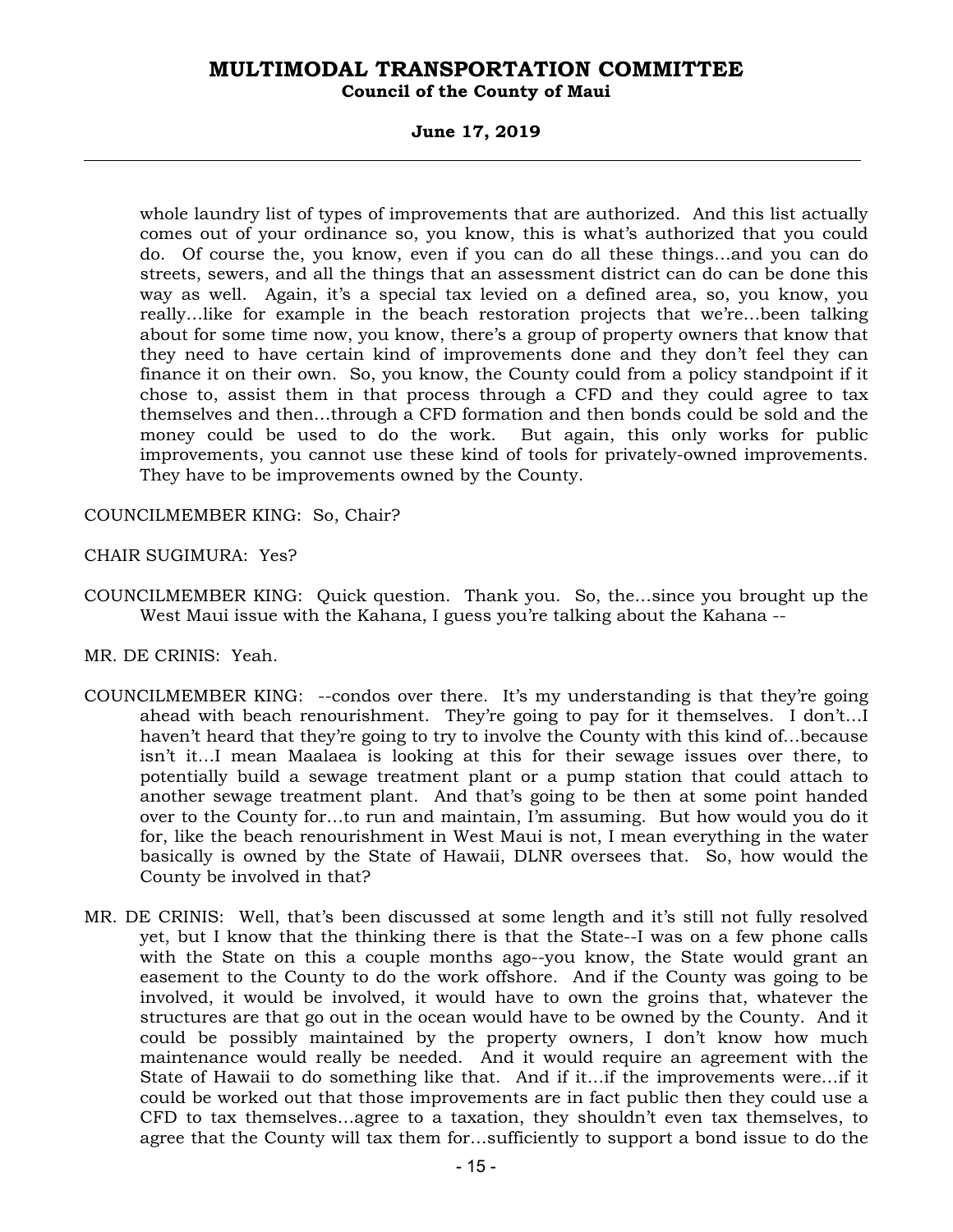#### **MULTIMODAL TRANSPORTATION COMMITTEE Council of the County of Maui**

#### **June 17, 2019**

work necessary to do the beach restoration. So, that's what the thinking is, and it's…that…it's a complicated project to see if that can even work or whether the County even wants to be involved, even wants to do it. So, there's…it's complicated but the situation in Kahana, you know, I don't know that the property owners there…

VICE-CHAIR HOKAMA: Chair?

CHAIR SUGIMURA: Yes?

MR. DE CRINIS: I'm sorry?

CHAIR SUGIMURA: One moment.

VICE-CHAIR HOKAMA: I would appreciate if de Crinis would stay on transportation. You have a very narrow scope of what we can talk about today. Okay. So, we ain't talking about beach replenishment, we're not talking about sewers today, it's about transportation. So, limit the discussion to transportation. I think we can get this done 'cause I have…we have other people I want to hear from.

MR. DE CRINIS: Okay.

CHAIR SUGIMURA: Thank you.

COUNCILMEMBER KING: Okay, well thanks for the explanation. I guess that's a forthcoming issue.

MR. DE CRINIS: Okay.

COUNCILMEMBER KING: Okay.

MR. DE CRINIS: Sorry to digress.

COUNCILMEMBER KING: I didn't know about that. That's okay.

MR. DE CRINIS: Trying to answer your question.

COUNCILMEMBER KING: It was my question. Thank you.

MR. DE CRINIS: Okay. So, that's how the CFD would work. And again that could be initiated by the County or by, petitioned by property owners. The last category would be bond financing as we had mentioned earlier for private activity bonds. Again, that would be hospitals and schools and, you know, the different categories. And also included in tax-exempt private activity bonds is surface transportation projects which receive Federal assistance for toll roads, bridges, and tunnels, so there are exemptions in the Internal Revenue Service regulations that allow bonds to be issued for privately-owned projects. There…you can get allocation now, there's an exemption for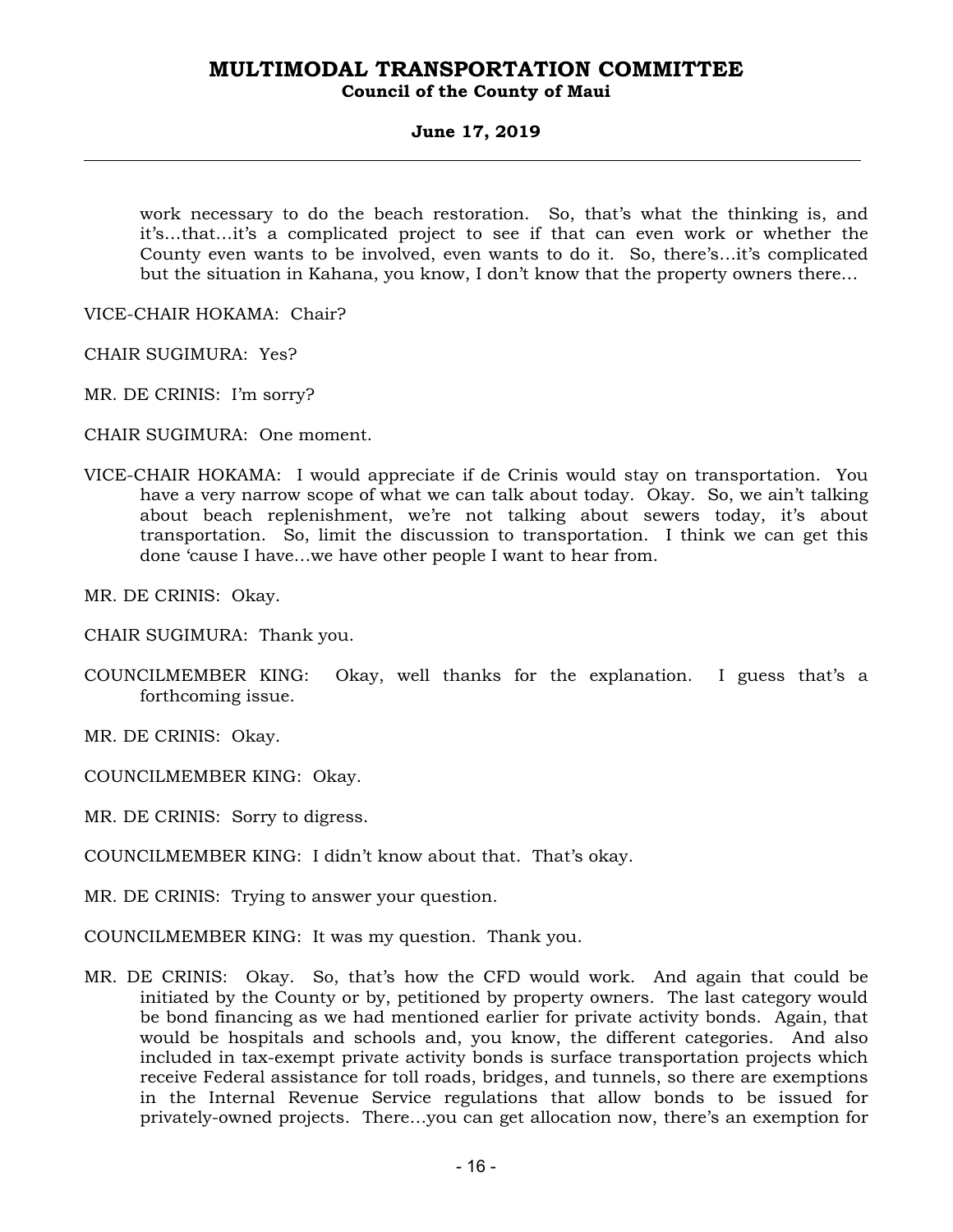#### **Council of the County of Maui**

#### **June 17, 2019**

that. I don't…I think that would be a very complicated thing to do but it's just pointing out it is there. And that's the end of the presentation, so.

#### *. . . END PRESENTATION . . .*

#### *(Note: Presentation ended at 9:49 a.m.)*

- CHAIR SUGIMURA: Thank you. Mr. de Crinis, thank you very much. Just so all of you know, *Akaku* is back on so you're on camera. Anyone have any more questions for Mr. de Crinis? Ms. Paltin?
- COUNCILMEMBER PALTIN: I just was wondering, you know, is it only like roads and sidewalks or is it also transportation like bus systems and like that too that you can get the monies for?
- MR. DE CRINIS: Well, if you're talking about bonds, if…GO bonds could be issued to buy buses. It's possible that highway bonds could be issued to buy buses. I don't know that you would want to do that, whether that's economical to do but…or a lease financing could be…or placed with a bank to finance buses. So, there's three different things that could be done.
- CHAIR SUGIMURA: Thank you. Anybody else have any more questions? Mr. Hokama, your light is on.
- VICE-CHAIR HOKAMA: No, Chair. I mean what he told us is what we've known for years as our options of how to finance. Our problem is we have no plan, and I think that's part of the discussion we should have today on how do you adjust financing until you get the plan done. Thank you.
- CHAIR SUGIMURA: We'll get there. Any other questions? Seeing none, thank you. Thank you very much. Mr. Teruya, you have any comments before we move on? Thank you both for being here and, yeah, more discussion in the future. And the beach nourishment is a big issue so I'm sure we'll be talking about that in the future. Thank you. Oh, Ms. Lee?
- COUNCILMEMBER LEE: Thank you, Chair. Question for the Finance Director. Following up on Mr. Hokama's concern, I too am wondering, I mean nothing is going to come to fruition until we have a plan or plans to utilize these various financing tools. So, who's going to be keeping track? Like for instance, you know, I'm hoping that we will use maybe CFD financing for a bypass, and then somebody else wants some other kind of financing in some other area for, I don't know, a sewer treatment plant. Somebody wants…so who's going to be keeping track of all of these various tools that will…could possibly, you know, be initiated very close together?

CHAIR SUGIMURA: Mr. Teruya?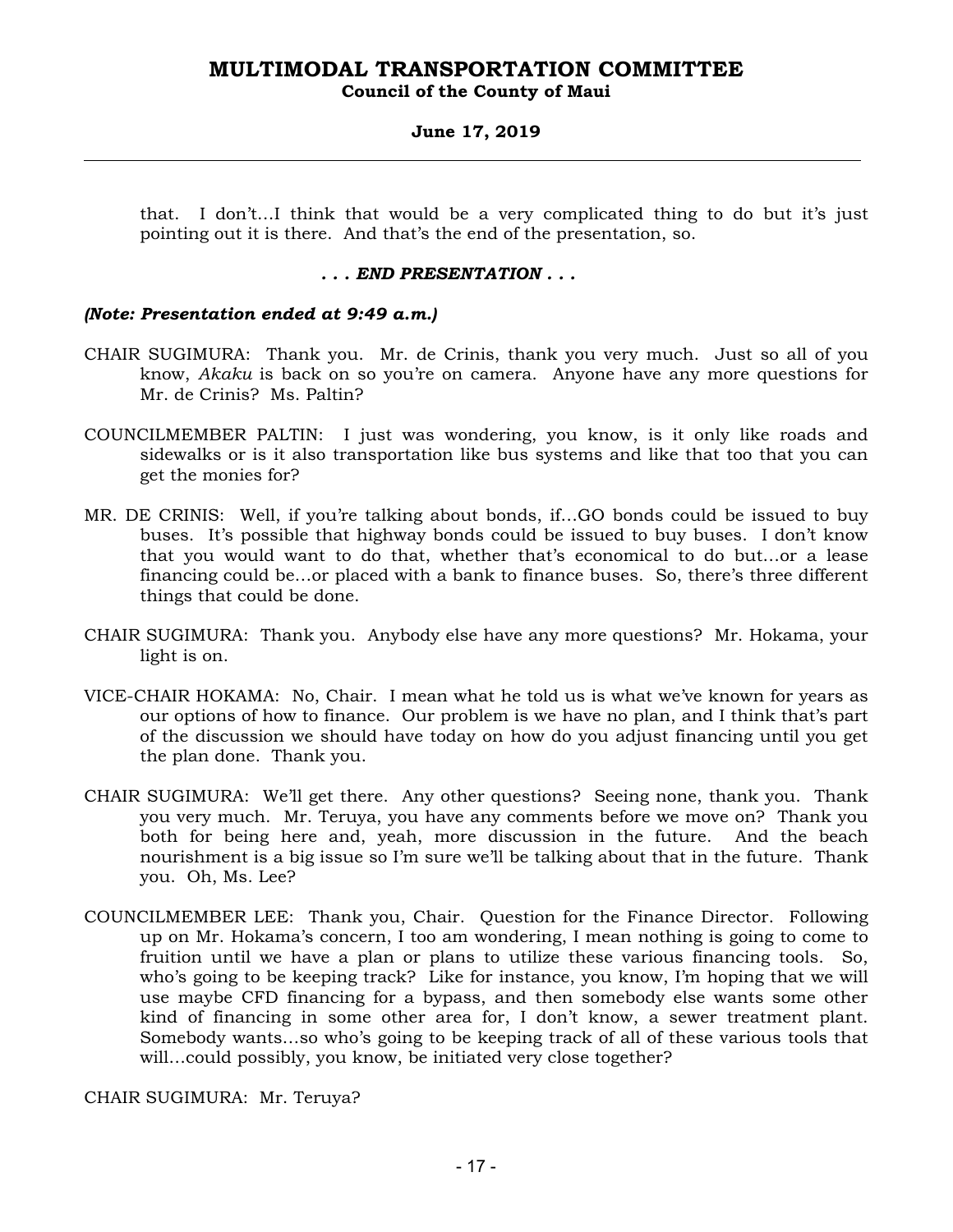**Council of the County of Maui** 

#### **June 17, 2019**

MR. TERUYA: Thank you, Chair. And thank you, Member Lee, for that question. Well, there's several different ways. Coming back from GFOA, it's very clear that the County should have short-term, mid-term, and long-term plans as of, you know, debt financing, et cetera, community plan, what's going to be allowed in certain areas, what are we trying to do, how we're going to finance it. That discussion with member, I mean with Mayor Victorino has not been done yet; however, that is something that we should be looking at. I have mentioned too, I think Councilmember Hokama understands how City and County of Honolulu transferred or just created a new division, land management. Whether or not that is something that the County of Maui should do so that we have a long-range plan, I think he's well aware of that you need to have not only long-term plans but short and mid-term plans as well. How are we going to handle and finance all of the things that we want to do, not only project specific but as a whole how land development, how transportation and other things are going to tie in together. We have the CFD process to pay for it and finance it. GO bonds may also be an alternative that you rather look at for lower interest rate borrowing. So, there's various ways that maybe this body needs to look at as well as to what they want to…how they want to finance it.

COUNCILMEMBER LEE: If I may --

CHAIR SUGIMURA: Ms. Lee?

COUNCILMEMBER LEE: --follow up? Thank you, Madam Chair. So, we will also need to know what the cap is, you know, per budget year so that we have a running total of where we are, and maybe some years we can't afford to use any of these tools. So, you, right now it'll be your Department if we don't have another department tracking all of these things?

MR. TERUYA: Chair?

CHAIR SUGIMURA: Yes.

- MR. TERUYA: You know I'm not aware of what Finance has as existing policy on what they want to do as far as long-term debt, but it is something that definitely I believe I would take up as far as a long-term plan as to how we're going to structure our debt, what's our capacity, what can we borrow, and then have that come back to the Mayor for discussion and passed down to this Council as far as how we're going to handle a plan looking forward not only 5 years but 10, 20 years down in the future. Thank you, Chair.
- CHAIR SUGIMURA: Thank you. Mr. Hokama?
- VICE-CHAIR HOKAMA: Bingo from Ms. Lee 'cause I think she brings up a good point that I think Department confirmed in the presentation is our fiscal discipline strength and that is why we have the bond rating we do. We were very smart over the last 20 years how we approach debt and cash financing. We have the benefit. So, one of the benefits now is that when…even though we've gone to competitive bond borrowing as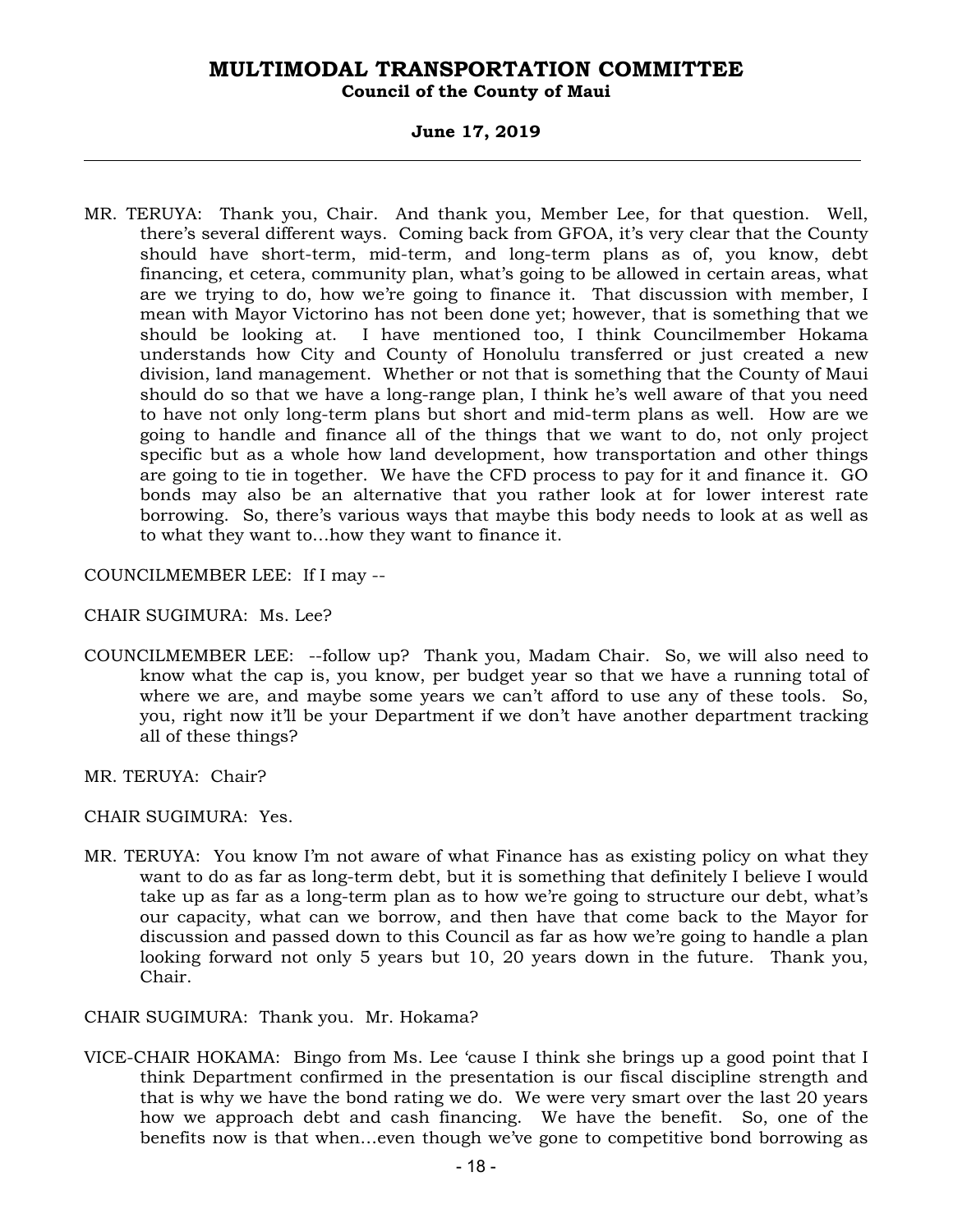#### **Council of the County of Maui**

#### **June 17, 2019**

we've done in the past, maybe we are now in a good position 'cause I think Ms. Lee brings up the point that maybe for a future bond 'cause I still think GO bond is the way to go for Countywide projects. Hard to beat on the interest, the ability of this County, our standing in the market, it's hard to beat at this point in time. But the advantage is we may be now able to negotiate a better borrowing than go competitive bidding because of our strength, and work certain things to this County's benefit in a negotiated borrowing. Okay. So, that is something that needs to go back on the table. It's more work for the Department but we are in a good position, Director. So, I would have us look back at not only competitive but negotiated borrowing, Chair, to finance our…'cause for me, next *. . .(inaudible). . .* it's over 500 million minimum, okay. And I don't know where we're going to get that cash at this point in time. So, we gotta look at drivers, Chair, and I think Mr. de Crinis brings up with this issue of transportation, again, I bring it up all the time but it's still going back now to regional planning for us to be able to forecast what the CAFR, the bond raters, and everybody else looks at is what is your plan borrowing schedule. How are you going to approach it, what is your cash drivers? And unless we develop a civic economic engine, we develop healthcare engines, we ain't going to make it just with the visitor dollar, Chair. So, I would ask the Department to start looking at those areas already. Thank you.

- CHAIR SUGIMURA: Excellent point. So, is this something, Mr. Teruya, you could look at, regional planning for borrowing schedule?
- MR. TERUYA: Chair, I'm not sure if we're the Department that discusses the regional schedule, but we are definitely going to be bringing this up to the Managing Director and the Mayor for discussion. Thank you, Chair.
- CHAIR SUGIMURA: Mr. Hokama?
- VICE-CHAIR HOKAMA: Yeah, and I bring that…and I apologize for interrupting. But we've come to a point where we need to make a call, and the Council is going to need to support some kind of adjustment in structure because we're going to need a land management division.

CHAIR SUGIMURA: Agree.

VICE-CHAIR HOKAMA: Okay. Whether it's going to be all the lands along the corridors of transportation programs, whether it be the bypass from West Maui or whatever it be, it cannot just be parks anymore that gets dumped with everything else. So, I think we need to come up with a strategy, a policy that more than likely with Charter currently and Mr. Teruya as Finance Director in charge of the inventory of assets, that might be the right fit for a division of land management. We can see if City and County's model fits us. I think we need to tweak it for Maui's needs, but that might be the route to go for better use of our inventory down the future, as well as maintain it for our future transportation right-of-ways. Thank you.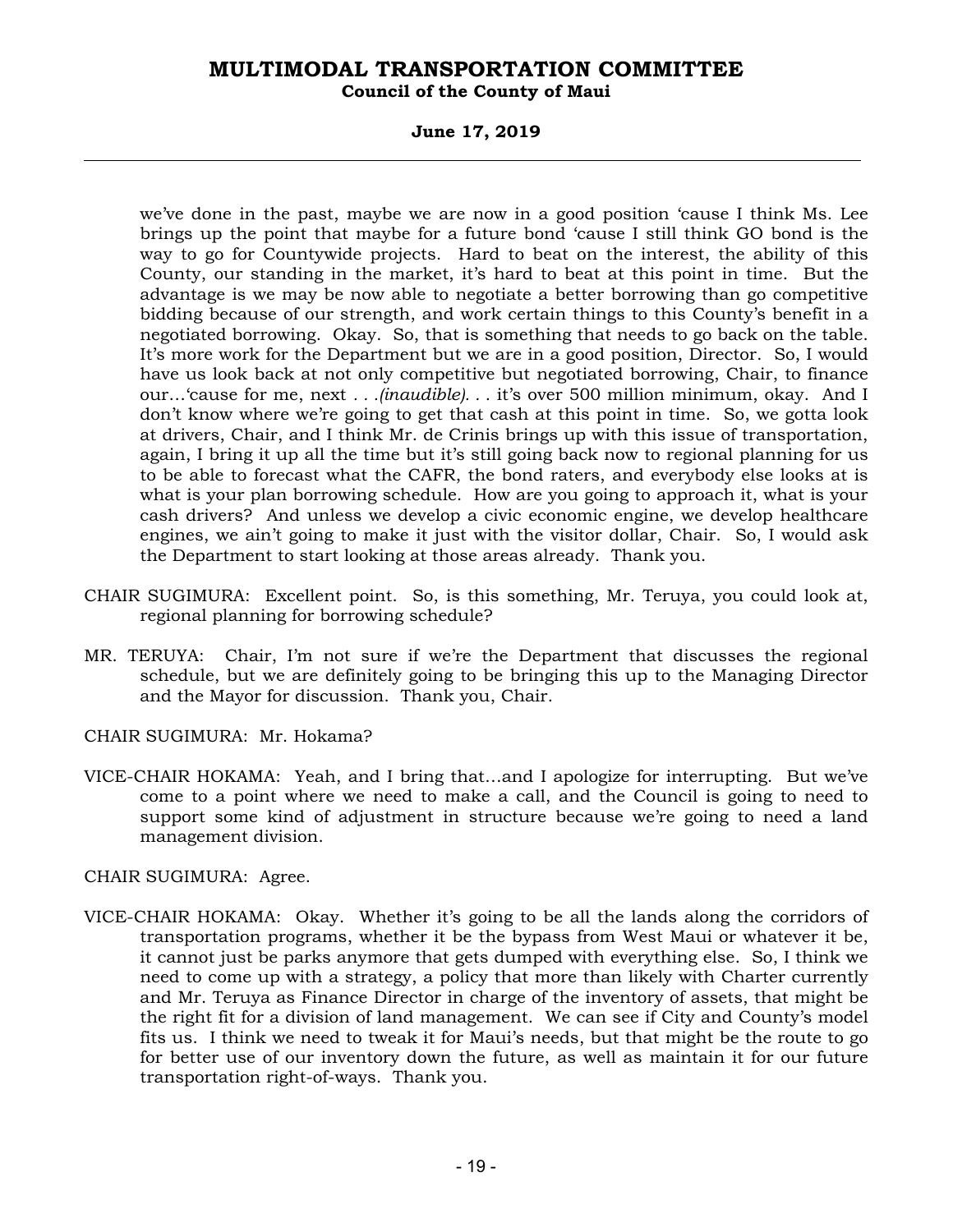#### **Council of the County of Maui**

#### **June 17, 2019**

- CHAIR SUGIMURA: Thank you. I think we can discuss a Charter amendment. It was discussed the last term and it didn't make it out of the committee level, but we can bring that back and kind of tweak it, the land management…
- VICE-CHAIR HOKAMA: See, that's an internal thing, yeah, of structure, Chair, so, you know, maybe you need maybe Mr. Hopper to start seeing is that really a Charter requirement to do a division within the Department that has already the parameters of authority.
- COUNCILMEMBER KING: Chair, are we getting off topic again and --
- COUNCILMEMBER KAMA: Yeah, we are.
- COUNCILMEMBER KING: --getting to broad? I thought we were staying on multimodal transportation issues for financing?
- CHAIR SUGIMURA: It was regional planning for transportation and I kind of --
- COUNCILMEMBER KING: Right.
- CHAIR SUGIMURA: --took it off but I think it's relevant. We need to think about this in terms of how this is going affect all of us.

COUNCILMEMBER KING: Maybe for another…

- CHAIR SUGIMURA: Anyway, any more questions, Members? Ms. Paltin?
- COUNCILMEMBER PALTIN: I just was wondering for this types of financing like the CFDs and like that, is the debt service cap like the 55 million separate? Is there a different cap for these kind of things or is there no cap or what's the limit of money?

CHAIR SUGIMURA: Mr. Teruya? Oh, Mister…

- MR. DE CRINIS: Thank you.
- CHAIR SUGIMURA: Mr. de Crinis?
- MR. DE CRINIS: If a CFD…an assessment…there is no specific cap but it's the cap basically is what are the improvements needed to be financed, the cap is the dollar amount of what the work is and is…can the properties that are being assessed or taxed, can they support it, will the property owner support it, does it make sense. So, that's --

COUNCILMEMBER PALTIN: Thank you.

- MR. DE CRINIS: --more how that would be.
- CHAIR SUGIMURA: Thank you. Any other questions, Members? Seeing none, thank you very much for your presentation. I think there's lots more that we can discuss and --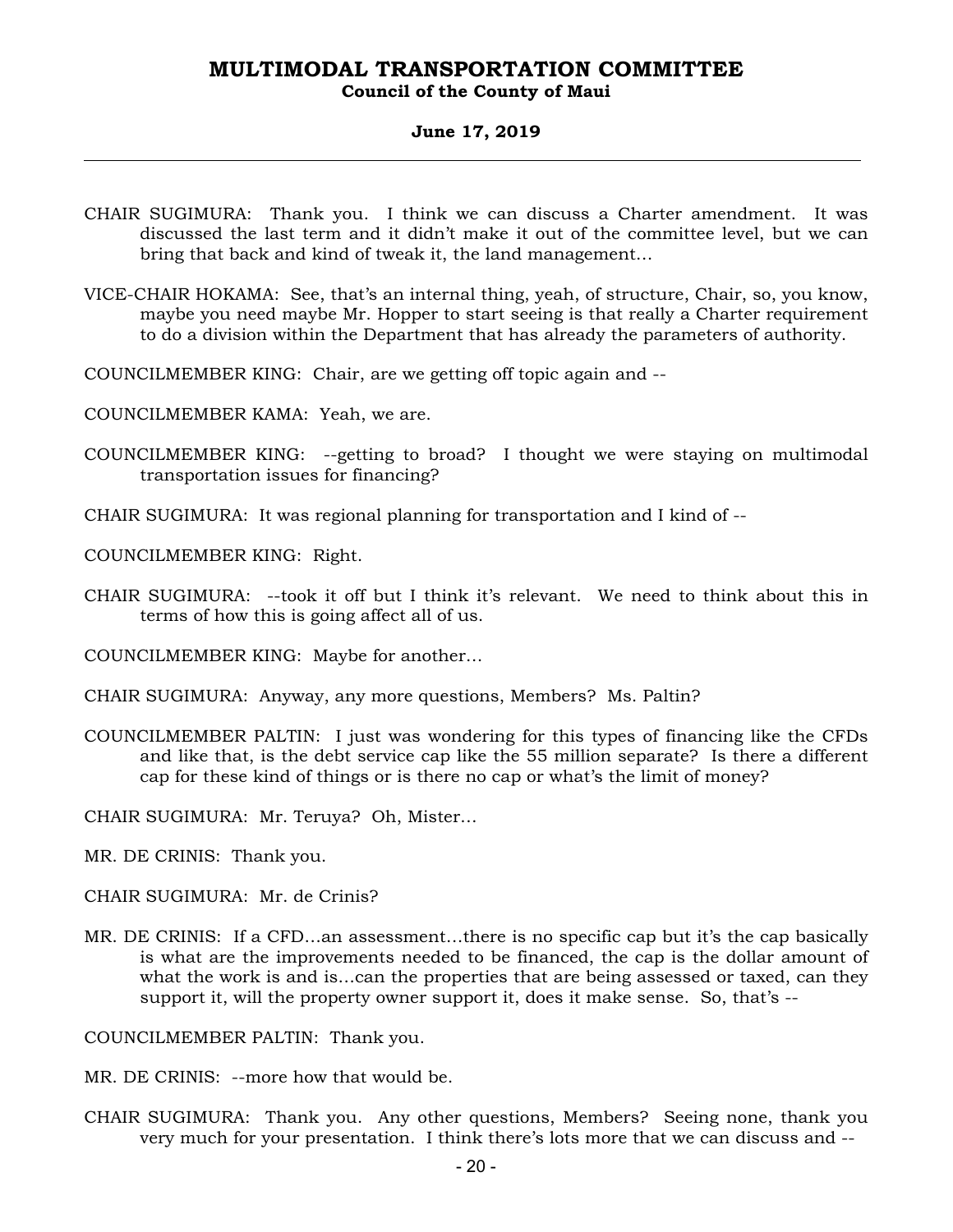#### **Council of the County of Maui**

#### **June 17, 2019**

MR. DE CRINIS: Thank you.

CHAIR SUGIMURA: --explore with you. So, thank you, Mr. Teruya and Mr. de Crinis. Next, we have Wes Lo. All of us know him from Hale Makua but he's ventured off into something pretty exciting. And Mr. de Crinis and Mr. Teruya was talking about basically public infrastructure financing, and Mr. Lo has brought to the community ohana, is it called ohana zone financing?

UNIDENTIFIED SPEAKER: *. . .(inaudible). . .*

- CHAIR SUGIMURA: Opportunity zone. And I asked him to come because and he can talk about some of the public or private money that's available if we have a plan. I think going back to what Mr. Hokama is saying that we need to have a plan for all of this, and, Mr. Lo, maybe you could talk about how what you're doing can tie into some private money that are interested in dealing with your project and how it could impact, you know, transportation. It's on.
- MR. LO: Madam Chair?

#### CHAIR SUGIMURA: Yes.

MR. LO: Councilmembers, thank you. I'm going to preface my comments. I am not an expert at all these things I will be talking about, but I have been venturing into different possibilities for other types of financing that are available. So, I have done a little bit of research and I have had a lot of discussion so with that I have sort of covered myself I think, covered my tail a little bit. So, I'm going to start just quickly with the notion that's been floating around a lot called opportunity zones and new market tax credits. These are actually to stimulate economic growth. They are Federal tax credits that are provided. They have their different nuances. They are not broadly available right now. I want to first point out the opportunity zones they have not even passed the final rules on it yet, so it's not quite available. And there are some Census tracts limitations and it's for low-income areas. Right now I think there's part of Molokai and some small areas from Spreckelsville in Kahului and Haliimaile and a small area in Wailuku are the only places that are currently available under the new opportunity zone tax credits. There is something that is available right now called new market tax credits. I did not have a map of it, there's interactive maps so you can click on Census tracts, but it looks like predominantly the same areas by and large. And, you know, I'm happy to distribute some of the information so you can check the areas. But I would caution that these are not some form of free money or availability to do a lot of things. These are actually, it appears to me more meant for private businesses to develop and access financing in low-income, low-and-moderate-income areas. And there are…seems to be some…there's not that much control from the government side and then there's a lot of restrictions. Usually you have to go through some community development financial institution to access these things. They are a form of financing and, you know, it has to be paid back. And much like many of the other vehicles out there, there always is risk, and the investors in these funds can pull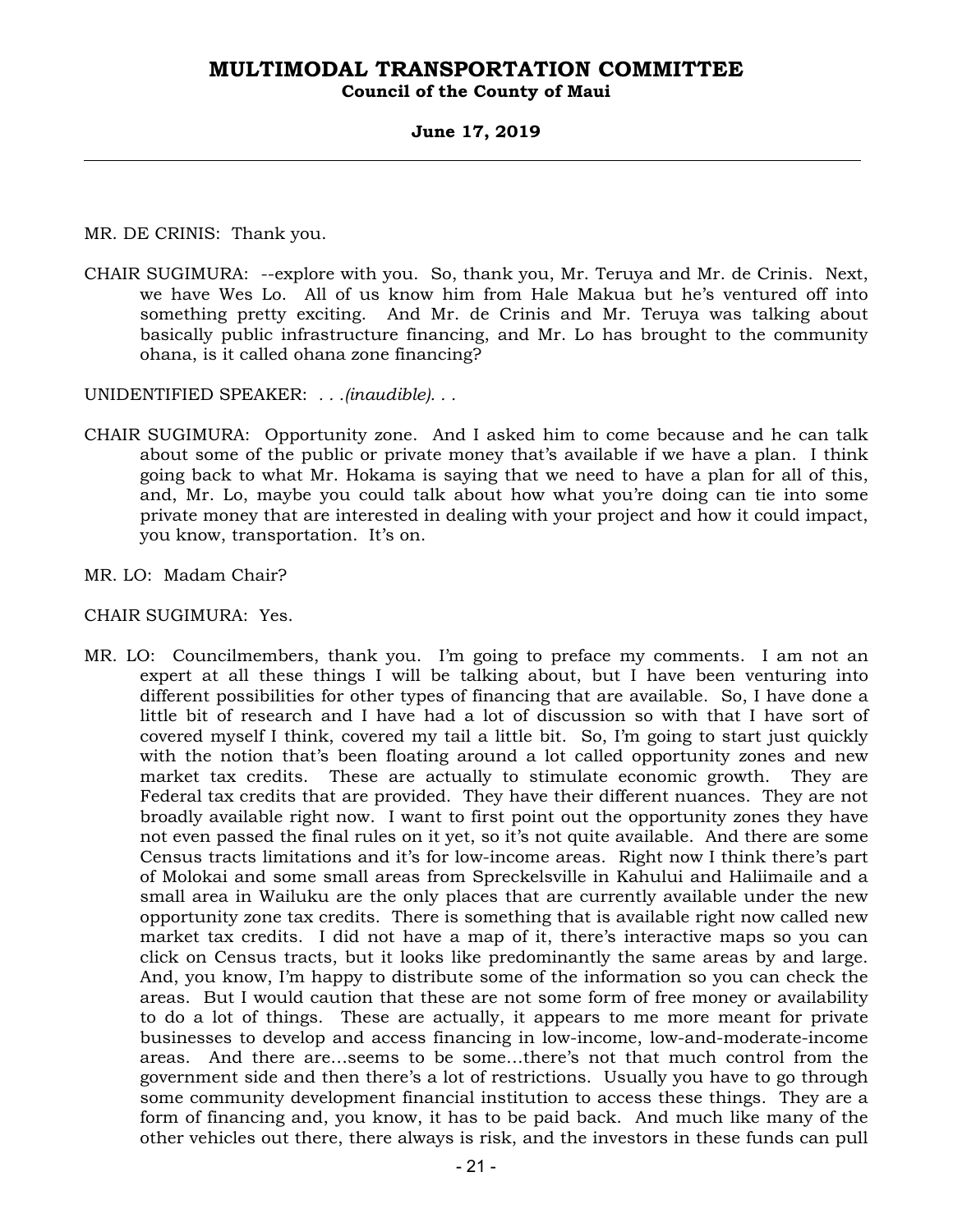**Council of the County of Maui** 

**June 17, 2019** 

their money back out at five, seven, and ten years. I don't know if many of you are familiar with the term EB-5 monies, it's very similar. I mean the money is there, it can be used, but eventually it can be taken back out so you have to be broad in your use of funding there. So, but those are available. I do not in my research see that that is really available for municipal-type projects in themselves. So, if you're looking for those to fund transportation, exclusively transportation, public transportation, complete streets, TOD types of things. It does not appear that that would be a private entity that would be building that, that would be a municipal or a County facility doing that. So, I liken that as they're just a tool in the toolbox and not some form of, you know, savior for cost for the County. So, with that I'm going to just digress a little bit. In my mind, there's certain ways that you can finance transportation, whether it's TODs, I mean and you can even be broader and community projects like affordable housing, whatever. One would be to use State, local, or Federal tax dollars, so you have the ability to do general obligation bonds, revenue bonds, or CDBG monies or, you know, so and so forth. You can use exactions where a developer comes and wants to do something and you go through like a 201H or whatever, and they can exempt it or you can tell them no, you need to build these streets or these things or contribute. Or there's things that are…there's private foundations out there and they have a lot money apparently and but they don't usually fund municipal projects so it would have to be part of a larger project that has some kind of community benefit. So, we've been toying with this a little bit and I have been active with the Lauren Armstrong and Lauren Loor and, you know, the whole transit-oriented development things, et cetera, and we've talking about well, how do you move forward on something and where it's not all County dollars that are required. And we were instructed by these private foundations that there's actually a lot of money out there if you have a plan. And I think Mr. Hokama was at a meeting we had where they basically said is you come up with a plan and there has to be some benefit for some…for these foundations, and many of these foundations are huge foundations like Weinberg and the Kresge Foundation, and they are now looking to find benefit from things like social determinants of health, things that are going to make us healthier because that's going to save healthcare costs, so on and so forth. And that includes complete streets and transit-oriented development, so they're encouraging us to look at transit-oriented development as part of a project. But they're not willing to throw money at us quite yet either until we have a plan, and so therefore we are currently in discussions with them around potentially, you know, the Kahului Community Center on what could be built there and how could we include the makings of transit-oriented development and complete streets in that. And cobble together financing from all sources as opposed to either a County source or a private source to make the development cheaper and to start the catalyst for some types of project. So, I think it…I think there was comment made about a regional plan is your financing sort of has to follow your plan and start trying to understand how you cobble it together, because I think there is no one…unless you go general obligation bonds which I don't think the taxpayers want to necessarily see everything funded by the government. You know you have to sort of figure out how to go that. So, we're sort of down that path right now. I'm going to sort of stop there and open it up. You know I'm not sure what questions you would have regarding this. I have been pretty involved in this discussion right now.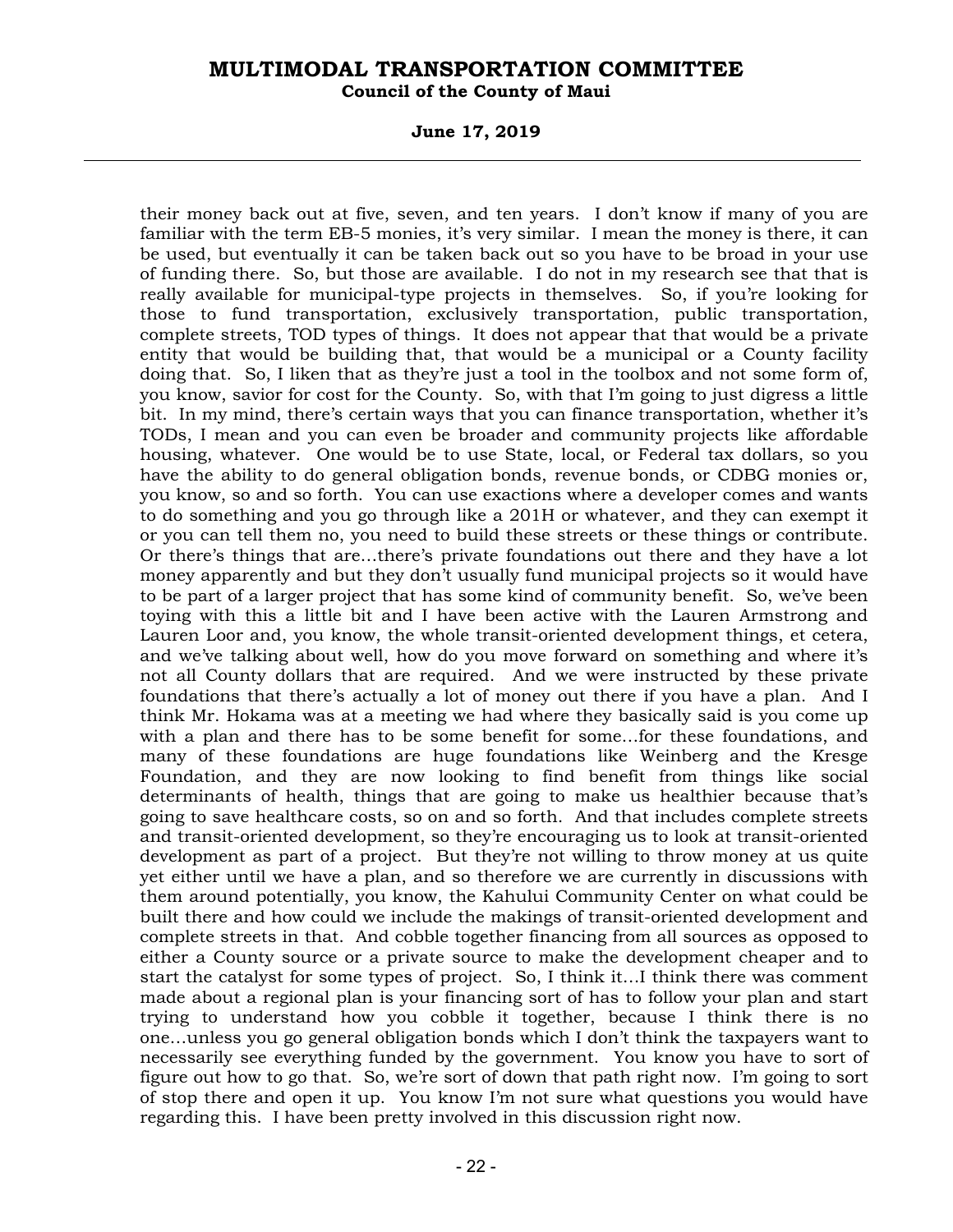#### **Council of the County of Maui**

#### **June 17, 2019**

- CHAIR SUGIMURA: Thank you, Mr. Lo. Very exciting work 'cause this is a public-private partnership kind of discussion that's going on so I think it's very appropriate that you can present information to this Committee. Anybody have questions for Mr. Lo? Ms. King and then Ms. Lee.
- COUNCILMEMBER KING: Thank you, Chair. So, just a real quick question, I have actually had some experience with the new market tax credits and the EB-5 program, and they're both loan programs so they're not, you know, they're really not grants or free money. But I'm not real familiar with opportunity zone funding. But when you said…you made the statement that they haven't made the rules yet, are…when you talk about they is that the Federal government or the State government?
- MR. LO: Madam Chair?
- CHAIR SUGIMURA: Mister…yeah.
- MR. LO: From my understanding that it was passed by…I think have something here. It was passed in 2017 by the Tax Cuts and Jobs Act, and they just have proposed rules right now by the Federal government, and we understand that those rules will come out in September. But then again, I do think that it's basically…it's going to be loans and there's no funds in there right now. I know that there is a community development financial institution that's trying to start a fund around social determinants of health right now from a lot of the major banks and the health insurers right now to at least fund it and then they will look for projects.
- COUNCILMEMBER KING: Okay. So, yeah, 'cause my…oh, so there's no money in the opportunity zone program? Because my understanding was that this is for private projects, basically they're private projects in low-income areas and that the investors in those projects would get a tax credit for investing, and they're economic development, they're public benefit projects. So, really what it is, it basically is giving these investors a tax break. Is that at the Federal level?

CHAIR SUGIMURA: Mr. Lo?

- MR. LO: Madam Chair? My understanding yes, it'll be at the Federal level.
- COUNCILMEMBER KING: Okay. So, that would be bringing in people to the areas that you mentioned to develop projects that are in those areas that could…that have an economic development purpose but are public benefit. And then…so I'm not sure…I mean I…for me I'm not sure where the County comes in, because the County would not be driving this. Unless we're putting people together, unless we're asking private developers to take a look at a certain project and then helping them find investors or something, but it's not County tax money.

CHAIR SUGIMURA: Mr. Lo?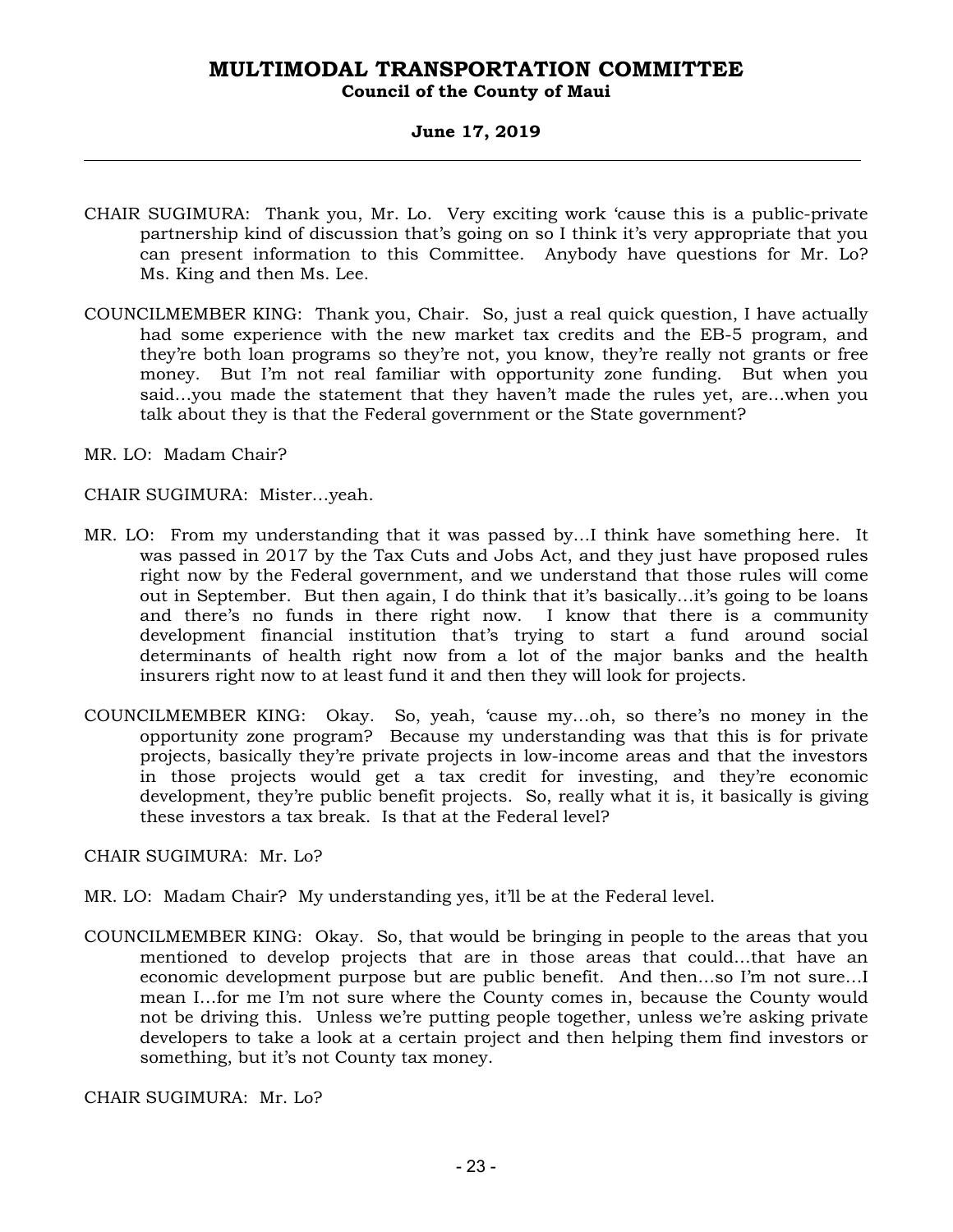#### **Council of the County of Maui**

#### **June 17, 2019**

- MR. LO: Madam Chair? Yes, exactly. At least that's my understanding of the program. It's meant for…so investors will bring in money, and then people who are interested in building a project in a low-income area could build…start a business or, you know, do a grocery store, whatever. But it does not appear that it's really for County municipal projects like a complete street or transit-oriented development. Having said that, I do believe with the plan, you can cobble it together where maybe the developer or something could, you know, be developing something in that area that could benefit by economies of scale with the County so on and so forth. So, that's sort of the plan part.
- COUNCILMEMBER KING: So, it might be something where we could put out an RFP for a developer to do a certain piece of our plan, and then they could go out and find investors that would then get these tax credits. And then your…I mean I don't know how much you've looked into the actual rules, because I haven't seen them yet and maybe…is it in public…is it public comment time right now?
- MR. LO: I believe it is. I have not actually looked at the proposed rules for opportunity zones yet.
- COUNCILMEMBER KING: Okay. So, if it is and you have that link that would be great to --
- MR. LO: Okay.
- COUNCILMEMBER KING: --have because I would like to make a comment on that. But, you know, the State of Hawaii did something kind of like this in the last decade…the previous decade for renewable energy, it was called QHTB so it was qualified high-tech business tax credits. And a lot of stuff got done basically with investors not even really that focused on the return, because they were getting such good tax credits that basically that was their return. You know so they got the tax credits, they didn't really need to have a huge, you know, economic return from the actual project. And so, is that something…is that kind of where you see this opportunity zone thing going?
- MR. LO: I think so. I think ultimately they want you to keep in the money in there for…I think it has thresholds of five, seven, and ten years before you get your money back. Kind of like the EB-5 type of thing where, you know --

COUNCILMEMBER KING: Okay.

MR. LO: --they have sort of this five-year period, I think it's a five-year period. It sounds like, yeah, that's the idea on this. I think, you know, there's a lot of debate if these programs actually are…help public benefit or not, because there's little oversight on it though. You know much like I think some of the other tax credits, I mean people just were getting the benefit of it and then it was supposedly a stimulating thing, but there's the potential for gentrification and so on and so forth, you know, 'cause there's no oversight on that. But I do believe that that's how it works. But after the five, seven, or ten years that…the investor can ask for their money back, that's why I think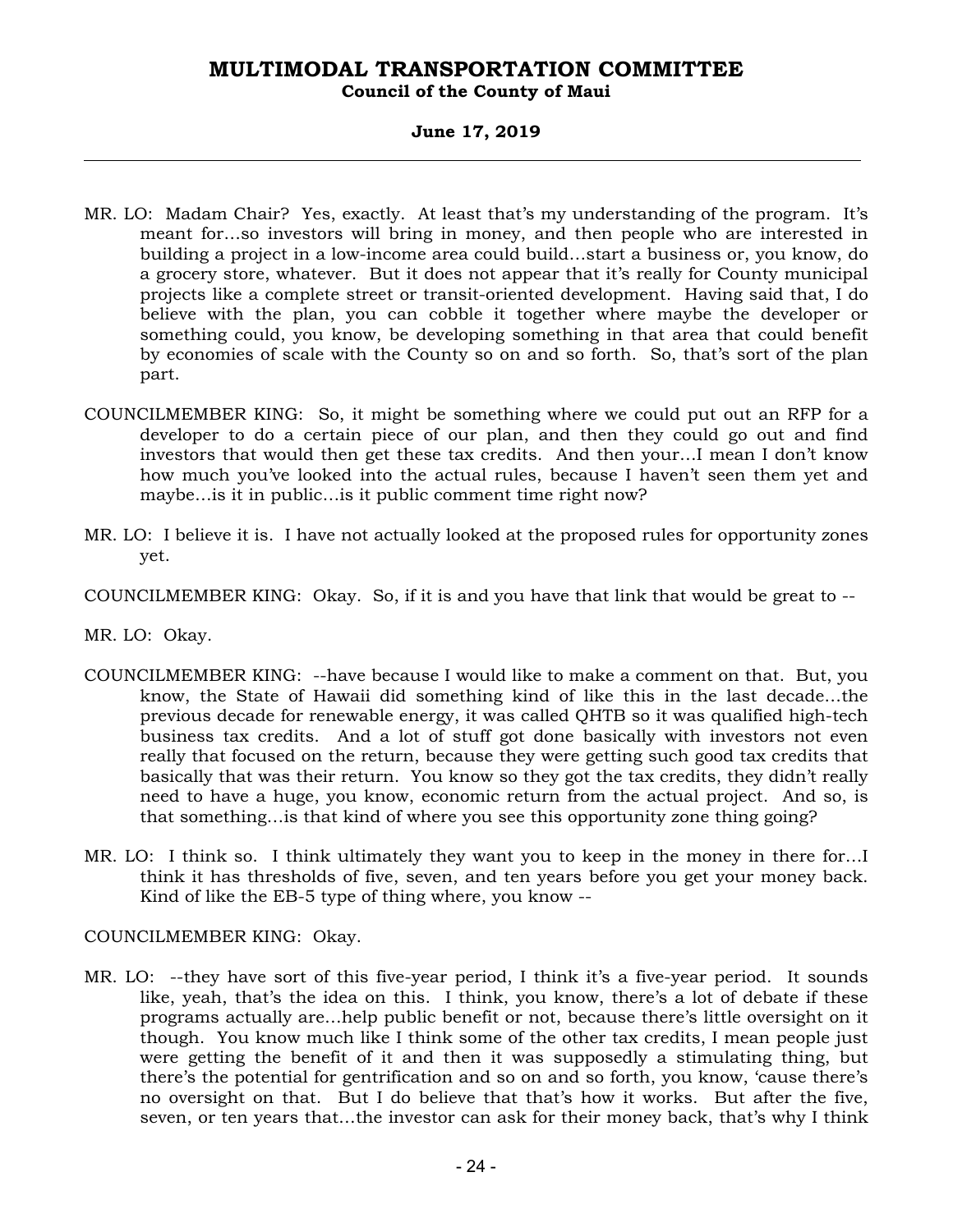#### **Council of the County of Maui**

#### **June 17, 2019**

there's this push to have larger funds across the nation that can be used so they will have a fund and will have oversight over these loans and et cetera, so.

COUNCILMEMBER KING: Okay. And that's…where the rules hopefully will go?

MR. LO: Yeah.

COUNCILMEMBER KING: Okay, thank you.

CHAIR SUGIMURA: Thank you. Ms. Lee?

- COUNCILMEMBER LEE: Thank you. Mr. Lo, I…you mentioned private foundations and you mentioned Weinberg. So, I understand recently they reorganized or made some kind of major adjustments to their program locally. Does that mean they are cutting back, reducing their charitable giving? Do you know?
- MR. LO: I'm not positive. I have been in discussions with them. My understanding through discussions with some of the new staff at Weinberg is that they are trying to standardize their giving across the nation now. So, the Baltimore folks are coming down next week to visit our project, the head of their grants, et cetera, and they have a focus now much like many of the foundations on social determinants of health. It's going to be housing, education, yeah, and healthy living, so, you know, so the TOD types of things. It did not sound like they were going to be cutting back. I think that they are more just going to try to be consistent with programmatic ideas. They still have I understand the 50 percent of their giving needs to be for capital also. But I think their focus seems to be a little bit different. Frankly, I will…I'm excited to meet with them next week Wednesday actually I think they're coming to visit, first time to Maui through the Baltimore folks. But I think that's more what's happening. I don't think it's…but it will be more of a nationwide thing. They do have new staff now. I think you may know Kamoa Kalama, formerly from KSB and First Hawaiian Bank, is now the head, and there's a new lady, Marisa Hayase who was on the Board of…or Department of Education previously and with Castle Foundation. And so, they're very much into housing, health, and workforce development is my understanding.
- COUNCILMEMBER LEE: So, I know that they've given millions and millions of dollars to various projects on Maui. Do they also have a loan program besides their grant program?

MR. LO: I'm not aware.

COUNCILMEMBER LEE: You're not aware? 'Cause when you talked about private monies and private foundations possibly helping to fund various projects, I wonder if they also...because I believe they are a  $501(c)(3)$  so that in order to replenish...as if they need it but, to replenish their funds if they got involved in tax programs, tax incentive programs. Do you know?

CHAIR SUGIMURA: Mr. Lo?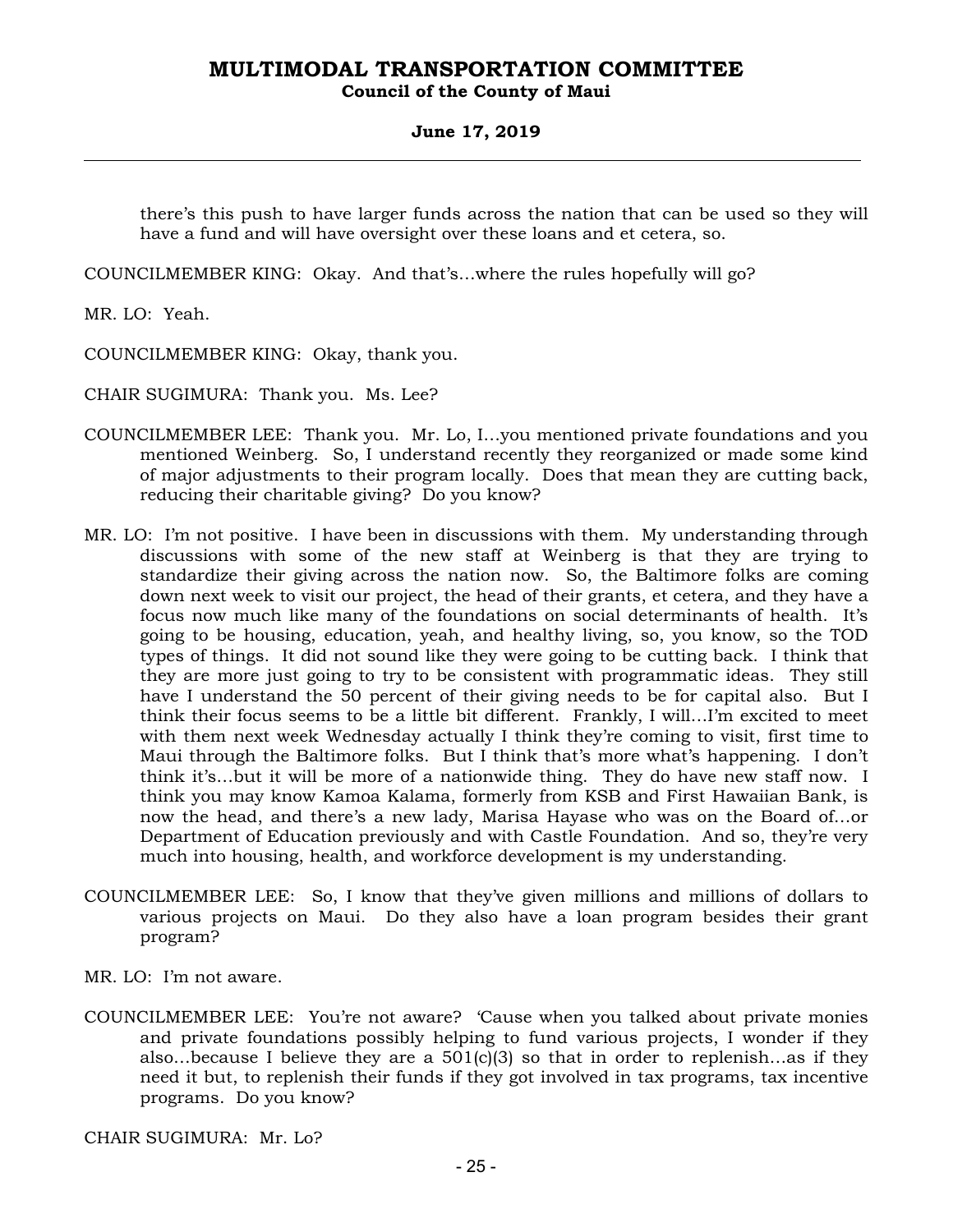**Council of the County of Maui** 

**June 17, 2019** 

MR. LO: Madam Chair, I wouldn't know exactly about Weinberg but from what I'm understanding about what's happening across the nation is there's this, a bunch of companies called community development financial institutions and yeah, CDFIs, and they actually get money from all these major foundations like Kresge and Weinberg, I'm assuming Weinberg, I'm using these names loosely. And they will have loan funds so they're having other people administer them. So, we've been in discussion with two CDFIs, one is called Nonprofit Finance Fund and the other one is called Local Initiatives Support Corporation and they do projects across the nation. And so what they're…they're kind of, their niche in the world is to try to help everybody cobble it together around a major project. So, let's say…'cause we met with them and they said is, Wes, quit being…thinking so small, and I'm going are you kidding, we're talking about Kahului Community Center, that's huge, and he said no, you got to think broader, you got to think transit-oriented development. Because then you start talking about complete streets, affordable…you know, everything, and I'm going well, how would we do that, I don't get it, I worry about Hale Makua. And they're saying that's where we come in is if you have a plan, sort of a regional-ish type plan, they can go find loans, foundation monies, low-income housing tax credits, and they cobble it together. Now, in fairness we've met with two of them and I was warned by the Kresge Foundation lady is make sure you shop around for these guys 'cause, you know, they…

COUNCILMEMBER KAMA: They're not the only guys in town.

- MR. LO: Yeah. So, I think there are entities are out there that help you do that and I think this is the new world is rather than just looking at silos of doing…I'm going to do the project here, I'm going to do a TOD here and everybody finances it is well, couldn't we do this all together and make it more economies of scale, more efficient. And, you know, then it's a little more organized. So, I think that's what they're pressing us to do. They're almost like, you know, they're pounding me right now, like hurry up and get the plan type of thing, so.
- COUNCILMEMBER LEE: Well, as soon as you find a very good CDI [*sic*] and who's reliable and trustworthy, let us know.

MR. LO: Yeah.

COUNCILMEMBER LEE: Thank you.

CHAIR SUGIMURA: Mr. Sinenci?

- COUNCILMEMBER SINENCI: Thank you, Chair. Thank you, Mr. Lo. You mentioned the Kahului Community Center. Is that one of the opportunity zones projects?
- MR. LO: Madam Chair? I'm 200 yards from the opportunity zone, I'm outside of it, and I'm also in the Wailuku opportunity zone, I mean just…maybe not a funny story but is I'm actually on the border and I'm not in it in Wailuku also, it stops I think at St.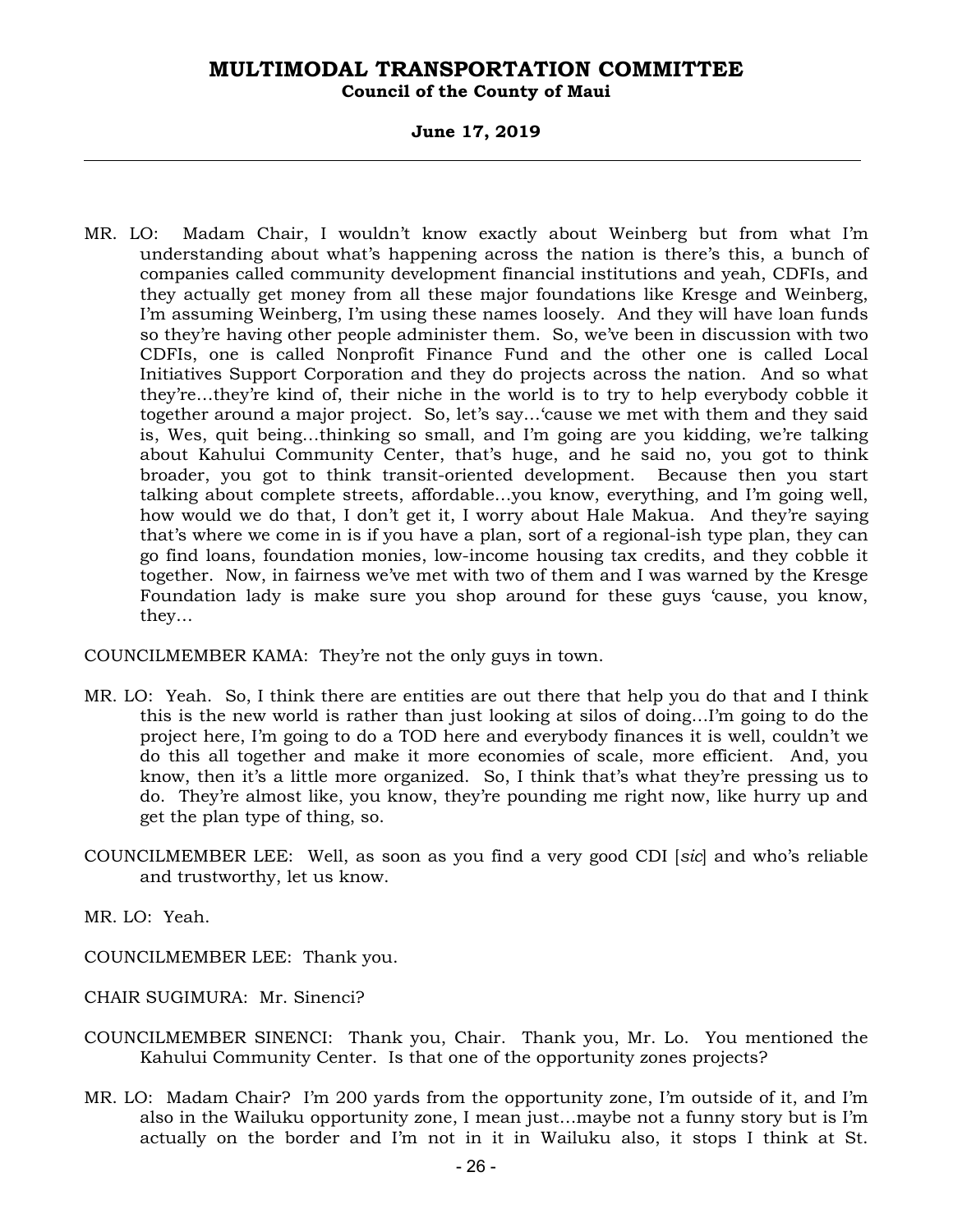#### **MULTIMODAL TRANSPORTATION COMMITTEE Council of the County of Maui**

#### **June 17, 2019**

Anthony. So, neither of those are in the opportunity zone. So, that's why when I commented it's just a tool in the toolbox, there's all kinds of financing out there, these are just some tools to use to finance things. So, but we are not in an opportunity zone.

CHAIR SUGIMURA: Ms. Lee?

- COUNCILMEMBER LEE: May I make a suggestion, Mr. Lo? Why don't you change the opportunity zone designation? That seem…that sounds like it'll be easier to do that.
- MR. LO: Madam Chair, I think that actually the opportunity zones are, I understand, approved by the County. They were from the State but yeah, I think that's a possibility.

CHAIR SUGIMURA: Last term.

- MR. LO: I would say though there are other financing vehicles out there. If you're looking for opportunity zone financing, there's USDA financing which is very low income also and there's other types of private activity bonds, et cetera. So, I mean I'm not…I don't look at the opportunity zone as the solution to it, it's just another tool, and if it happens that it's there and, you know, we will certainly look at that.
- CHAIR SUGIMURA: Thank you. Anybody else have questions? Ms. Paltin, did you have your light on?
- COUNCILMEMBER PALTIN: Yeah, thank you. So, when you were saying that there's lots of money out there if you have a plan, I just was wondering is there any criteria that there has to be community buy-in for the plan or could anybody have a plan and then just get money and what if the community doesn't like the plan?

CHAIR SUGIMURA: Mr. Lo?

MR. LO: Madam Chair? Yeah, I think it's going to be up to the community. I mean if the community is not buying into it, I don't think these people will provide money, et cetera. In fact, as we look at whatever we're going to do at Kahului Community Center and we don't have any ideas, we're just saying let's let it start from the community is they've been encouraging us to get a master plan with community outreach. So, I mean I think that's probably the most important part of that.

COUNCILMEMBER PALTIN: Do they have specific criteria to measure community buy-in?

MR. LO: I don't know that at this point in time. I think that obviously the County process will have really oversight over the community buy-in. I mean if the County doesn't want to approve a project then it won't. You know it has its limitations. I think that the, these companies are more interested in solutions to community issues. Again, I'm going to always go back to workforce development, affordable housing, healthy eating/active living, and complete streets. This seems to be the focus, and I think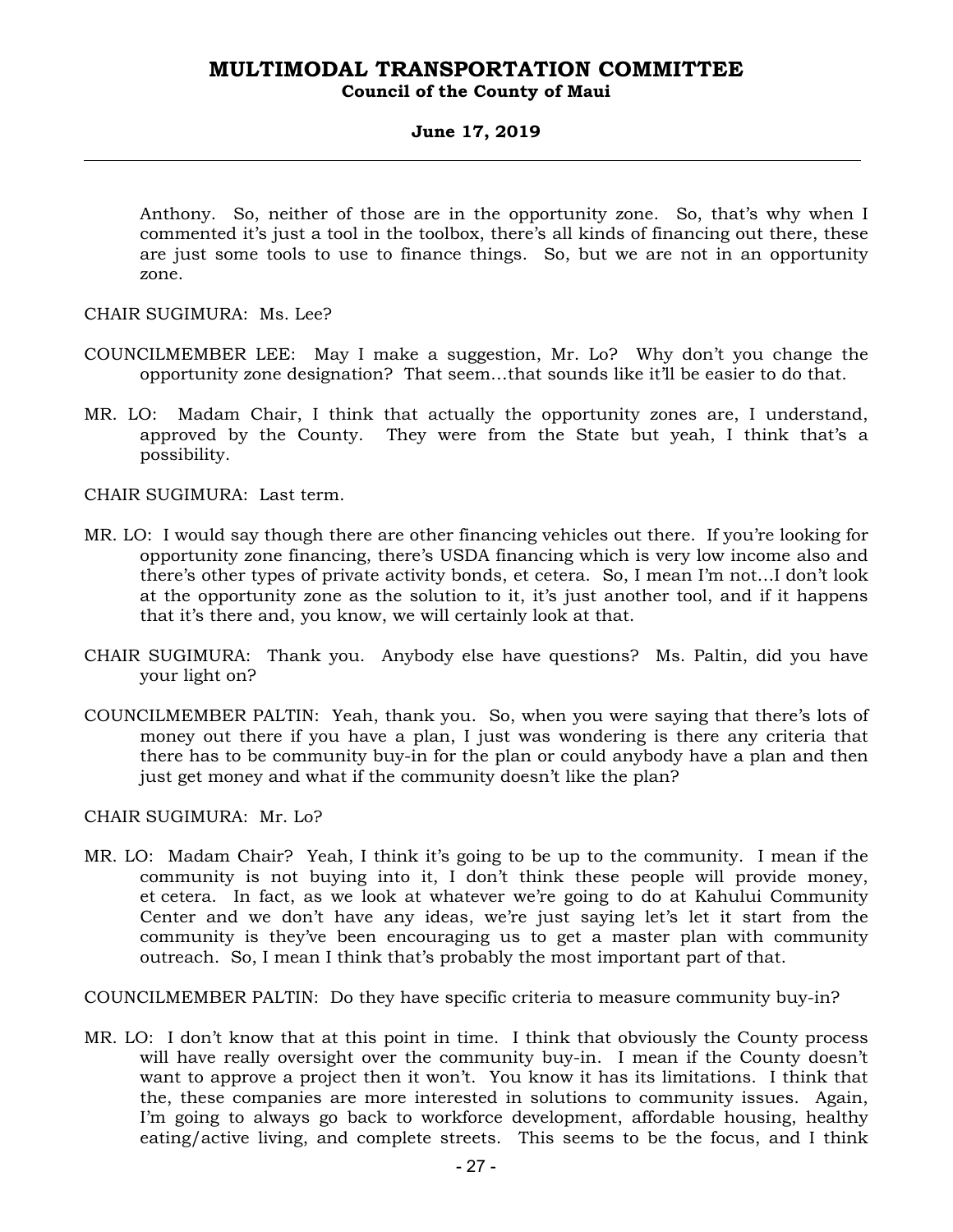#### **Council of the County of Maui**

#### **June 17, 2019**

there's probably different community development financial institutions that have different interests, and you just need to find the one that's appropriate.

COUNCILMEMBER PALTIN: Thank you.

CHAIR SUGIMURA: Thank you. Anybody else have questions? Mr. Hokama?

VICE-CHAIR HOKAMA: Maybe for you, are you planning to have Transportation give us some comments as well, Chair? Transportation Department.

CHAIR SUGIMURA: I think he left. I really wasn't planning on…that's bus, right, with --

VICE-CHAIR HOKAMA: Well --

CHAIR SUGIMURA: --Michael Du Pont.

VICE-CHAIR HOKAMA: --then maybe --

CHAIR SUGIMURA: Oh, he's here.

VICE-CHAIR HOKAMA: --if you would…oh yeah, yeah. If you would ask him to join us in our discussion please 'cause I think --

CHAIR SUGIMURA: Okay.

VICE-CHAIR HOKAMA: --the Committee may have…

CHAIR SUGIMURA: Mr. Du Pont, Deputy Director for Transportation. I'm sorry, I didn't really…I'm glad you're here.

VICE-CHAIR HOKAMA: Yeah, thanks.

UNIDENTIFIED SPEAKER: *. . .(inaudible). . .*

VICE-CHAIR HOKAMA: Yeah. So --

CHAIR SUGIMURA: You have a question…

VICE-CHAIR HOKAMA: --my question would be for both gentlemen, Chair. So, hearing Mr. Lo, I can see his predicament. He has something that he would like to do as a priority from his organization's standpoint, and I would agree with him. But in our discussions, it's a piece of a larger regional concerns that addresses not only transportation, the housing, the drainage, education --

CHAIR SUGIMURA: Workforce.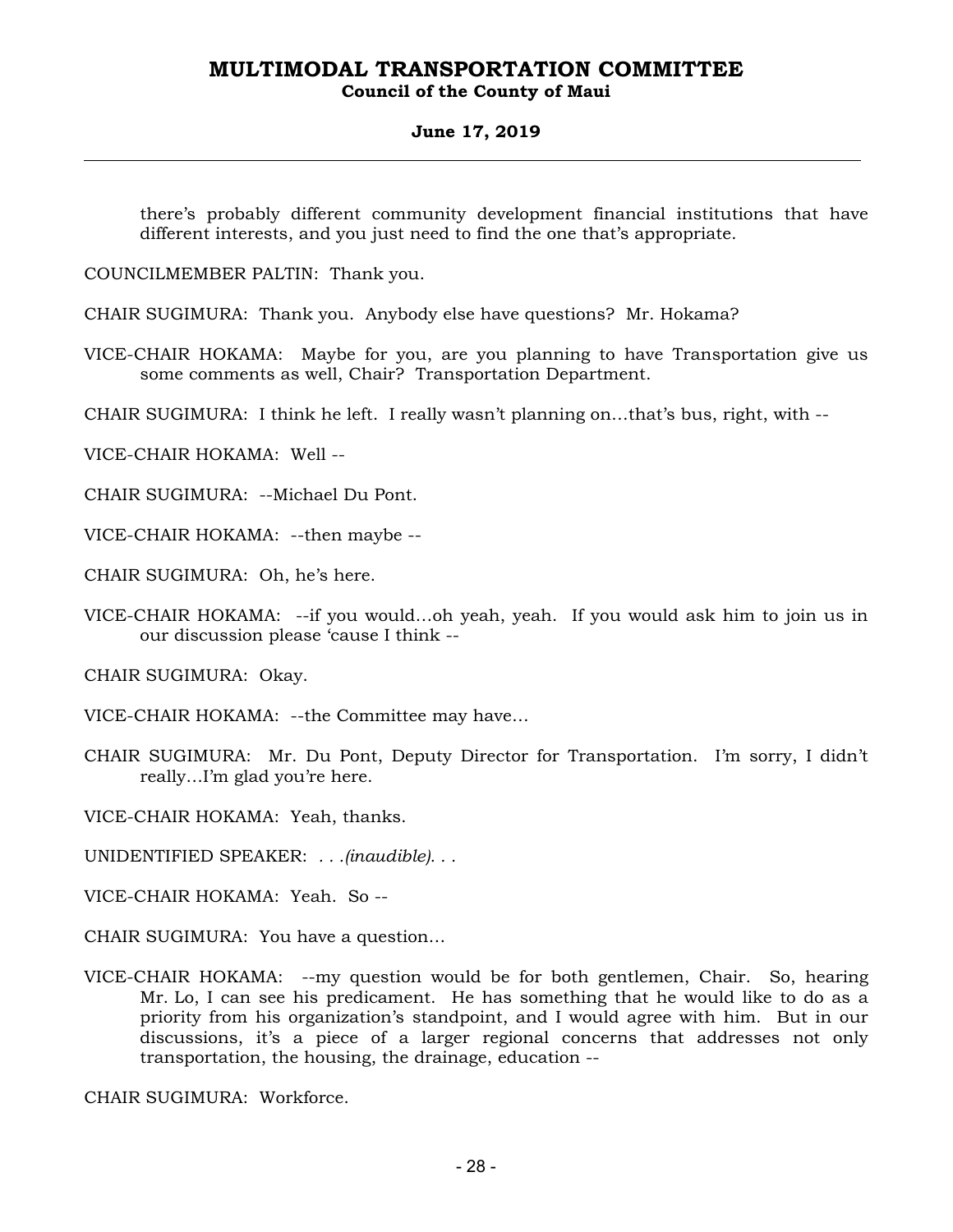#### **Council of the County of Maui**

#### **June 17, 2019**

- VICE-CHAIR HOKAMA: --and business. I mean it's the whole ball of wax. So, for most of us, for Mr. Du Pont's side, public transportation nationwide is a loser, it is subsidized. So, has your Department made calculations on what is the maximum amount of loss that this County can afford as we move this regional plan forward? 'Cause you guys must be thinking how we're going to move people in and out of the region and whether or not we're going to need to advance certain projects. Kamehameha Avenue widening, whatever it be for this Wailuku-Kahului corridor, you folks have had those discussions and worked out some preliminary calculations of what is an acceptable operational loss for this County?
- MR. DU PONT: Thank you, Member Hokama. We have actually started the conversation but we have not come up with that number yet. Before Marc left on vacation, we were heavily talking about what we can do to help subsidize or how can we get private partnership to come and help subsidize some of the cost for our Department.

VICE-CHAIR HOKAMA: Okay.

CHAIR SUGIMURA: Maybe we could get a follow-up on that, James.

VICE-CHAIR HOKAMA: I know we had it in our --

CHAIR SUGIMURA: Audit.

VICE-CHAIR HOKAMA: --an audit --

CHAIR SUGIMURA: Yeah.

VICE-CHAIR HOKAMA: --our audit there's some recommendations of how much a fare box should be, but that doesn't calculate everything, yeah, Mr. Du Pont. So, would be interesting to see what range if anything the Department is considering as far as acceptable losses or subsidies, whatever you want to call it. Yeah, 'cause I think it's going to make a difference of how we approach projects. And yeah, I wanted their points because I think maybe the County should be the one leading the charge in this regional planning, Chair, and then people like Mr. Lo come in and say how my project fits within your parameter. You know my organization will take care this component within the regional plan and this is our area of strength and this is what we focus in. We're not road builders so we don't feel to be the guys in charge of the roads, but as far as nonprofit kupuna care or keiki care, that's our strength and that's what we do in this area. So, maybe --

CHAIR SUGIMURA: I like that.

VICE-CHAIR HOKAMA: --we need to be the leaders of --

COUNCILMEMBER KAMA: The plan.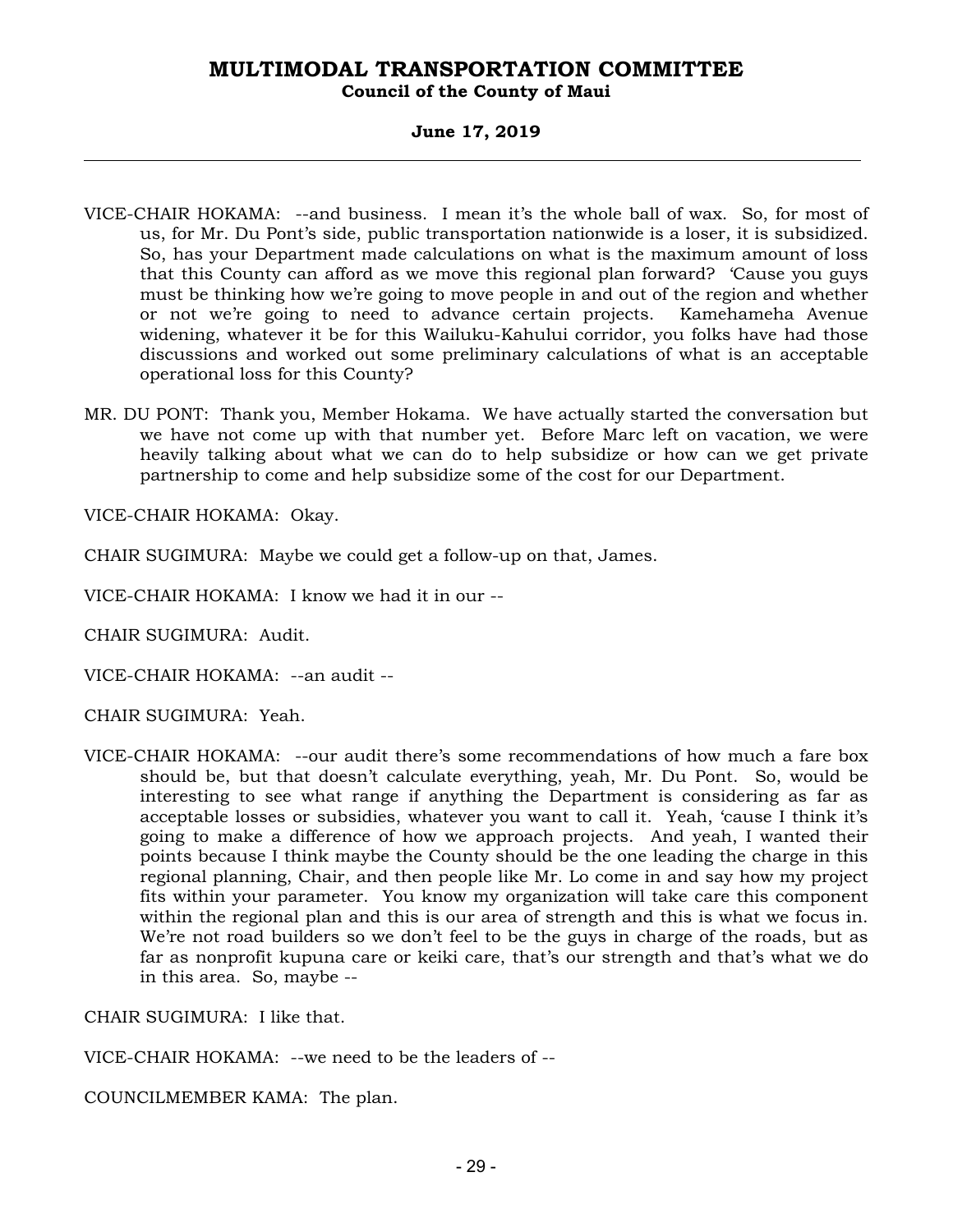#### **MULTIMODAL TRANSPORTATION COMMITTEE Council of the County of Maui**

#### **June 17, 2019**

VICE-CHAIR HOKAMA: --the regional plan and we set the parameters where each component then comes in with their specific strengths as…'cause I think part of this funding proposal that Mr. Lo talked about is driving the need for us to do things differently. And I think whether…maybe it was Ms. Lee or somebody said we got to get out of those silos, I would agree with that statement. So, maybe we need to just try this different approach, Chair.

CHAIR SUGIMURA: I like that. Ms. Kama?

- COUNCILMEMBER KAMA: Thank you, Chair. So, we have to come up with a plan, right? So, a couple years ago I said we needed a housing plan so now we're hearing that we need a transportation plan. I think you're going to hear all along the way that what I think funders are looking for is a plan that meets all of our needs holistically. What does an individual need? He needs housing, right? He needs a job, right? He needs transportation. All of those mechanisms that makes us complete as human beings, as families, as a community, that's the plan they're looking for. That means that you're correct, Mr. Hokama, we need to join forces like the nine of us in this Chamber who chair different Committees, we bring strength to the work that we do by doing this work and we put it all together, that's the making of the plan. And then we bring resources like Mr. Lo, like Mr. Chun, and we bring them and we talk more stories with them and we add to this plan that strengthens the plan that tells funders this is what we want to do. I want to mention, you know, at this past HSAC conference, sitting at my…as one of the panelists was Mr. Jeff Gilbreath who is one…who was one of the very first HUD-certified counselors in the State of Hawaii as a nonprofit who was funded by LISC to do the work that they're doing. And he just mentioned to us at the conference, we're the first to hear it about the million dollars that they've gotten to be able to do housing and to create a housing coalition. So, you know, he has figured out how to tap into these plans that all these funders are asking for. 'cause the money he got was from Kresge, and now he's going to leverage that for another \$5 million. and he's on his way to doing the work that he's passionate about. And we should be taking, you know, those kinds of examples from people in our own community to be able to do that very same thing. So, I think Mr. Lo being here is on a…we're on the right path, we just got to go get 'em. Thank you.
- CHAIR SUGIMURA: So, Members, all relevant. I will tell you that there is healthy living initiative, healthy family initiative that was put together through the Parks and Recreation…well. the vision from TOD and they've expanded it to include all the elements so we can bring all the studies that everybody's been talking about and looking at it like a regional plan. So, right now the Planning Department and…or the TOD, transit-oriented development along with DOT which was Marc Takamori was there, Pam Eaton, Michele McLean, Lauren Loor presented the TOD plan to the Legislature and they got the \$500,000, right? I'm not too sure, do you know, Mr. Lo, if that…the TOD also includes your area with Hale Makua, the Kahului Community Center area?
- MR. LO: Madam Chair, I believe it is in the circle of the TOD area. It's just on the outward circle of it.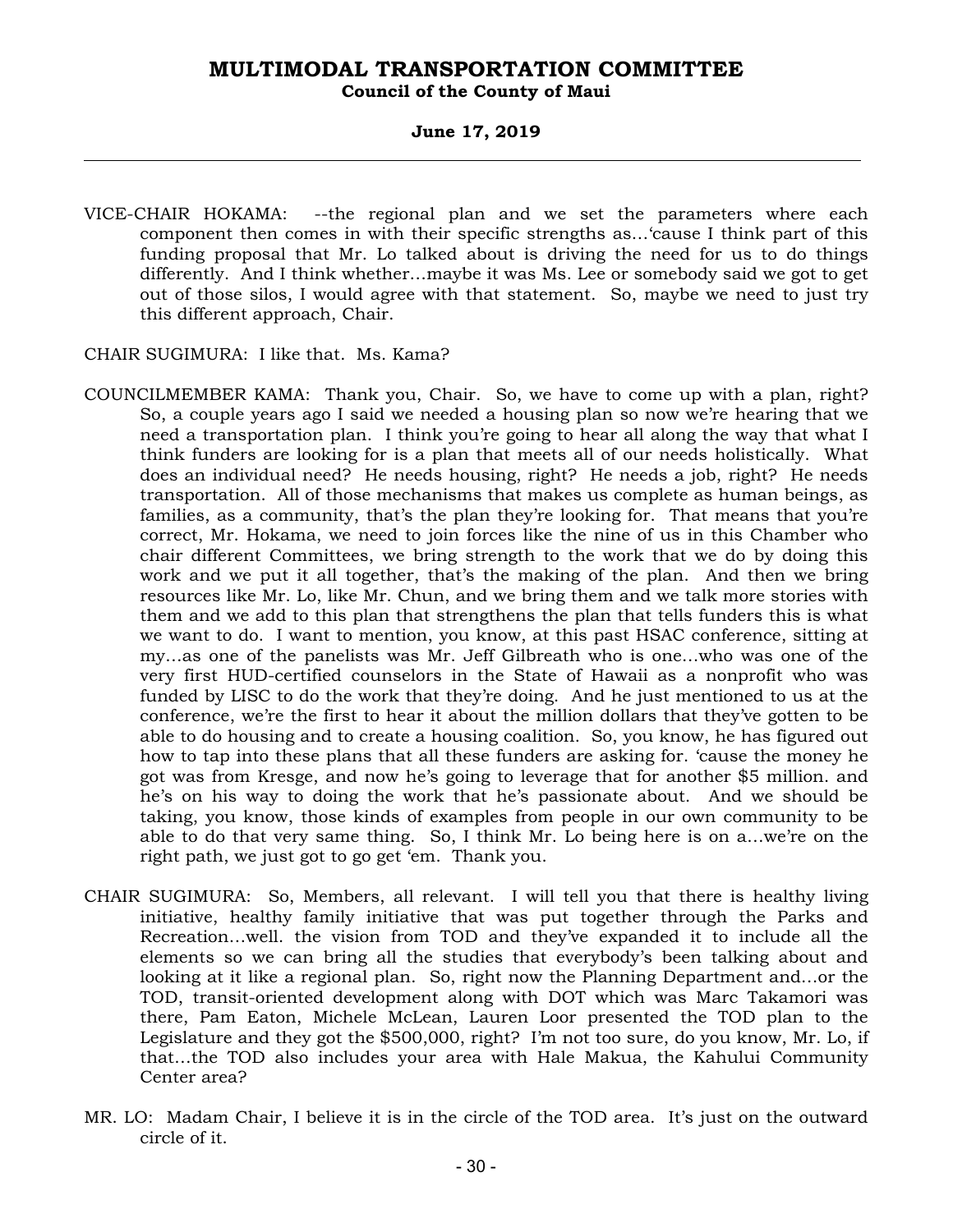**Council of the County of Maui** 

**June 17, 2019** 

- CHAIR SUGIMURA: So, maybe that's the way we can activate it and bring everything together. Mr. Lo?
- MR. LO: Madam Chair, if I may add, I'm sorry to interrupt. but there is some money that was…the Council appropriated this last session that we…I had a discussion with Mr. Hokama, Councilmember Hokama and Parks and Lori Tsuhako from Housing and Human Concerns that we wanted to move forward to see if we can start doing a community-driven master plan for the park. But if it works that we can work on with this, the TOD thing, I think then, you know, maybe that'll work. But I wanted to mention that I've been given instructions to hurry up and get that scope figured out that everybody would be happy with and that the scope is being driven by the reso passed last year by the Council to start planning for health and senior housing, senior center, intergenerational activities in the Kahului Community Center tax map key.
- CHAIR SUGIMURA: Very good, exciting. Ms. King?
- COUNCILMEMBER KING: Thank you, Chair. So, we have different…we have a lot of layers of planning going on, because at the very core we have our community plan review process going on right now, and maybe it was auspicious that we started with Molokai and Lanai because they're not connected as far as the transit-oriented development. But we also have…we have the Maui Island Plan which basically describes developmental areas and where the urban core is and where…but the…I think what we…what we're talking about now is sort of an overlay, like a transit overlay over the entire island. And then…and this needs to happen sooner rather than later because as we go through the community plan process, we want the communities to be able to look at the overlays of, you know, if we have a master plan for our parks, if we have a master plan for drain…I mean we've been dealing with in South Maui a master plan for drainage that is now 10 or 15 years old that has some very archaic ideas in it like concreting the drainage ditches which we're not…we don't want to do. But if we can get some kind of a master plan overlay for transit-oriented development across the island then as we go to these various communities, the communities can look at those plans and tweak them or say this will or won't work for our community or it will work like this if we change this or that. But, you know, what we don't want to do is go through the community plan reviews…the massive number of hours it takes for the community to get together and do this on top of the Planning Commission, the CPAC, the Planning Commission, and the Council. And then come in and say oh no, sorry you made that plan, but here's what we're going to do with the transit, you know, multimodal transit it's coming in over here, your park plan is now this. You know so we have…we…I think what we need is probably like an organizational chart as…that shows the, you know, where the transit-oriented development fits across the island, because it's not going to just stop at the corridor between Wailuku and Kahului. Hopefully it'll overlay over the whole island and everybody needs to be aware of what the plans are coming into our areas. So, anyway, I just wanted to make that point because I'm…we have a…we have community planning, then we have regional planning, then we have the Maui Island Plan, and a lot of people don't understand where all these fit together and what the actual…who's in charge of what part of that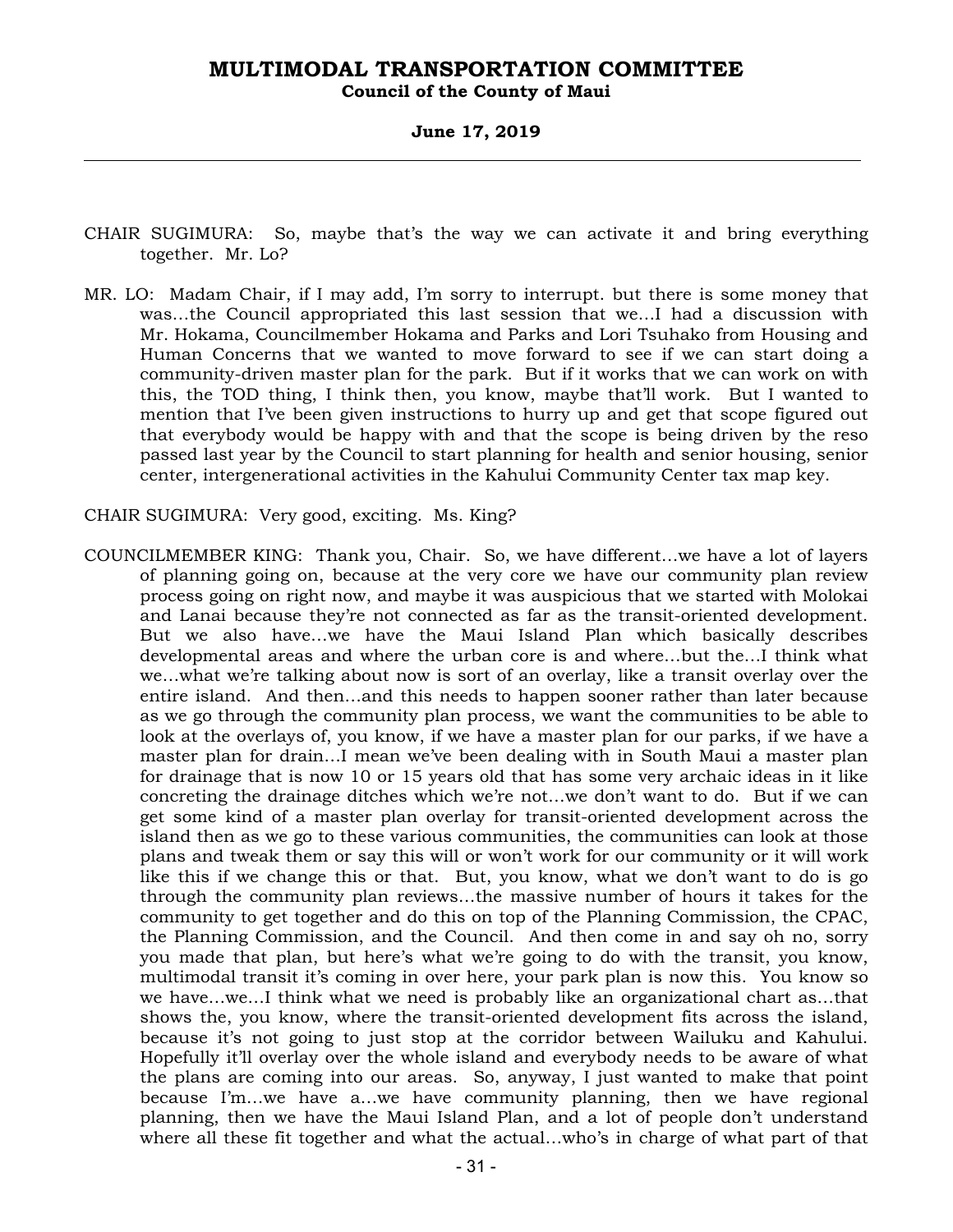#### **Council of the County of Maui**

#### **June 17, 2019**

plan. But we need to bring all those together so that everybody can be a part of it and you don't feel like you're getting overridden by another part of the plan. So, anyway, that's my hope for this Administration and working with…and I think this Council wants to support that, you know, that kind of planning. I think I've seen this year more willingness of the departments to work together across, you know, kind of break down some of the silos, and I'm hoping that becomes, you know, the mark of this Administration that the different departments are going to work together to build these…not just build the plans that we need but to also build the buy-in and the stakeholder, you know, community collaboration that we need to get that done.

CHAIR SUGIMURA: Thank you. Mr. Hokama? Your light.

VICE-CHAIR HOKAMA: Oh, thanks. I guess me and Ms. Paltin. I just wanted to mention, yeah, that we are going to be highlighted because as Mr. King mentioned, yeah, we have one big advantage currently, Chair, and that is our real property geospatial Internet system in place which we're global leaders in. So, on July  $12<sup>th</sup>$  at our annual conference in Clark County, Esri which is the groundbreaking entity is going to have a big discussion on the subject of a whole new level of smart communities through geospatial infrastructure, okay, and we are cutting edge global our County. So, we are going to be used as an example of how our investment in geospatial through RPT is now leading efforts how smart technology in future planning because of the overlays and underlays that Ms. King just mentioned and how each layer then fits or is connected to one another to move certain operations as well as project benefits forward, Chair. So, one, we should at least recognize our ability that our departments have given us in capacity, as well as now being able to now lead the field in how we're going to do future smart planning in communities. So, this County is in a great position to be a leader in many different areas, and we have invested in those tools smartly, I can say, that gives us this opportunity today, Chair. So, I just wanted to share that, that I think we're in the right path and we've invested smartly in the, some of the right tools. Thank you.

CHAIR SUGIMURA: Thank you.

COUNCILMEMBER KING: Chair? Chair, could I just…

CHAIR SUGIMURA: I also…one moment.

COUNCILMEMBER KING: Okay.

- CHAIR SUGIMURA: I also saw that Maui County was featured in the NACo national newsletter just talking about what RPT or Scott Teruya and his division have done with Esri.
- VICE-CHAIR HOKAMA: Yeah, that's correct. So, then we've gotten the national recognition. Esri is now making it known internationally of our joint efforts in achieving where we are as a County and globally in this interspatial program, Chair. So, again, the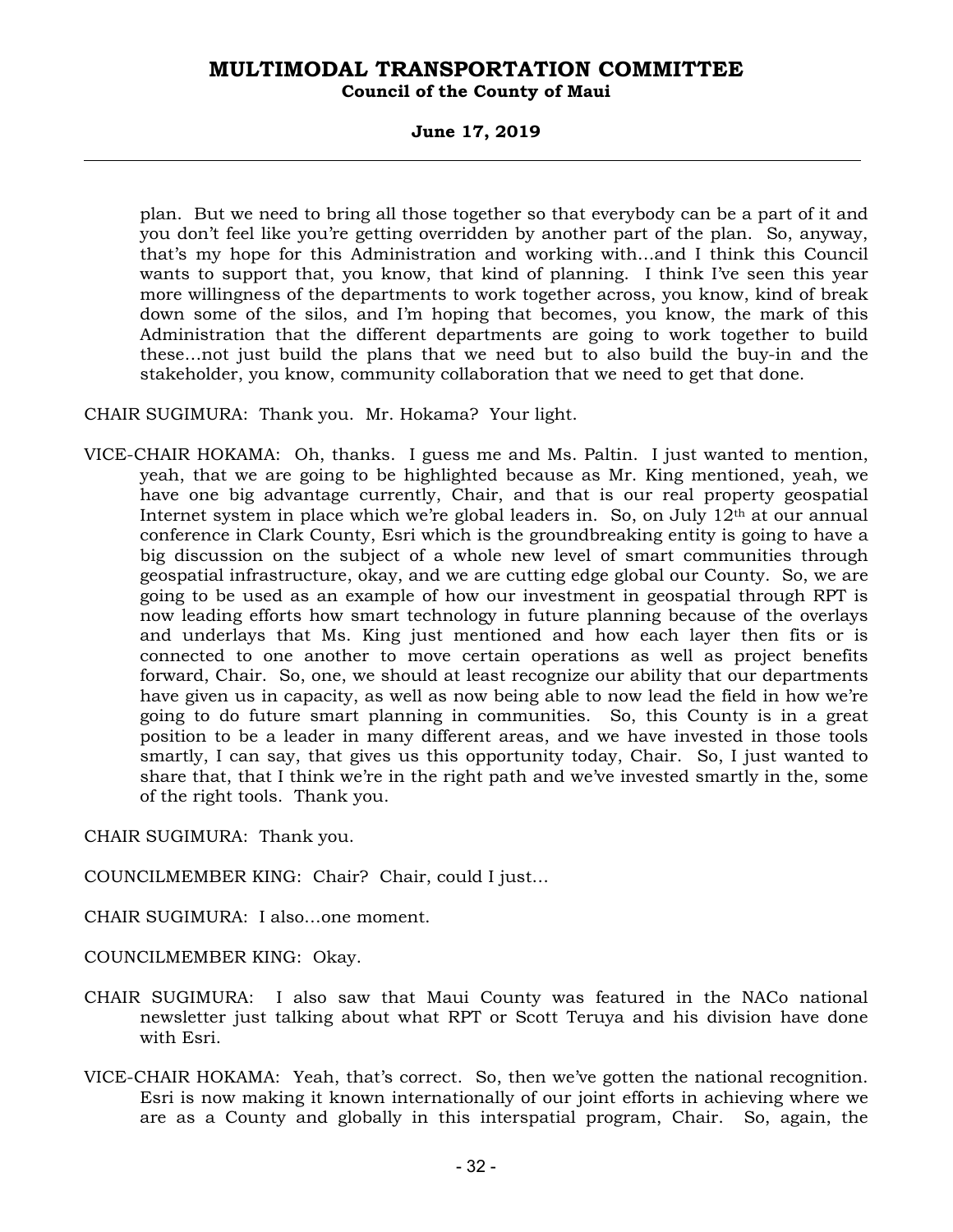#### **Council of the County of Maui**

#### **June 17, 2019**

County invested some smart six figures of investment in this, and we have seven-digit returns as benefits to the General Fund and tax base so it has worked for us.

- CHAIR SUGIMURA: Fantastic. So, James, when we look at this regional planning, we need to also include Finance and what they're doing.
- COUNCILMEMBER KING: Can I just make a request --

CHAIR SUGIMURA: Yes.

- COUNCILMEMBER KING: --from Councilmember Hokama, if you could just maybe send an e-mail out to the Councilmembers on when that breakout session is going to be at NACo. That would be great. Thank you.
- CHAIR SUGIMURA: James, can you take care of that? Okay. Anybody else have any…oh, Ms. Paltin. I'm sorry.
- COUNCILMEMBER PALTIN: Thank you. I just kind of wanted to clarify what we're talking about when we're talking about transit-oriented development. You're talking about like where we have our workforce housing and things to be able to catch public transportation to where they need to go, and that's like, you know, it helps with the climate change issue. And so, when we're planning things in the future, we want to plan those things to be where the public bus infrastructure and all the infrastructures are so that it's close to the various needs of the workforce. Is that what you mean by transit-oriented development?
- CHAIR SUGIMURA: So, transit-oriented development presentation that was done with Pam Eaton, I think we had a panel here, is basically it designated and what they presented to the Legislature was the Old Wailuku Post Office. It has to be…because they provided, they meaning Legislature provided us that \$500,000, it has to be supported through HHFDC which is a State agency and so it has to be State, a State property to another State property which is the TOD formula. And so, they provide…the Legislature allocated or appropriated 500,000 to us, and we did another…we matched it with 100,000 in this Budget and it's to come up with the planning for the transit-oriented development for this area. What Mr. Lo was talking about is that in their planning scope, healthy living initiative is what this group has developed to also include besides the transportation, housing, healthy living, parks in this area is to have an umbrella initiative that will bring all of this together which is the regional planning about workforce development, housing, healthy living, everything to be in this transit-oriented development area. In this case in their example, it was basically Central Maui but we can certainly talk about it in broader terms. For what Mr. Lo is talking about and his project, it basically fits within the TOD area because it's within Central Maui. But your concept is right, and this is kind of exciting stuff because normally we look at things silo'd, but we have an opportunity to look at it from a broader perspective. I mean I didn't even think about Finance, what RPT has done, but that too is a big part of the discussion, so. And thank you, Mr. Du Pont, for being here. I didn't ask you to be here and I'm glad…I will tell you that he is working on the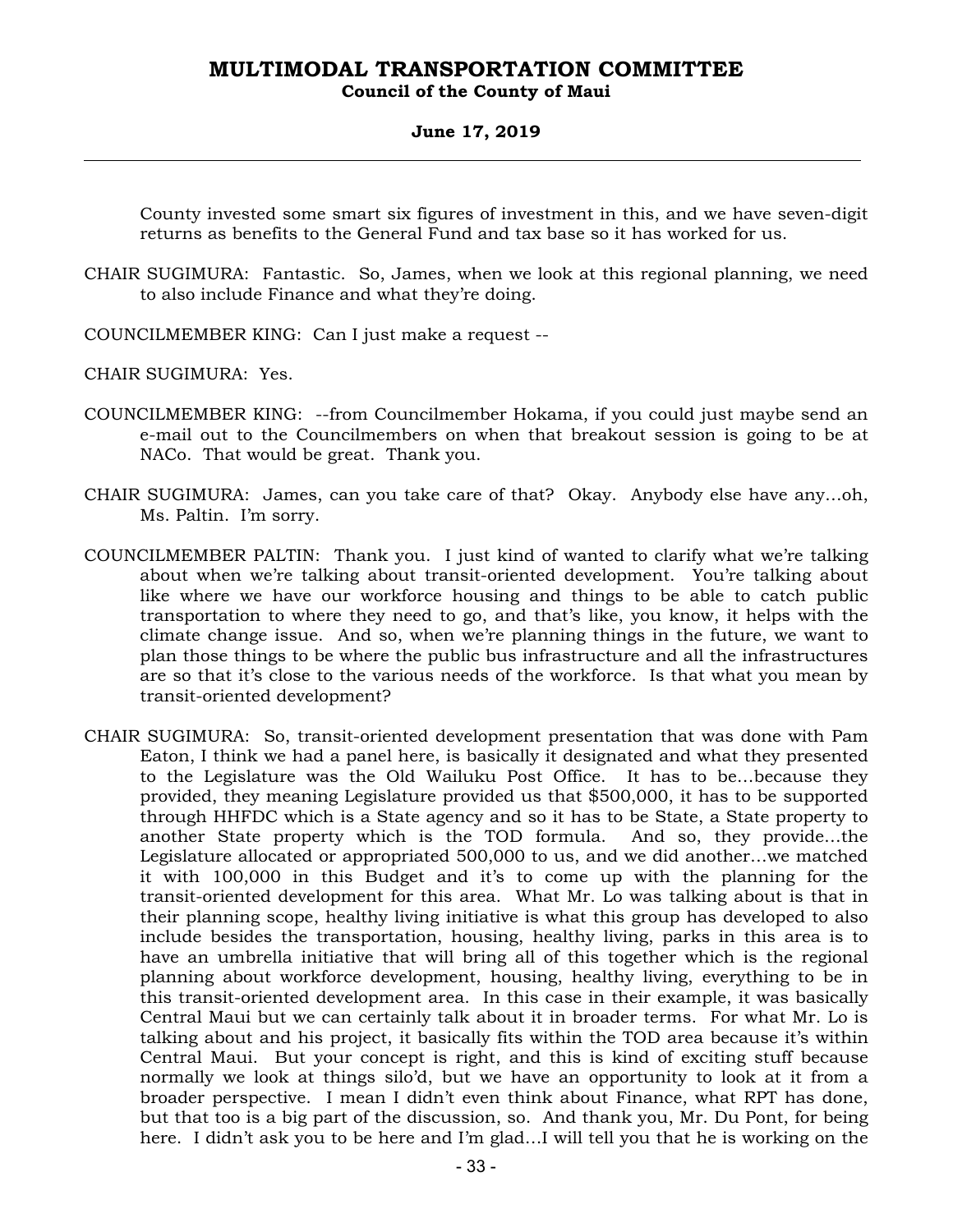#### **Council of the County of Maui**

#### **June 17, 2019**

audit that was done that Mr. Hokama talked about. He's working on looking and making sure we do all of it. Yes, Mr. Hokama?

VICE-CHAIR HOKAMA: So, can we maybe ask Mr. Du Pont, I know the Director is not available but has the Department started looking at things regional, more regionally, Director? I mean you've heard us talk about it, yeah, so you know the Council and its Committees are serious in our conversations.

CHAIR SUGIMURA: Mr. Du Pont?

- VICE-CHAIR HOKAMA: Can you tell us what your Department has done, whether it's the corridor or potential zoning, you know, projects coming before us regarding transportation in this area?
- MR. DU PONT: Thank you. So, the few projects that have come before us we are really heavily looking into it. Marc's not here but Darren Kono and myself have been looking into it to making sure that they're meeting all of our zoning procedures or what we require for them to have in their development. Other than that, we are looking broadly what we can do to help subsidize of course all of our programs and how we can make it better for the communities.

#### CHAIR SUGIMURA: Mr. Hokama?

- VICE-CHAIR HOKAMA: So, are you looking at all the options? Because we are aware of at least one entity that took kind of a unique way and that's metro in D.C. They hire because they've started to shut down the metro X amount of hours per day for maintenance requirements because of the breakdowns. They decided to go and interestingly enough hire Uber for their ridership for some of the, especially those that are working on that shift area of downtime for maintenance. So, is that…those kind of options even in your Department's scope of opportunities?
- MR. DU PONT: Thank you. Actually, yes, I am looking at creating a group right now with the west and south side managers of the hotels as well as some of the business members here on the County, and we're looking at possibly doing a van pool program that will help subsidize some of the traffic to and from Lahaina and Kihei. We're also looking at Lyft and maybe Uber for those that live outside of our districts for, especially for paratransit.
- VICE-CHAIR HOKAMA: Okay. How about for, I mean we, you know, we all can see the lights every day, right, early in the morning, late at night, what about those that live more Upcountry that need to go to the west side or vice versa? Do you folks have a way of approaching transportation for those type of commuters, daily users?
- MR. DU PONT: Yeah, so I'm actually meeting with the Pukalani Association on the 21st, and I've been meeting with the Kula Community Association just trying to get a feel of what the community needs. We are looking at trying to revamp our routes, seeing if the timing is working. If the timing is not working, how come, and well, what is the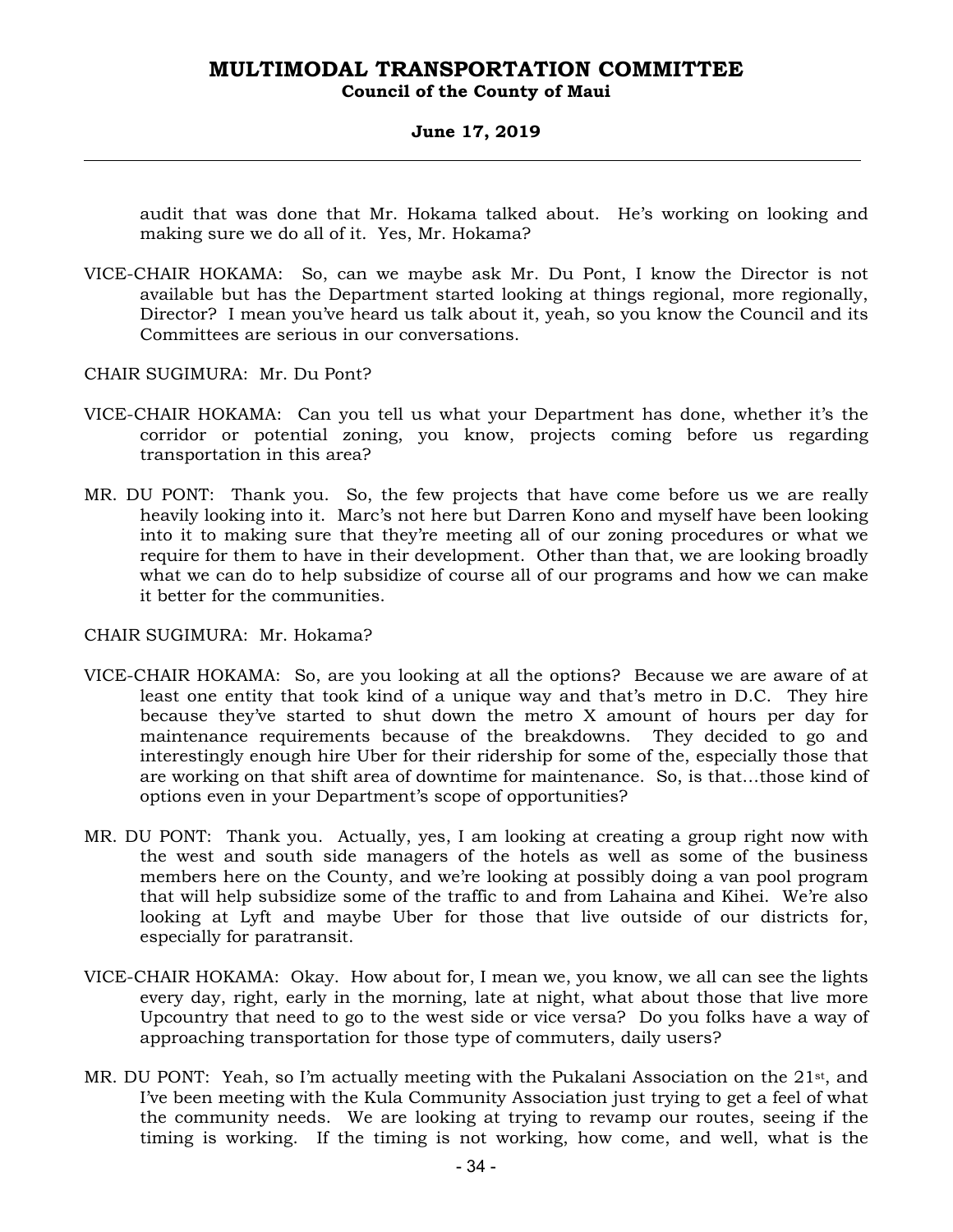### **Council of the County of Maui**

#### **June 17, 2019**

general gap that we need, who do we need to provide the service for. So, if there's people that need to have an earlier bus rider need to get to the west side earlier, how can we fix that and how can we help them. So, we are actively looking at how can we restructure our routes.

VICE-CHAIR HOKAMA: Okay. Besides traditional wheel-based transportation, you're looking at any other type of transportation whether it be…I wish it was helicopter, kind of expensive but…

CHAIR SUGIMURA: Ferry.

VICE-CHAIR HOKAMA: Yeah, Lahaina to Maalaea.

- MR. DU PONT: The only type of conversation that we've had recently was maybe doing like a Molokai ferry, trying to get a ferry back to Molokai to help the constituents there. That's kind of the only way that we've kind of started talking about that. We had…we've had talks with Biki bike to try and see if that might work maybe in the Wailuku area or Kahului areas and Kihei and Lahaina, but nothing set yet.
- VICE-CHAIR HOKAMA: Okay. Well, I appreciate your comments and we look forward to some innovative recommendations from your Department, Mr. Du Pont. Thank you for my opportunity.
- CHAIR SUGIMURA: Thank you. Any other questions, Members? Good discussion. We have follow ups that we will do. I will…I want to thank Mr. Lo and Mr. Du Pont. Thank you very much. Mr. de Crinis and Scott Teruya, also thank you very much for presenting. I have made a request for Staff to look at TOD funding through, that is done through the State Planning Office. As we were trying to put this meeting together with HHFDC, Craig Hirai was not available and he has a staff person that could possibly present as it would relate to this discussion. And then I'll try to pull in the person who does TOD financing, works with the State Planning Office, and we can get more information on that. But great discussion, everybody, I love how we're thinking regionally and bigger plans. Mr. Hokama?
- VICE-CHAIR HOKAMA: So, may I ask you to think about two things, yeah, one maybe broadening your subject parameters, you know, 'cause I think we had some limitations on the parameters today.

CHAIR SUGIMURA: Okay.

VICE-CHAIR HOKAMA: So, maybe you want to broaden it more to planning that can take into account land use, financing, and some other components.

CHAIR SUGIMURA: Okay, will do.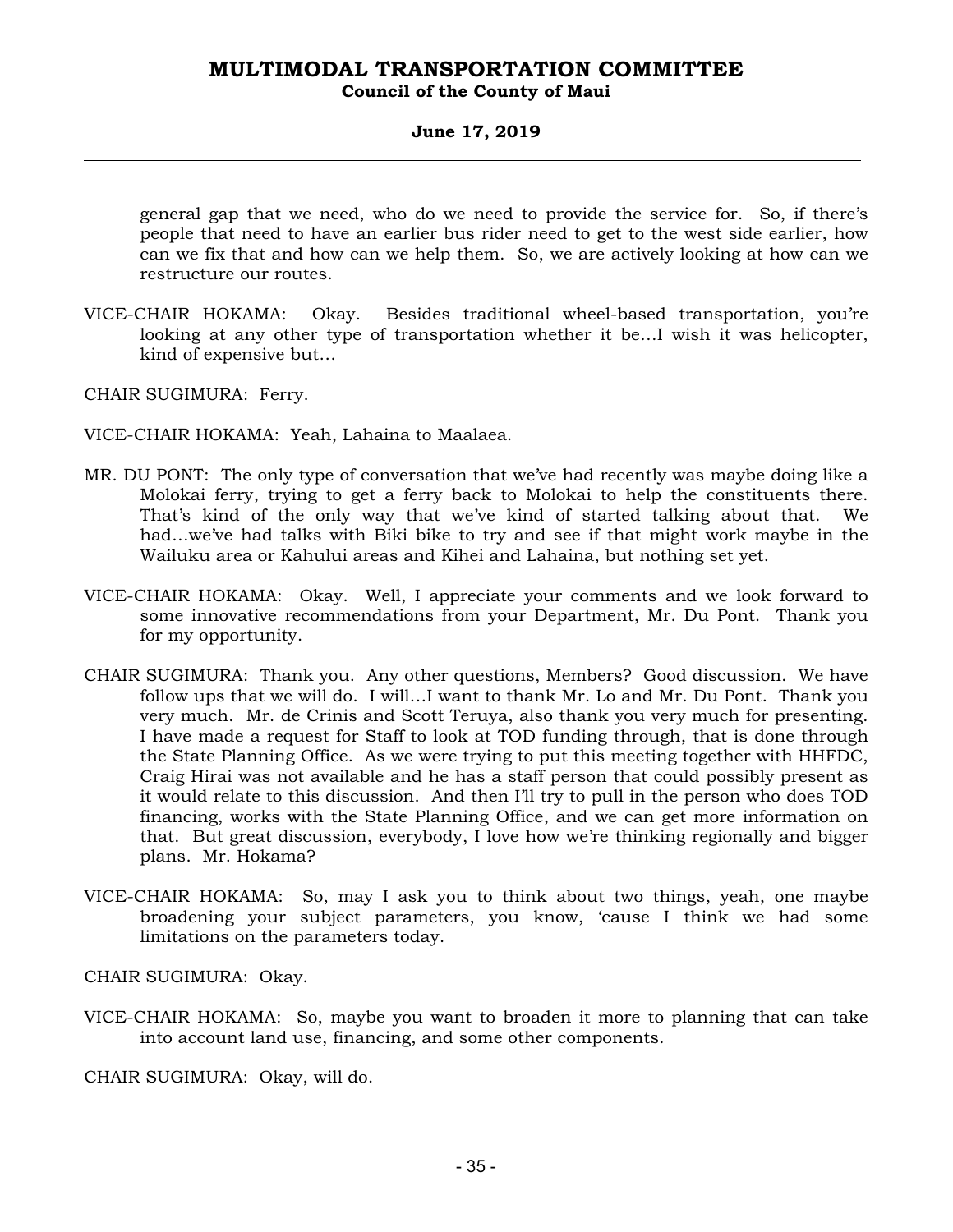#### **Council of the County of Maui**

#### **June 17, 2019**

- VICE-CHAIR HOKAMA: Because for Mr. Du Pont, you currently have an inventory and you managing all lands that are under Department of Transportation jurisdiction, or is this something that is still Finance responsibility?
- CHAIR SUGIMURA: Mr. Du Pont? You said land?
- VICE-CHAIR HOKAMA: Yes. You have no jurisdiction --
- CHAIR SUGIMURA: Where the bus stops are?
- VICE-CHAIR HOKAMA: --over land?
- MR. DU PONT: We don't have any jurisdiction over land. If we do have a bus stop on it then I'll take care of it.
- VICE-CHAIR HOKAMA: Yeah but it still comes under the County so it's still Finance Department's responsibility at the end of the day.
- MR. DU PONT: I think so, yes.
- VICE-CHAIR HOKAMA: Okay, okay. No, I just was thinking that, you know, I mean I'm serious about thinking whether or not it makes sense not only for Transportation but for the other departments that we really look at land management division.

CHAIR SUGIMURA: I think so. Okay.

- VICE-CHAIR HOKAMA: Thank you, Chair.
- CHAIR SUGIMURA: Members, anybody else? Oh, Ms. Lee?
- COUNCILMEMBER LEE: I was just curious, Mr. Du Pont, you don't have control of where your buses park, the land on which it is parked?

CHAIR SUGIMURA: Mr. Du Pont? You know we can find out --

MR. DU PONT: Yeah, so --

CHAIR SUGIMURA: --that kind of detail.

MR. DU PONT: --yeah, so the land where we're…our bus stops are, we have control within 40 feet of that bus stop, but other than that, we don't have any other jurisdiction or anything around the land. As where our bus parks for, at the evening time, that is contracted to our contractors MEO and Roberts Hawaii so they control the land there.

COUNCILMEMBER LEE: I see.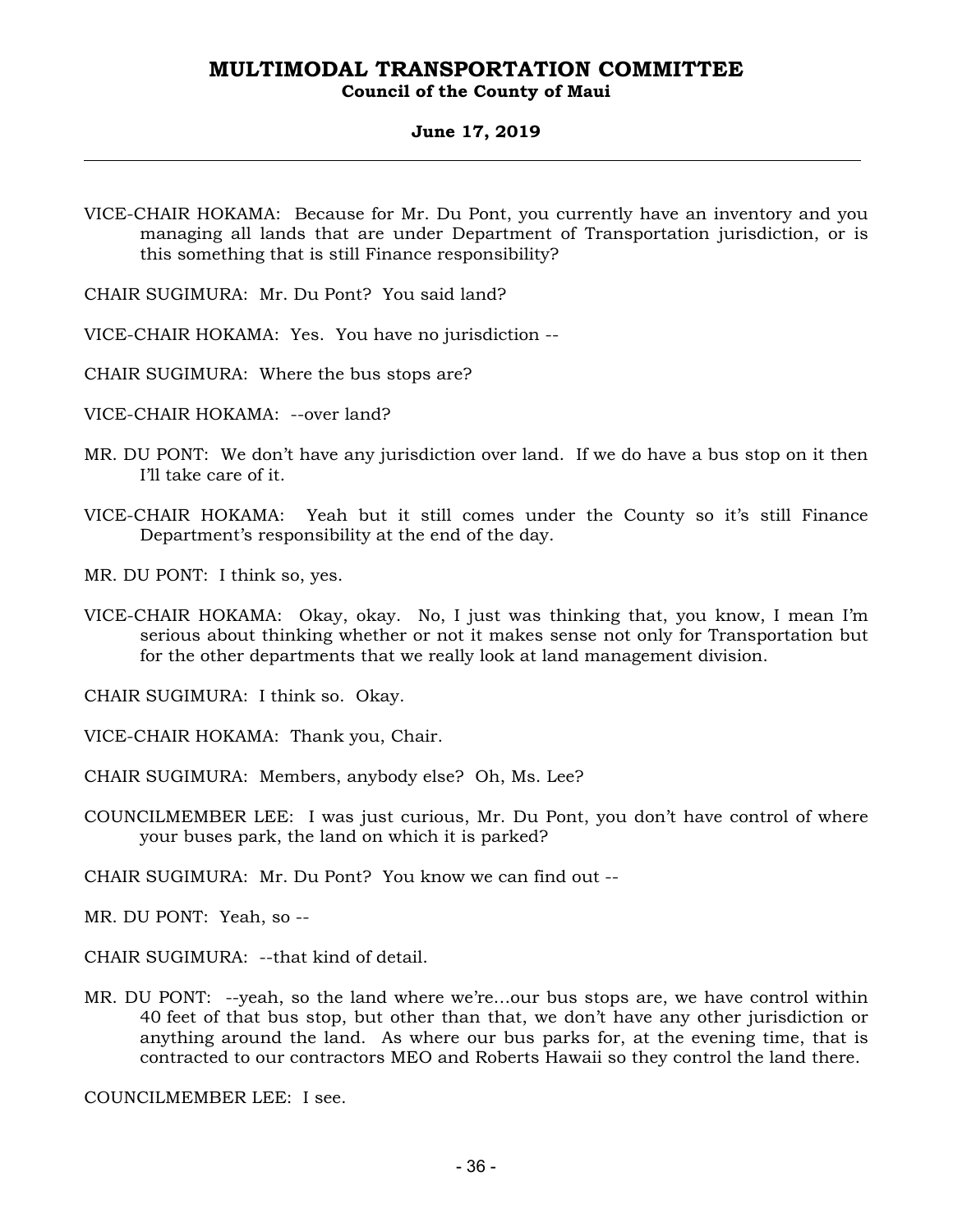#### **Council of the County of Maui**

#### **June 17, 2019**

MR. DU PONT: We have access, in our contract we do have access 24 hours a day to go and look at our buses and see our systems so we can go and manage that appropriately. But other than that we don't have any access or we don't manage the land for that.

COUNCILMEMBER LEE: Okay, thank you.

CHAIR SUGIMURA: Okay, thank you. Members, this is the end. I'm going to…Ms. Kama?

COUNCILMEMBER KAMA: I was just curious, so we lease somebody else's land to park our buses?

CHAIR SUGIMURA: Go ahead.

MR. DU PONT: Thank you. Thank you, Member Kama. So, we do not pay for the lease, Roberts Hawaii they lease their own land and MEO leases their own land for their own operations so we just park our buses on the land.

COUNCILMEMBER KAMA: Oh, okay. Thank you. Thank you, Chair.

- CHAIR SUGIMURA: We can get that clarified, yeah? Bus stops and you're talking about where the buses are housed.
- MR. DU PONT: Yeah, where the buses are housed we don't pay anything for it.

CHAIR SUGIMURA: That's part of the contract.

MR. DU PONT: That's part of the contract.

CHAIR SUGIMURA: But I think you're talking about the bus stops, right, is…

COUNCILMEMBER KAMA: I was talking about the…

CHAIR SUGIMURA: Oh, okay. So, you got that question answered. Members, I'm going to defer this item to continue the discussion.

#### **COUNCILMEMBERS VOICED NO OBJECTIONS.**

**ACTION: DEFER pending further discussion.**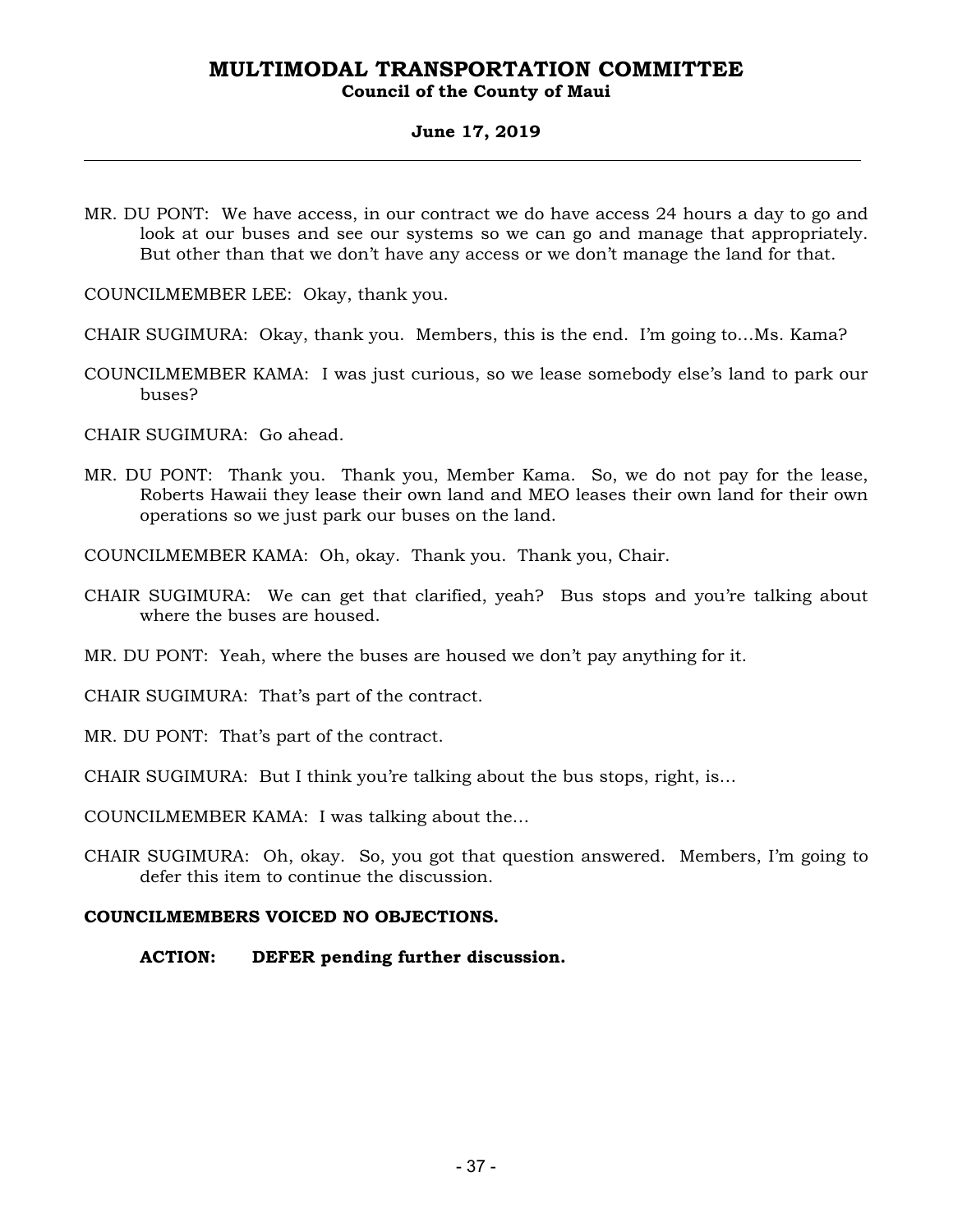### **Council of the County of Maui**

#### **June 17, 2019**

CHAIR SUGIMURA: And thank you very much, it was a very good meeting. And the meeting is now adjourned. . . . *(gavel).* 

**ADJOURN: 10:49 a.m.** 

APPROVED BY:

 $\frac{Q}{Q}$  K sugime EI K. SUGIMURA, mittee r Multimodal Transportation Com

mt:min: 1906 17:ds Transcribed by: Daniel Schoenbeck